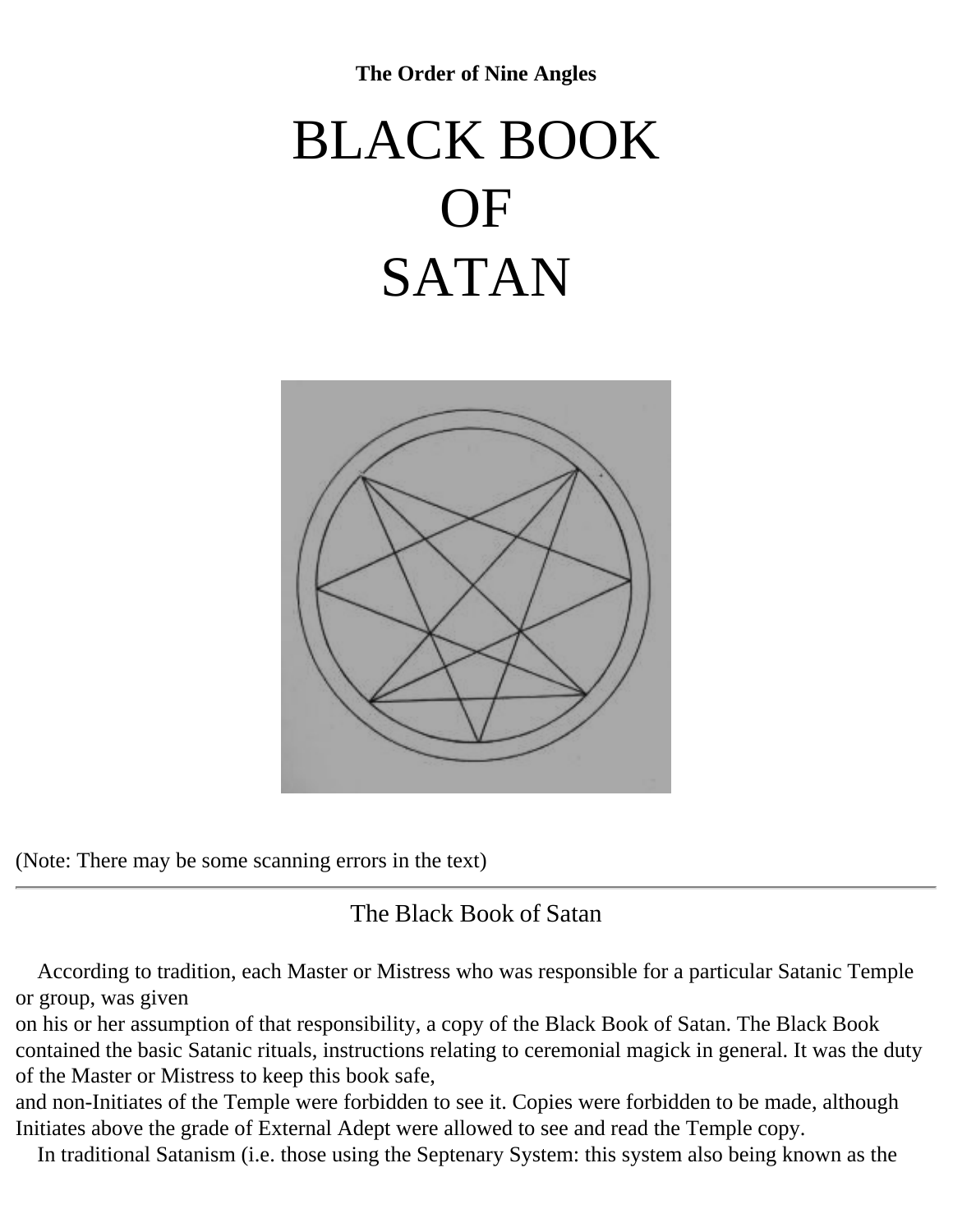Hebdomadry) this practice continued until quite recently when the Grand Master representing traditional groups decided to allow Initiates of

good standing to copy the work. This decision was recently extended to enable specialist publication in a limited edition.

 The whole text of the traditional Black Book is included in the present work, together with several additional chapters

(e.g. Self-Initiation; Organizing and Running a Temple).These additions make this present work a concise practical handbook for those seriously interested in the Black Arts.

| <b>Part Two: The Satanic Temple</b><br><b>Part One: Satanic Rites and Practices</b>                                                                                                                                                                                                                                                                                                                                                                                                                                                                                                                                                                                                                                  |
|----------------------------------------------------------------------------------------------------------------------------------------------------------------------------------------------------------------------------------------------------------------------------------------------------------------------------------------------------------------------------------------------------------------------------------------------------------------------------------------------------------------------------------------------------------------------------------------------------------------------------------------------------------------------------------------------------------------------|
| <b>Introduction</b><br><b>XIV: Self-Initiation</b><br>The 21 Satanic Points<br><b>XV: Organising and Running Satanic Temples</b><br>I: What is Satanism?<br><b>XVI: Invokation to the Dark Gods</b><br><b>II: The Temple</b><br><b>Appendix I: A Satanic Blessing</b><br><b>III: Ceremonial Rituals</b><br><b>Appendix II: The Sinister Creed</b><br><b>IV: The Black Mass</b><br><b>Appendix III: Initiate Names</b><br>V: The Ceremony of Birth<br><b>VI: The Death Rite</b><br><b>VII: The Pledging</b><br><b>VIII: The Rite of Initiation</b><br><b>IX: Consecration of The Temple</b><br>X: The Dying Time<br><b>XI: The Ceremony of Recalling</b><br><b>XII: Satanic Orders</b><br><b>XIII: Sinister Chant</b> |

# $C$  $\Omega$  Terms that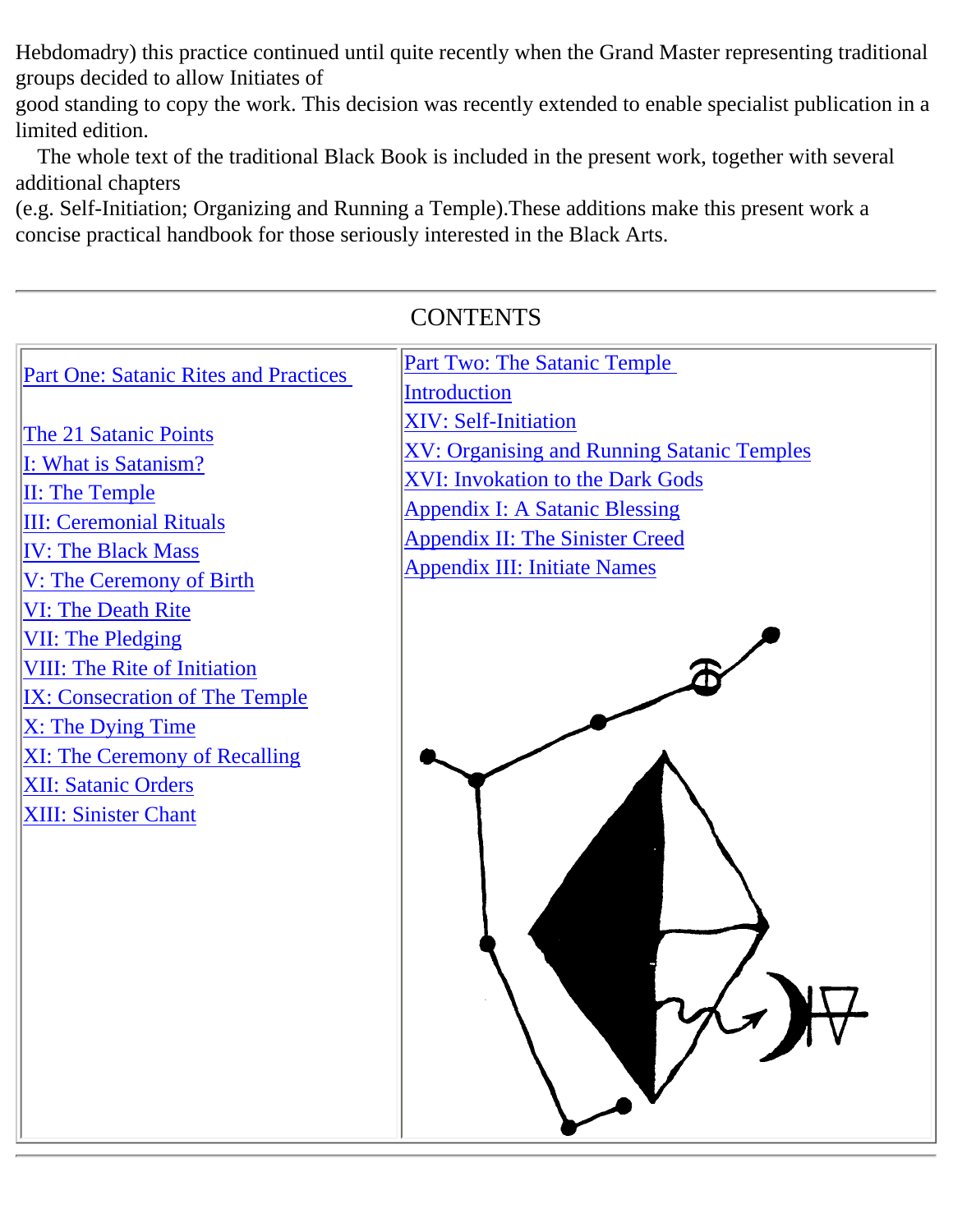



- 1. Respect not pity or weakness, for they are a disease which makes sick the strong.
- 2. Test always your strength, for therein lies success.
- 3. Seek happiness in victory but never in peace.
- 4. Enjoy a short rest, better than a long.
- 5. Come as a reaper, for thus you will sow.
- 6. Never love anything so much you cannot see it die.
- 7. Build not upon sand, but upon rock And build not for today or yesterday but for all time.
- 8. Strive ever for more, for conquest is never done.
- 9. And die rather than submit.
- 10. Forge not works of art but swords of death, for therein lies great art.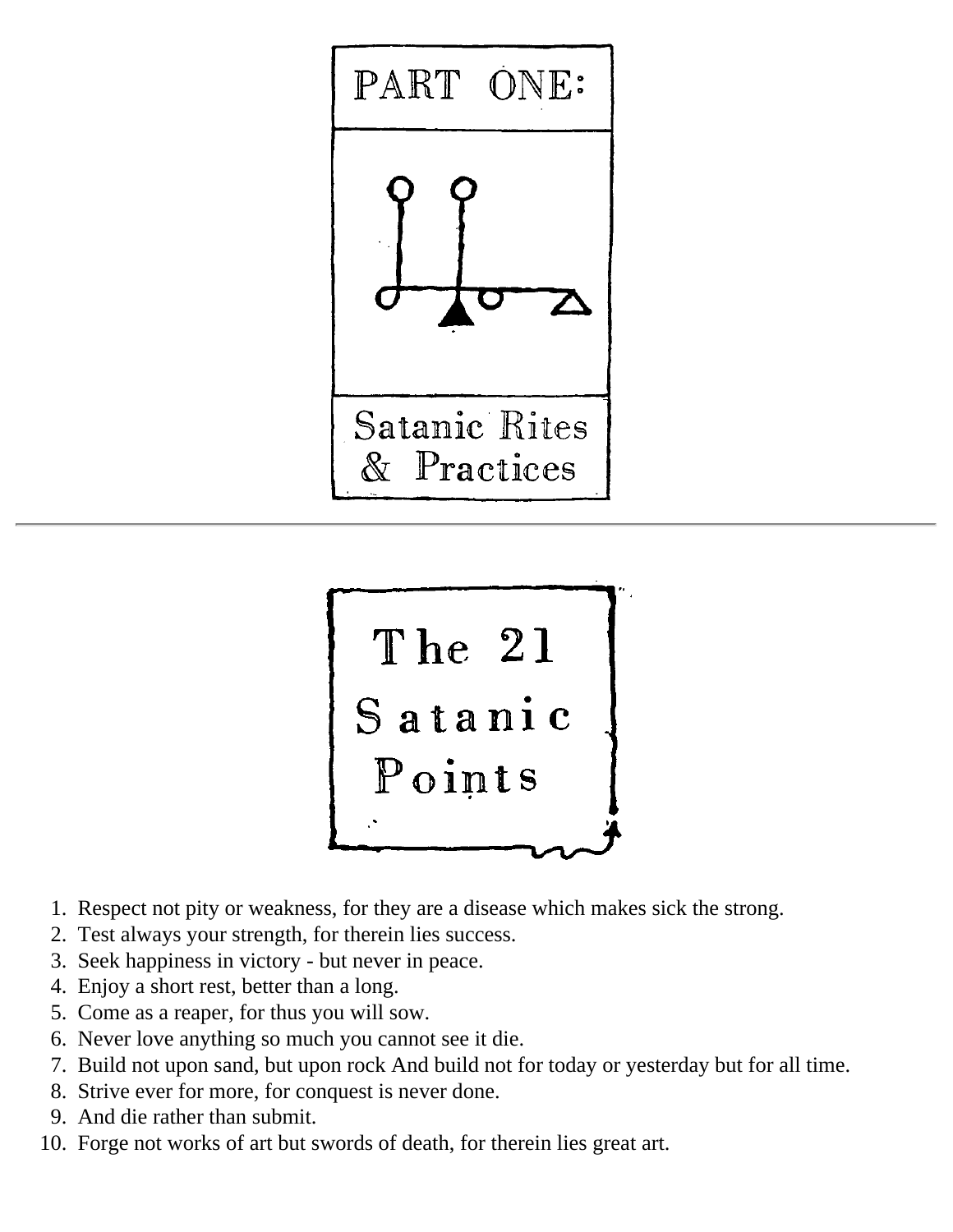- 11. Learn to raise yourself above yourself so you can triumph over all.
- 12. The blood of the living makes good fertilizer for the seeds of the new.
- 13. He who stands atop the highest pyramid of skulls can see the furthest.
- 14. Discard not love but treat it as an imposter, but ever be just.
- 15. All that is great is built upon sorrow.
- 16. Strive not only forwards, but upwards for greatness lies in the highest.
- 17. Come as a fresh strong wind that breaks yet also creates.
- 18. Let love of life be a goal but let your highest goal be greatness.
- 19. Nothing is beautiful except man: but most beautiful of all is woman.
- 20. Reject all illusion and lies, for they hinder the strong.
- <span id="page-3-0"></span>21. What does not kill, makes stronger.

# I

## What is Satanism?

 Satanism is fundamentally a way of living - a practical philosophy of life. The essence of this way is the belief that we can all, as individuals, achieve far more with our lives than we realize. Most people waste the opportunities that life can, by magick, be made to bring.

 Satanic magick is simply the use of magickal forces or energies to enhance the life of an individual or individuals according to their desires. This usage can be of two types - the first is 'external' and the second is 'internal'. External magick is essentially sorcery: the changing of external events, circumstances or individuals in accordance with the wishes of the sorcerer. Internal magick is the changing of the consciousness of the individual magician using certain magickal techniques -this is essentially the quest of the Initiate for the higher grades of magickal attainment, a following of the way of Adeptship.

 To external magick belongs ceremonial and hermetic rituals. To internal magick belongs the sevenfold sinister way. Ceremonial rituals are rituals involving more than two individuals, the ritual taking place in either a Temple or an outdoor area consecrated as a Temple. Ceremonial rituals involve a set text which is followed by the participants, and the wearing of ceremonial robes together with the use of certain items having magickal or Occult significance. Hermetic rituals are usually undertaken by an individual working alone or with one assistant/ companion. This present work deals with Satanic ceremonial magick: Satanic hermetic and internal magick is dealt with in the book 'NAOS - A Practical Guide to Sinister Hermetic Magick'.

 Satanism, in its beginnings, is all about making conscious (or liberating) our dark or shadow nature, and to this end, Satanic magick is undertaken. Satanists believe that we are already gods: but most people fail to understand this and continue to grovel: to others or to a 'god'. The Satanist is proud, strong and defiant and detests the religion of the crucified god founded by the Nazarene, Yeshua. A Nazarene (a follower of Yeshua) is afraid of dying and weighed down by guilt and envy. The religion of Yeshua has inverted all natural values, setting back the course of our conscious evolution. Satanism, on the contrary, is a natural expression of the evolutionary or 'Promethean' urge within us: and its magick is a means to make us gods upon Earth, to realize the potential that lies within us all.

Satanic ceremonies are a means to enjoy the pleasures of life: they offer carnality, the pleasure of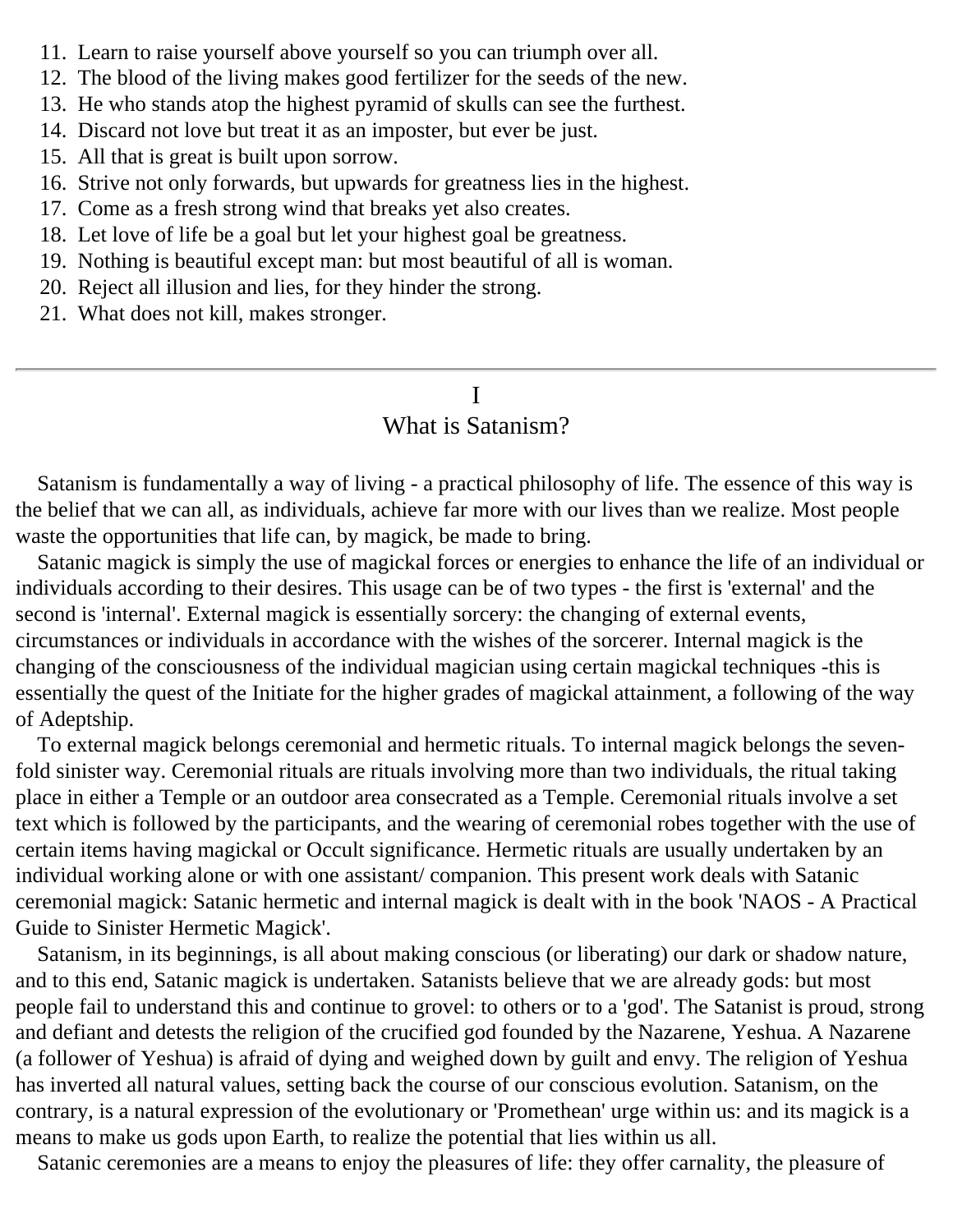fulfilling one's desires, the bringing of material and personal rewards and the joys of darkness. But they are only a beginning, a stage toward something greater. It is one of the purposes of a Satanic Temple to guide those Initiates who may be interested along the difficult and dangerous path which is the seven fold way. Those who do not wish to follow this path to Adeptship and beyond should simply enjoy the many pleasures which the Prince of Darkness offers to those who by a Satanic Initiation wish to follow His philosophy of living.

 In traditional Satanism there is an appreciation of the role of women, for Satanism at its highest level is concerned with the development of the individual: roles as such are a necessary part of selfdevelopment. To be played, discarded and then transcended. The structure of traditional Temples and the rituals performed by those members of those Temples reflect this appreciation and understanding. For example, it is possible and indeed desirable for a Mistress of Earth to establish and :: organize her own Temple unless she herself wishes otherwise, just as it is possible and desirable to celebrate the Black Mass using a priest, naked, upon the altar while the Priestess conducts the service, such reversal being an accepted principle of Black Magick.

# II The Temple

<span id="page-4-0"></span> Satanic rites are conducted either in an indoor Temple or in an isolated outdoor locality during the hours of darkness. Indoor Temples usually have a static altar, made of either stone or wood, and this altar should be set in the East. It should be covered by an altar cloth made of good quality material and coloured black. Upon this is woven either an inverted pentagram, the septenary sigil or the personal sigil of the Master/Mistress or Temple if there is one. Candle-holders, made of either silver or gold, are placed on the altar, one at either end. Black candles are usually the most employed although some rituals require the use of other colours.

 Other candleholders should be placed around the Temple, since the only light used in the Temple both during rituals and at other times should come from candles. The Black Book should be placed on an oak stand on the altar, the altar itself being of sufficient size for an individual to lie upon it. Indoor Temples should be painted either black or crimson (or a combination of the two), the floor bare or covered with rugs or carpets of plain design, either black or crimson. When not in use, the Temple should be kept dark and warm, hazel incense being burned frequently. A quartz sphere or large crystal should be kept in the Temple, either in or near the altar: if near, supported by an oak stand.

 Above the altar or behind it should be an image or sculpture of Baphomet according to Satanic Tradition. Baphomet is regarded by Satanists as a 'violent goddess' and is depicted as a beautiful woman, seated, who is naked from the waist up. In her left hand she holds the severed head of a man. In her other hand she holds a burning torch. The severed head, which drips blood onto her lower white garment, is held so that it partially obscures her smiling face. Baphomet is regarded as the archetype of the Mistress of Earth, and the Bride of Lucifer.

 No other furnishings are present in the Temple. The Temple implements are few in number and should be either made or commissioned by the Master or Mistress. If this is not possible, they should be chosen by them with care. The implements required are several large silver chalices, a Censor (or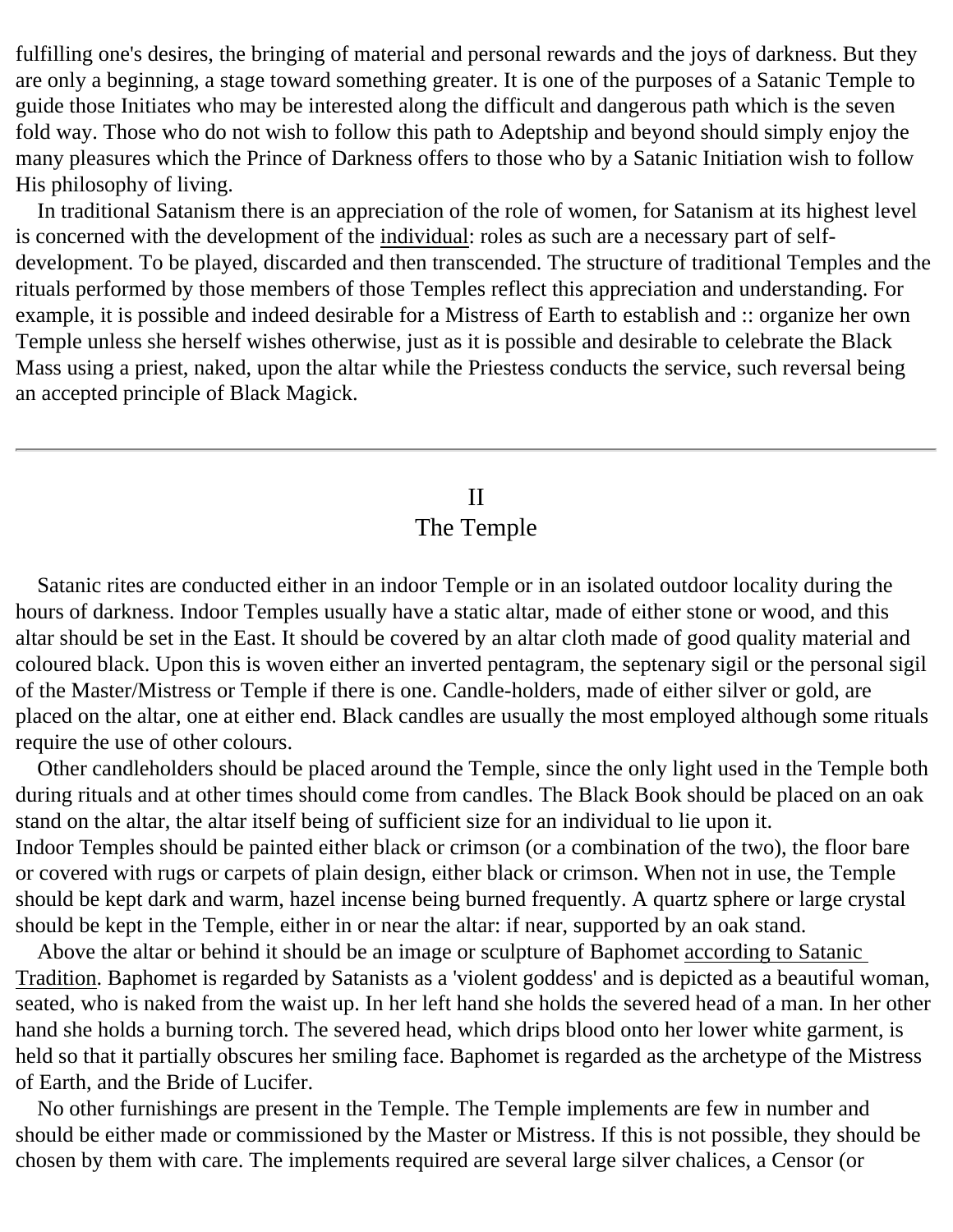incense holders), a quartz tetrahedron, a large silver bowl, and the Sacrificial Knife which should have a wooden handle. These implements may be kept on the altar if it is large enough, or wrapped in black cloth and kept in an oak chest.

 No one is allowed into the Temple unless they are dressed in ceremonial robes and barefoot. The robes are generally black with a hood, although some rituals require the use of other colurs. If possible, an ante-chamber should be used by members to change into the ceremonial robes.

 If an outdoor location is used, the area should be marked out by a circle of seven stones, by the Master or Mistress. An outdoor altar is usually the body of one of the participants - naked or robed depending on the ritual and the prevailing conditions. The one chosen for this honour lies on an altar cloth, black in colour and woven with an inverted pentagram, the size of this cloth being not less than seven feet by three.

 Candles should be placed in lanterns which open on one side only, this side being of glass which is often coloured red. The participants should know the area well, since they should not use any artificial light of any kind including candles, to guide them to the chosen site. Neither must any fires be lit during any ritual. For this reason the night of the full moon is often chosen

 Both indoor Temples and outdoor areas chosen for rituals should be consecrated according to the rite of Temple consecration. When any ritual of Satanic magick is undertaken, no attempt should be made in any way to banish the magickal forces - what forces or energies remain following a ritual are to remain, since they dedicate the area or Temple still further to the powers of Darkness.

#### Preparation for Rituals:

 The Master or Mistress should chose one member to act as 'Altar Brother or Sister'. It is the duty of this member to ensure that the Temple is prepared - for example, lighting the candles, filling the chalices with wine, incensing prior to the ritual.

 It is the duty of the Master and Mistress to prepare the members for the ritual. This usually involves them assembling in robes in the Temple or in an ante-chamber designated as a preparation area at least half of one hour before the beginning of the ritual. During this period they are to keep their silence while standing, concentrating on the image of Baphomet or some sigil (such as an inverted pentagram) as decreed by the Master or Mistress.

 One or several members should be chosen to act as Cantor and instructed in the proper chanting of the chants. Other members may be chosen as musicians - the preferred instruments being tabor (or handdrum) or flute.

# III Ceremonial Rituals

<span id="page-5-0"></span> Ceremonial rituals, as given here, are conducted for basically two reasons: to generate magickal energy (and thus direct that energy to achieve a magickal goal or desire) and for the benefit of the participating congregation. The benefits the congregation derive from a successfully conducted ritual of Black Magick are many and varied: there are the carnal ones, the material ones and the spiritual ones.

To be successful, a ceremonial ritual must be both dramatic and emotional. That is, the right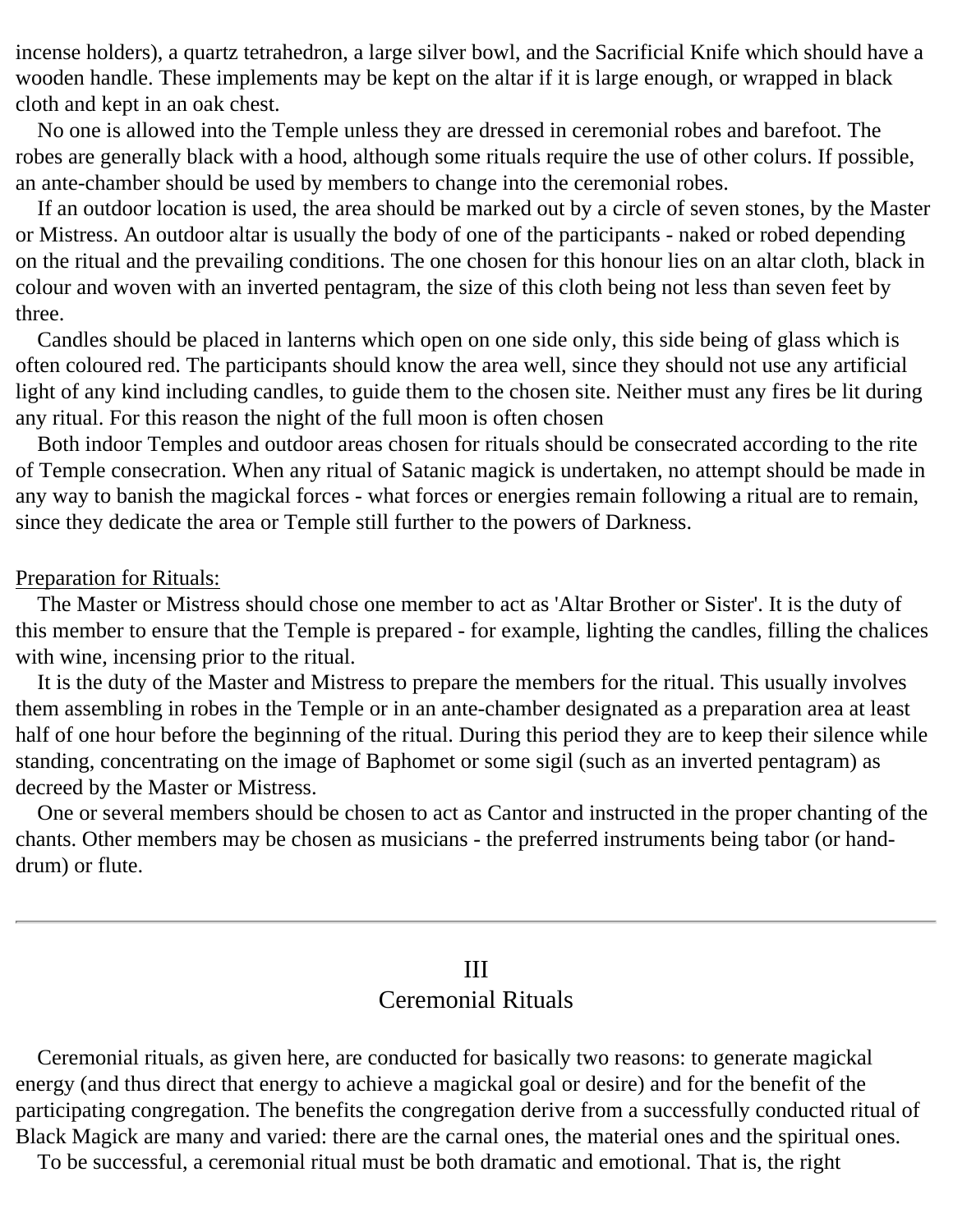atmosphere has to be created and maintained. The object is to involve the emotions of the congregation, and all the many ritualized elements (e.g. the robes and the candles) are a means to aid this. However, the single most important element is the power of the voice, whether spoken, chanted, vibrated or sung. (See the chapter on 'Magickal Vibration' for one aspect of this.)

 When you are conducting a ceremonial ritual you must use the set texts and chants (such as the Satanic Our Father, the Diabolus) as a means of gradually working yourself into an emotional but still controlled frenzy. It is no use just saying the correct words - they must be spoken or chanted with a Satanic desire - and the emotion once brought must be sustained until the ritual is over. This does not mean simply acting: it means actually becoming the role you assume, that of a powerful sorcerer or sorceress. And this feeling must be communicated to the audience: by voice, gestures eyes and so on. Ceremonial Magick is and always has been an Art, and to master this Art takes practice.

 However, you (and the person working as Mistress/Master or Priestess/Priest) must always remain in control of your emotions stopping just short of possession. This also means that each and every ritual must be undertaken without fear or doubt (not even unconscious fear or doubt) - that is, in the true spirit of Satanic pride and mastery: with an exultation in the forces conjoured forth.

 In most ceremonial rituals it is one of the tasks of the congregation to abandon themselves to their lusts and frenzy, but you as ceremonial Master/Mistress cannot do this since you must control and direct all the energies which are brought forth via the ritual and the frenzy produced. It is up to you to initiate the emotion in the Temple, to cultivate its development in the congregation, to get them to reach a ritual frenzy and climax. And then the energy must be controlled - towards a specific magickal aim or dispersed by you into the Temple/surrounding area and left to dissipate/spread according to its nature and to the glory of the Prince of Darkness.

 To direct the energy, you must before the ritual choose a specific desire or aim (either your own or as a favour to one of the members). This aim (for example, it might be to harm a specific individual) must be enshrined in both a simple phrase and a simple visualization according to the principles of hermetic magick. The visualization should be of the successful outcome desired - however, if this proves difficult, concentrate solely on the phrase. This phrase, which should be succinct, should then and by you prior to the ritual, be written on a piece of parchment - you could use a 'secret script' of your own devising or one of the magickal ones in general use. You then burn this parchment at the climax of the ritual: at a point you feel is right. To do this, fill the silver bowl with spirit, place the parchment in this at the beginning of the ritual, and light it using one of the candles during the ritual. While it burns shout/chant/vibrate your chosen phrase, visualizing your desire according to the visualization chosen (if you wish to and can include the visualization part). Then exult in the triumph of your desire. Follow this with continuing the ritual to its ceremonial end.

<span id="page-6-0"></span> To disperse the energy, just imagine it (as, for example, filaments) surrounding the Temple and gradually creeping outwards. You may also (for example in an Initiation ritual) direct the energy into an individual who is present (in that ritual, by using a sigil and a chant.).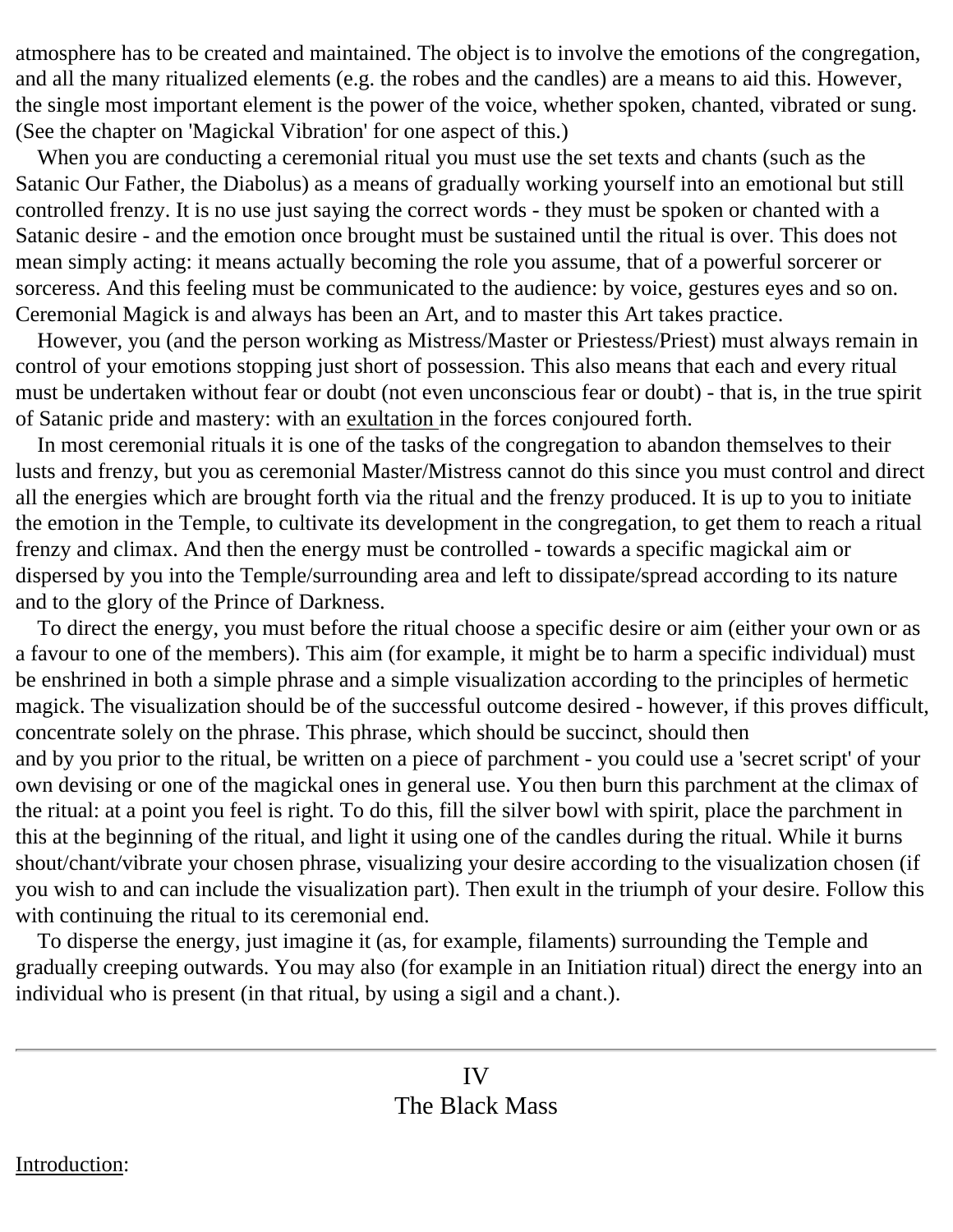The Black Mass is a ceremonial ritual with a threefold purpose. First, it is a positive inversion of the mass of the Nazarene church, and in this sense is a rite Black Magick (see the 'Guide to Black Magick'). Second it is a means of personal liberation from the chains of Nazarene dogma and thus a blasphemy: a ritual to liberate unconscious feelings. Third, it is a magickal rite in itself, that is, correct performance generates magickal energy which the celebrant can direct.

 The Black Mass has been greatly misunderstood. It is not simply an inversion of Nazarene symbolism and words - when a Nazarene mass is celebrated (as occurs every day, many times, throughout the world) certain energies or vibrations compatible with the Nazarene ethos may or may not be generated, depending on the circumstances and the individuals attending. That is, under certain circumstances, the Nazarene mass can be a ritual of 'white magic': the energies that are sometimes produced being produced because a number of individuals of like mind are gathered together in ritualized setting; there is nothing in the production of energies which is attributable to external agencies (e.g. 'god').

 What a genuine Black Mass does is 'tune into' those energies and then alter them in a sinister way. This occurs during the 'consecration' part of the Black Mass. The Black Mass also generates its own forms of (sinister) energy.

 To see the Black Mass as simply a mockery is to misunderstand its magick. Also, the Black Mass does not require those who conduct it or participate in it to believe or accept Nazarene theology: it is simply means that the participants accept that others, who attend Nazarene masses, do believe in at least to some degree in Nazarene theology - the Black Mass uses the energy produced by those beliefs against those who believe in them, by distorting that energy, and sometimes redirecting it. This is genuine Black Magick.

```
\wedge\wedge\wedge\wedge\wedge
```
Participants: Altar Priest - lies naked upon altar Priestess - in white robes Mistress of Earth - in scarlet robes Master - in purple robes Congregation - in black robes

#### Setting:

Usually an indoor Temple. If outdoors, clearings in forests or woods are suitable. Caves are ideal. The reason for such Outdoor settings are to provide an impression of 'enclosure'.

#### Versions:

The Black Mass exists in several versions. The one given below is the version most often used today. The other main version uses almost the same text, but is undertaken by a Priest using a naked Priestess on the altar.

#### Preparation of the Temple:

Hazel incense to be burnt (if obtainable, the hazel is mingled with civit). Several chalices full of strong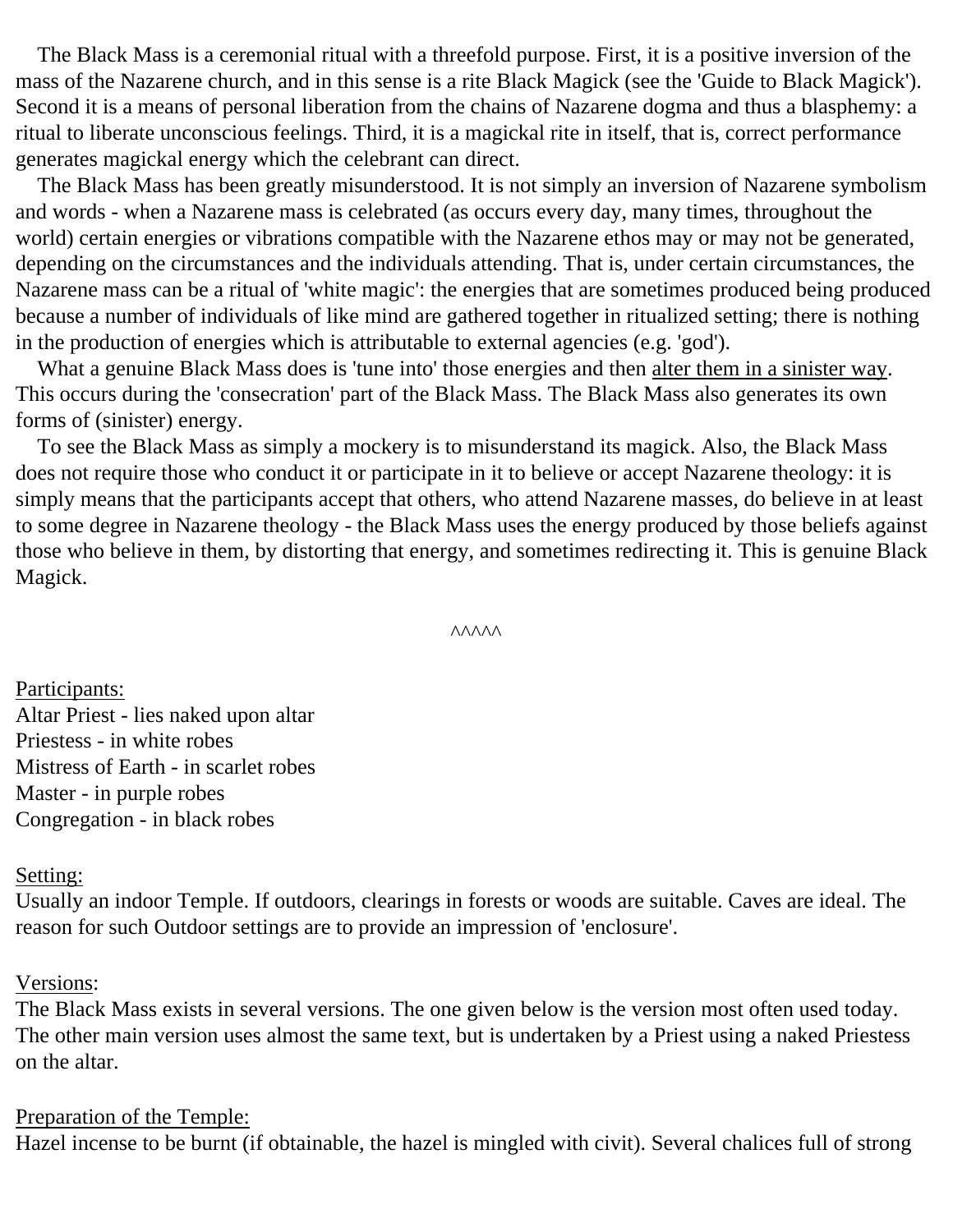wine. Black candles. Several patens (of silver if possible) containing the consecrated cakes - these are baked the night before by the Priestess and blessed (i.e. dedicated to the Prince of Darkness - see chapter of Chants) by the Mistress of Earth. The cakes consist of honey, spring water, sea salt, wheat flour, eggs and animal fat. One paten is set aside for the ritual hosts. These should be obtained from a Nazarene place of worship - but if this is not possible, they are made by the Priestess if imitation of them (unlevened white hosts).

## The Mass

The Priestess signifies the beginning of the Mass by clapping her hands together twice. The Mistress of Earth turns to the congregation, makes the sign of the inverted pentagram with her left hand, saying:

I will go down to the altars in Hell.

The Priestess responds by saying:

To Satan, the giver of life.

## All:

Our Father which wert in heaven hallowed be thy name In heaven as it is on Earth. Give us this day our ecstasy And deliver us to evil as well as temptation For we are your kingdom for aeons and aeons.

Master:

May Satan the all-powerful Prince of Darkness And Lord of Earth Grant us our desires.

## All:

Prince of Darkness, hear us! I believe in one Prince, Satan, who reigns over this Earth, And in one Law, Chaos, which triumphs over all. And I believe in one Temple Our Temple to Satan, and in one Word which dwells in us all: The Word of ecstasy. And I believe in the Law of the Aeon, Which is sacrifice, and in the letting of blood For which I shed no tears since I give praise to my Prince The fire-giver and look forward to his reign And the pleasures that are to come!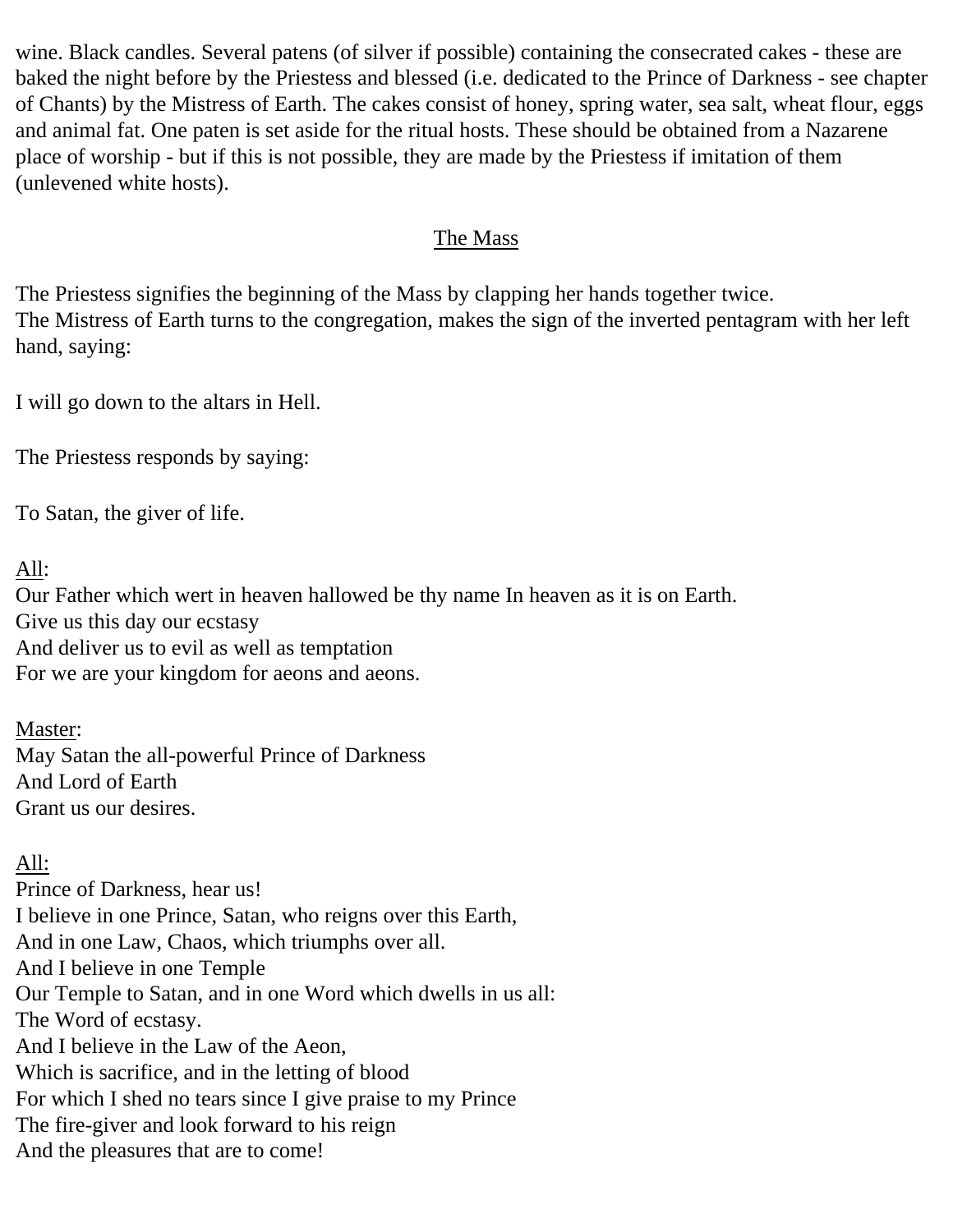The Mistress kisses the Master, then turns to the congregation, saying: May Satan be with you.

Master: Veni, omnipotens aeternae diabolus!

Mistress: By the word of the Prince of Darkness, I give praise to you

(She kisses the lips of the altar-Priest)

My Prince, bringer of light, darkness and fire, I greet you Who cause us to struggle and seek the forbidden thoughts.

(The Master repeats the 'Veni' chant)

Mistress: Blessed are the strong for they shall inherit the Earth.

(She kisses the chest of the altar-Priest)

Blessed are the proud for they shall breed gods!

(She kisses the penis of the altar-Priest)

Let the humble and the meek die in their misery!

(She kisses the Master who passes the kiss on to the Priestess who kisses each member of the congregation. After this, she hands the paten containing the 'hosts' to the Mistress. The Mistress holds the paten over the altar-Priest, saying:)

Praised are you, my Prince and lover, by the strong: Through our evil we have this dirt; by our boldness and Strength, it will become for us a joy in this life.

All: Hail Satan, Prince of life !

(The Mistress places the paten on the body of the altar-Priest, saying quietly:)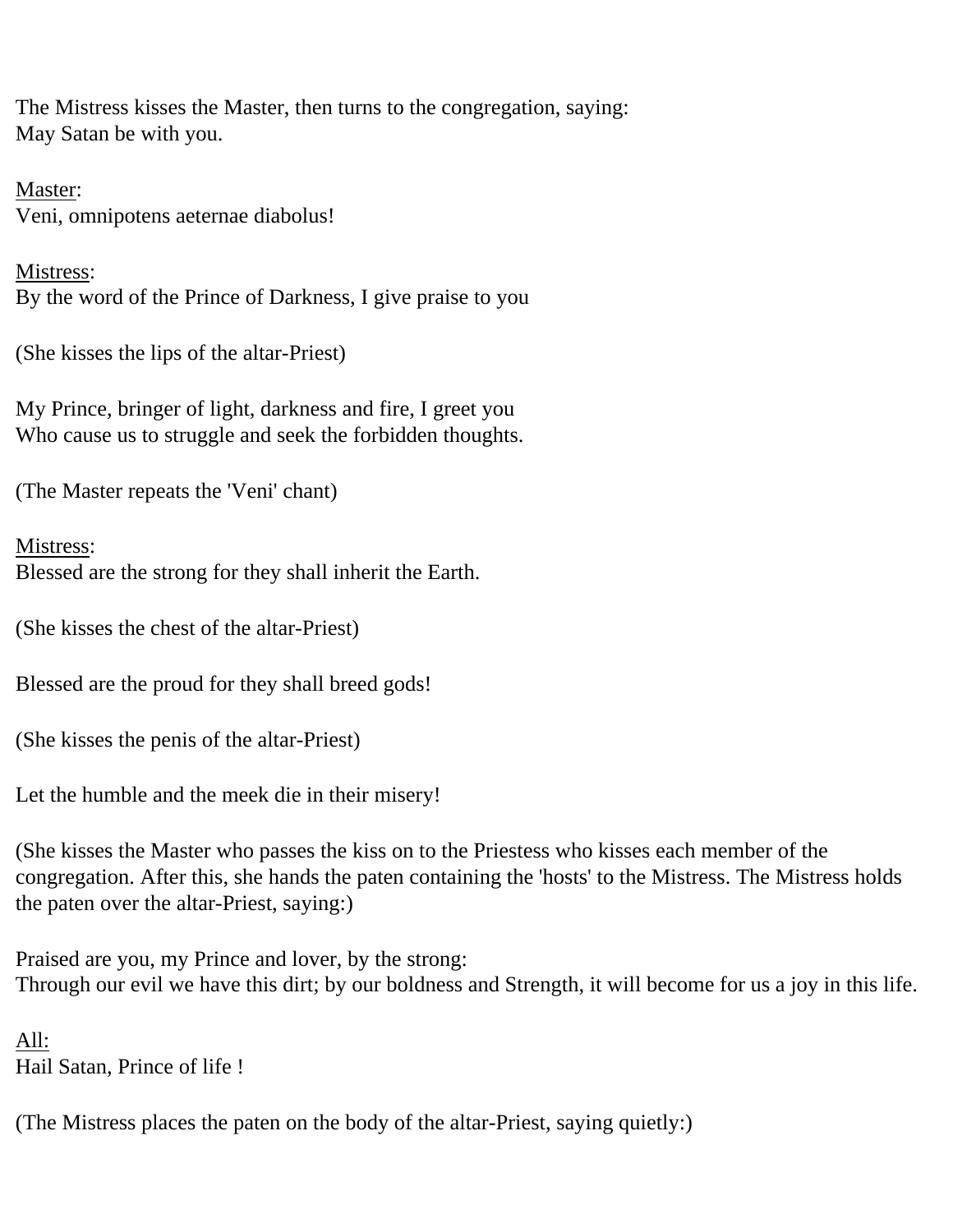Suscipe, Satanas, munus quad tibi offerimus memoriam Recolentes vindex.

(The Priestess, quietly saying 'Sanctissimi Corporis Satanas', begins to masturbate the altar-Priest. As she does, the congregation begin to clap their hands and shout in encouragement while the Master and the Mistress chant the 'Veni' chant. The Priestess allows the semen to fall upon the 'hosts', then hands the paten to the Mistress who holds it up before the congregation saying to them:)

May the gifts of Satan be forever with you.

All: As they are with you!

(The Mistress returns the paten to the body of the altar-Priest, takes up one of the chalices, saying:)

Praised are you, my Prince, by the defiant: through our Arrogance and pride We have this drink: let it become for us an elixir of life.

(She sprinkles some of the wine over the altar-Priest and towards the congregation, then returns the chalice to the altar, saying to the congregation:)

With pride in my heart I give praise to those who drove The nails And he who thrust the spear into the body of Yeshua, The imposter. May his followers rot in their rejection and filth!

(The Master addresses the congregation saying:)

Do you renounce Yeshua, the great deciever, and all his works

All: We do renounce the Nazarene Yeshua, the great deceiver And all his works.

Master: Do you affirm Satan?

All: We do affirm Satan!

(The Master begins to vibrate 'Agios o Satanas' while the Mistress picks up the paten with the 'hosts' and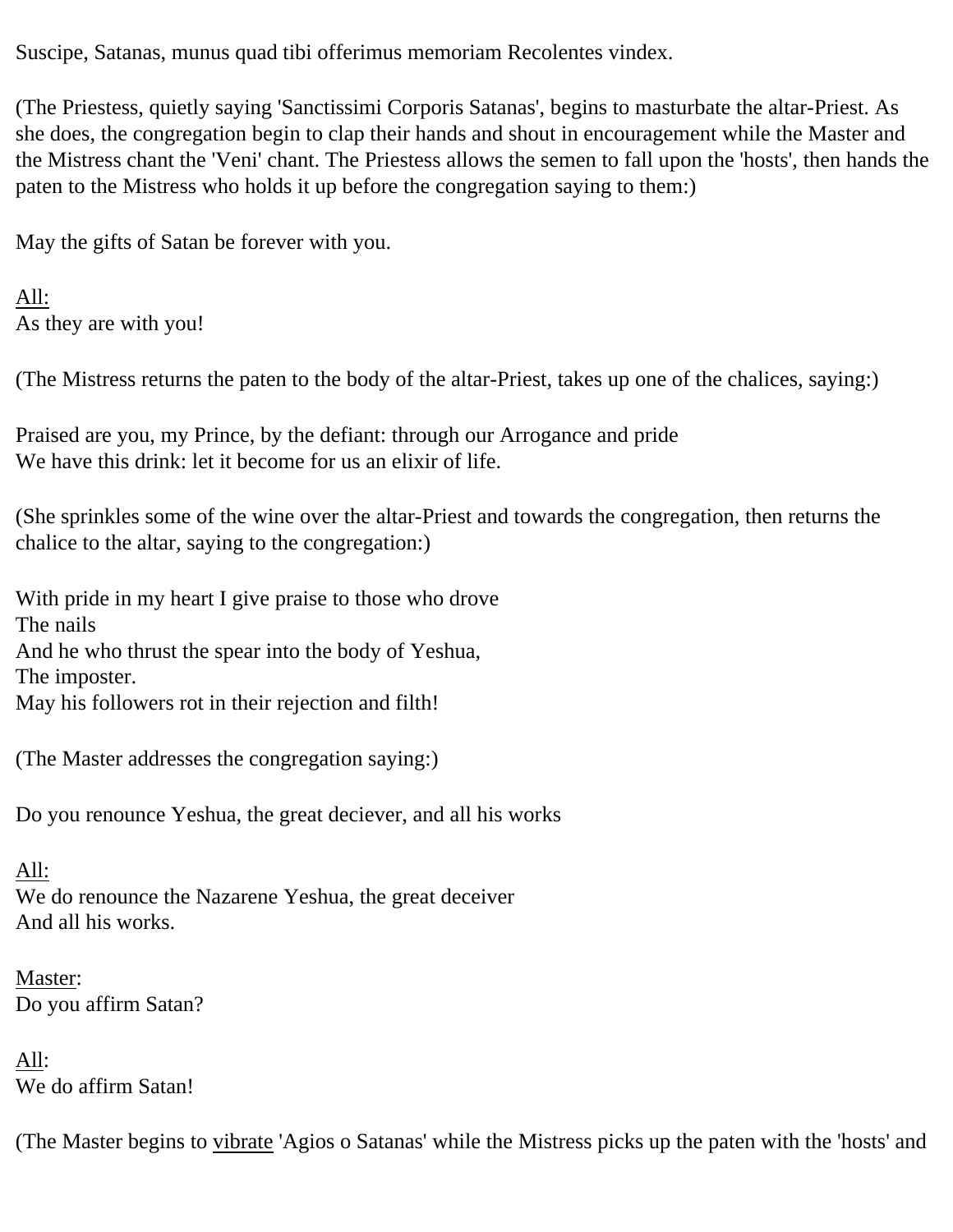turns to the congregation, saying:)

I who am the joys and pleasures of life which strong men Have forever sought, am come to give you my body and my blood.

(She gives the paten to the Priestess, then removes the robe of the Priestess, saying:)

Remember, all you gathered here, nothing is beautiful except Man: But most beautiful of all is Woman.

(The Priestess gives the paten back to the Mistress, then takes the chalices and consecrated cakes to the congregation who eat and drink. When all have finished, the Mistress holds up the paten, saying:)

Behold, the dirt of the earth which the humble will eat!

(The congregation laughs while the Mistress flings the 'hosts' at them which they trample underfoot while the Master continues with the 'Agios o Satanas' vibration. The Mistress claps her hands three times to signal to the congregation. She then says:

Dance, I command you!

(The congregation then begin a dance, counter sunwise, chanting 'Satan! Satan!' while they dance. The Priestess catches them one by one, kisses the person caught and then removes their robe after which they return to the dance. The Mistress stands in the centre of the dancers, and uplifting her arms, says:)

Let the church of the imposter Yeshua crumble into dust Let all the scum who worship the rotting fish suffer and die in their misery and rejection! We trample on them and spit of their sin! Let there be ecstasy and darkness; let there be chaos and laughter, Let there be sacrifice and strife: but above all let us enjoy The gifts of life!

(She signals to the Priestess who stops the dancer of her choice. The congregation then pair off, and the orgy of lust begins. The Mistress helps the altar-Priest down from the altar, and he joins in the festivities if he wishes.)

Should the Master and Mistress wish, the energies of the ritual are then directed by them towards a specific intention.

NOTES: During the 'consecration' of the 'hosts', the Master may opt to say the following quietly (leaving the Veni chant to the Mistress):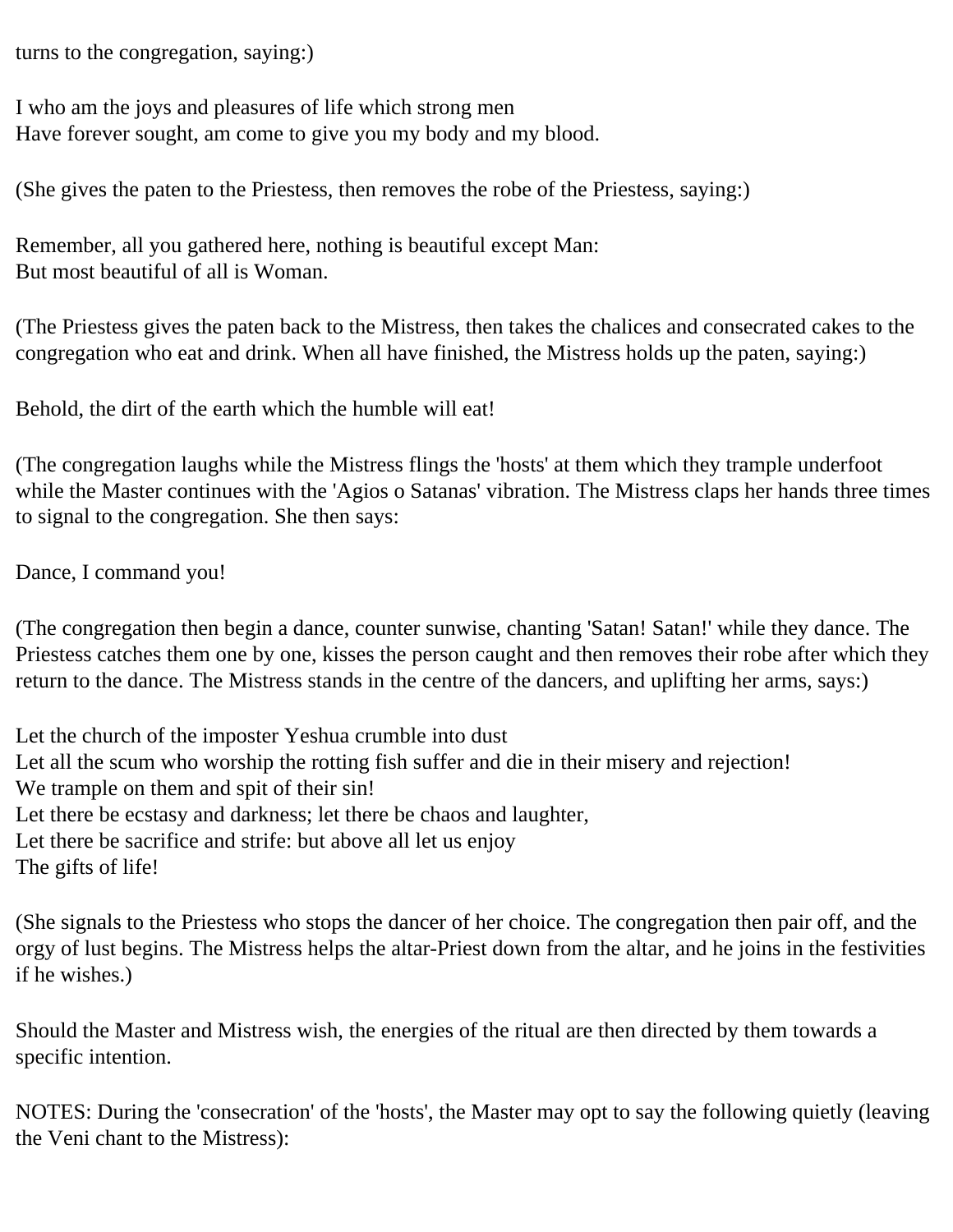Muem suproc mine tse cob

He then takes up the chalice, saying:

Murotaccep menoissimer ni rutednuffe sitlum orp iuq iedif muiretsym itnematset inretea ivon iem siniugnas xilac mine tse cih.

It is this chalice which the Mistress then takes to sprinkle the altar-Priest. The above words are usually printed on a small card which is placed on the altar before the Mass begins: the Master using the card when the above is spoken.

 As with all ceremonial rituals, it is helpful if all participants know from memory the content and spoken text. It is important that this is done and that the ritual, when undertaken, follows the text on every occasion. The ritual then is more effective as a ritual, enabling the participants to be both more relaxed and more able to enter into the spirit of the rite.

# V The Ceremony of Birth

<span id="page-12-0"></span>Setting:

Indoor Temple, or outdoor area previously used for rituals.

Participants:

Master - black robes tied with crimson girdle Mistress - black robes tied with crimson sash Priestess - white robes tied with black sash Priest - white robes tied with black girdle Congregation (if present): black robes

#### Preparation:

Black candles on altar together with quartz crystal or tetrahedron. Phial of musk oil (if male child) or civit oil (if female child). Incense of Yew to be burnt (male child) or Black Poplar (female child). Before the ceremony the parents of the child appoint two Temple Members as guardians of the newborn. They also provide a small pendant made of silver inscribed with an inverted septagon (or sigil of the Temple) which, for the ceremony, they hang around the neck of the newborn on a leather thong. When the child is old enough, this can be worn by them all the time. A feast, to follow the ceremony, is prepared. The newborn is brought to the ceremony loosely wrapped in black cloth.

#### The Ceremony:

The Master signifies the beginning of the rite by ringing the Temple bell seven times. The parents then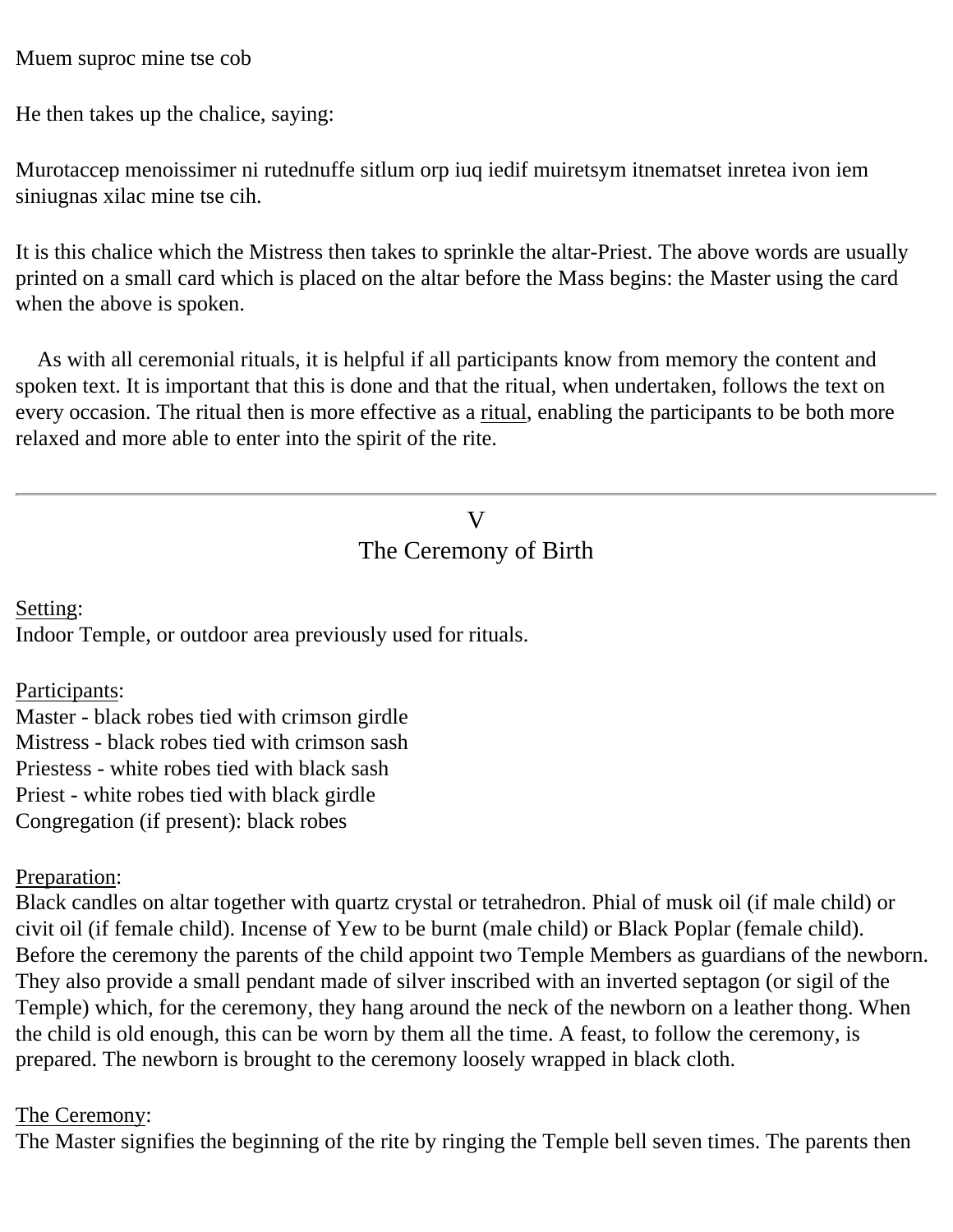hand the newborn to the Priestess if the child is male, and to the Priest if female. The Master then says: We gather here to welcome the newborn destined to share our gifts.

Mistress: Agios o Satanas!

Congregation: Agios o Satanas!

(The Mistress turns toward the altar, holds her hands outstretched and says quietly but in an audible voice:)

Veni, omnipotens aeterne Diabolus!

(She then turns back to the participants, saying:)

Agios o Baphomet!

Congregation: Agios o Baphomet!

(Note: if no congregation are present the responses are said by the Priestess et al.)

(The Master touches the head of the newborn saying:)

May the gifts of Satan be forever with you, as they are with us. Pone, diabolus, custodiam. With this mark I seal wyrd.

(The Mistress hands him the phial and he anoints the forehead of the newborn with it in the shape of an inverted pentagram or the sigil of the Temple saying as he does this:)

Ad Satanas qui leatificat juventutem meam.

(He then turns to the parents, saying:)

How is he/she to be known?

(The parents answer, giving the Temple name they have chosen for the newborn:)

We have named him/her .......

(The Master then says:)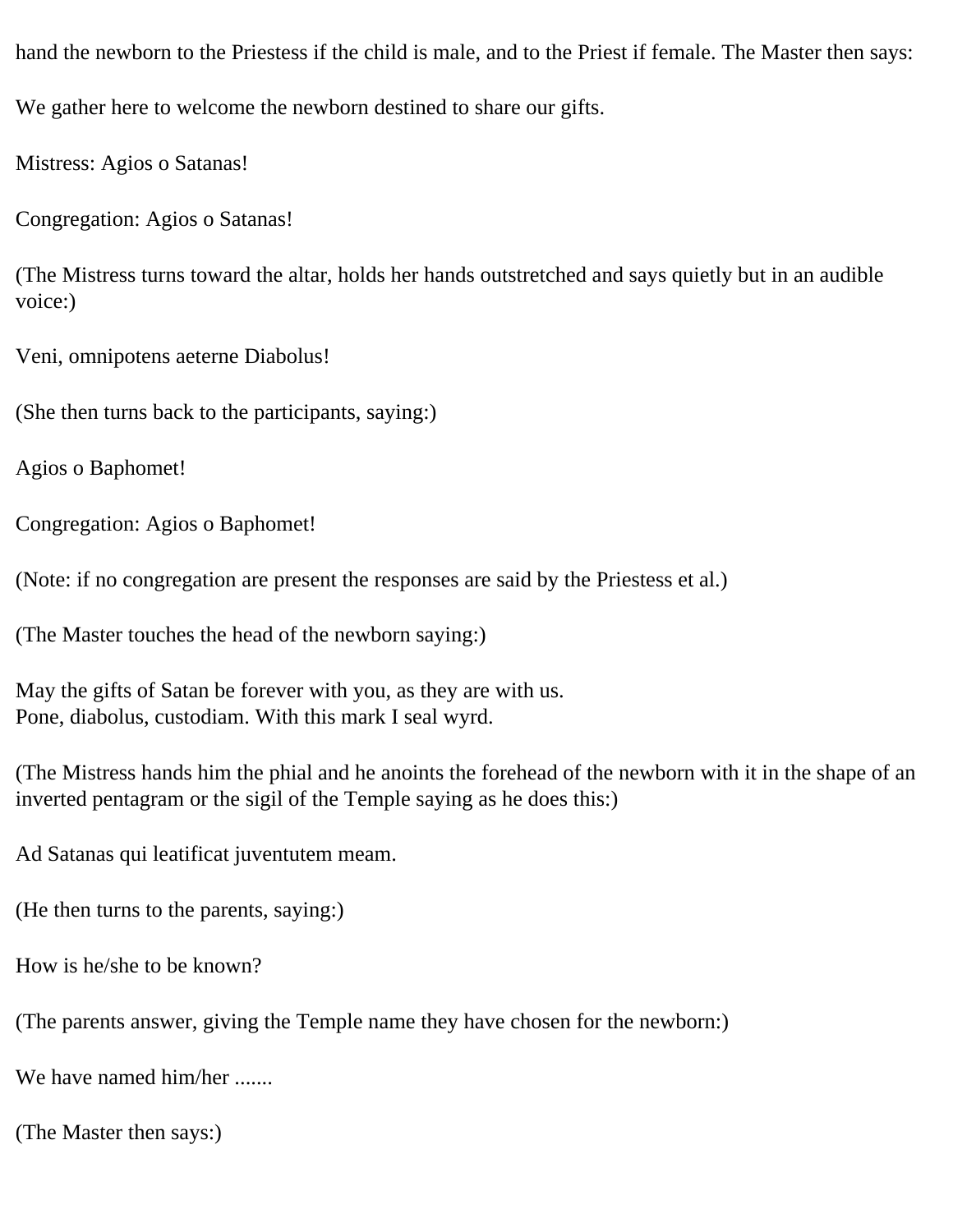So shall it be. I name you ....... amongst us.

(He then touches the forehead of the newborn, visualizing an inverted pentagram or the sigil of the Temple. As he does this the Mistress says:)

Pone, diabolus, custodiam!

(The Master then turns toward the congregation saying:)

Come forth, guardians of this child.

(The child-guardians step forward. The Master says to them:)

Do you, so chosen, pledge to guard and watch over this newborn and to teach when the teaching-time is right, our ways so that ....... (He states the Temple name of the newborn) may learn our ways?

(The guardians answer:' We do. 'The Master then turns to the congregation, saying:)

See them! Hear them! Know them!

(The Mistress hands him the phial and he anoints each of their foreheads with the sign of the inverted pentagram or the sigil of the Temple. He then turns toward the congregation saying:)

So it is done according to our ways. Let the feasting begin!

<span id="page-14-0"></span>(The participants leave the Temple to partake of the feast -this is provided by members of the Temple, to honour the parents of the newborn, who may also provide gifts for the newborn and the parents.)\*

# VI The Death Rite

Participants: Priest - in black robes Priestess - naked, upon altar Mistress - crimson robes, sexually alluring Congregation - black robes tied with crimson cord

Temple Preparation:

Black candles on altar. Small silver Temple bell. Incense of Mars to be used (musk). A small wooden coffin (suitable in size for the wax effigy which will be made), draped in black, is placed near the altar and a handful of graveyard earth is placed on it.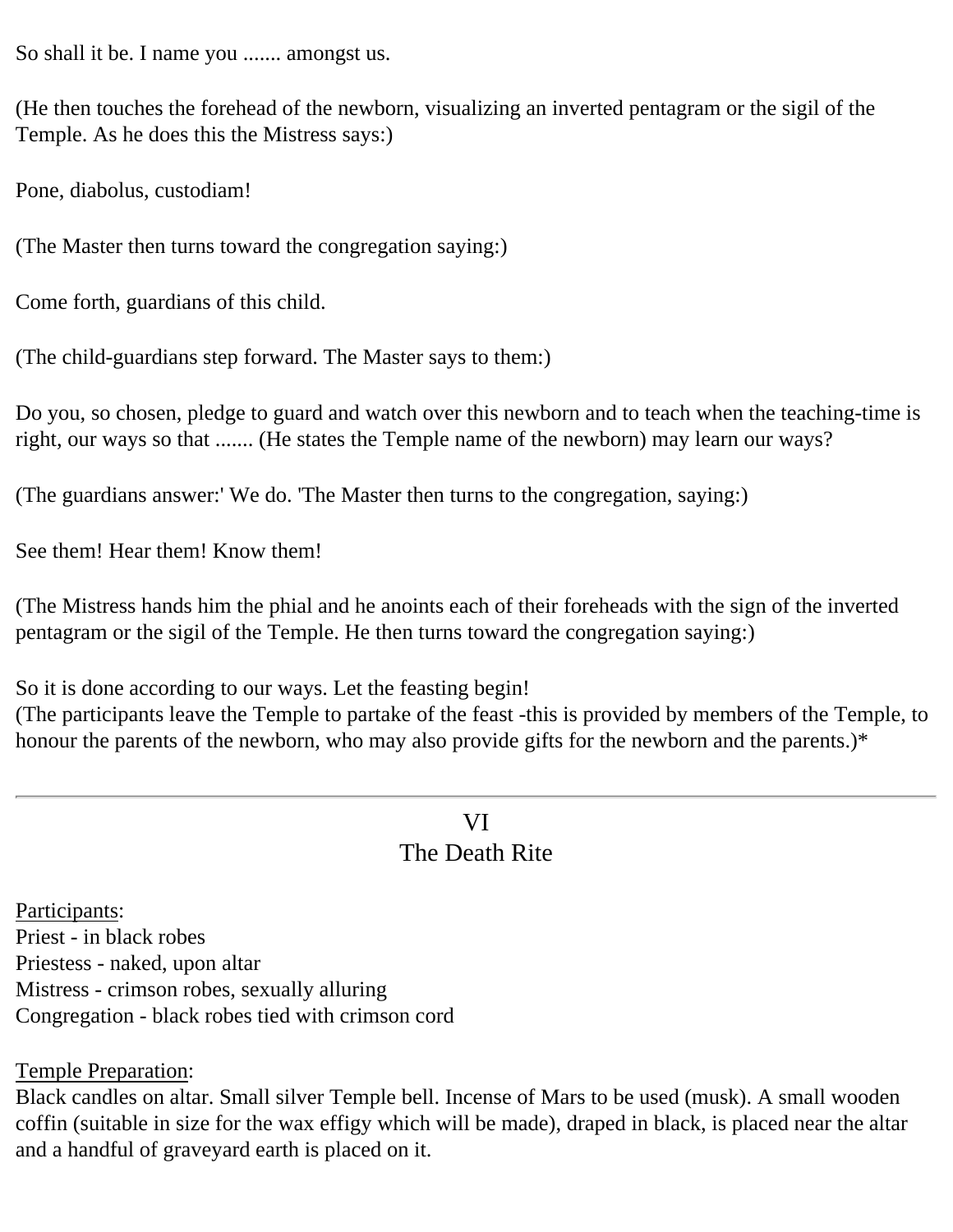Before the ritual proper begins, the Mistress makes a wax figurine in a corner of the Temple with only the Priestess present. (The easiest way to make the effigy is to place several white candles in a receptacle containing water which has just been boiled. After a while, the wax will form a thin film on the surface. This wax can then be used to fashion, by hand, the figurine which should be made as life-like as possible.) The Priestess lies naked upon the altar. The Mistress places this figurine on the womb of the Priestess, then moves it symbolically downwards to rest between her thighs. She anoints it with a musk based oil, laying: 'I who made you and delivered you in birth now name you N.N.' (She states the full name of the victim.) The Mistress and the Priestess then visualize the figurine as the intended victim and they may if they wish then dress it as the victim dresses. The image is then placed on the womb of the Priestess, the Mistress ringing the bell thirteen times to signify the beginning of the ritual at which the Priest leads the congregation into the Temple.

## The Ritual

Priest: I will go down to the altars in Hell.

All: To Satan, the giver of life.

(The Priest then kisses the Priestess on the lips, turns toward the congregation and makes the sign of the inverted pentagram, saying:) Our Father which wert in heaven ...

(The congregation join him in the Satanic Our Father - see Black Mass for text. The Priest then leads the congregation in saying the Satanic Creed: 'I believe ...' - see text in Black Mass. After the Creed the Priest says:)

Provide us pleasure, Prince of Darkness, and help us fulfil our desires.

(He turns and fondles the Priestess, saying:)

With ecstasy we give praise to our Prince.

(The congregation chant the Sanctus Satanas - see Chants -as the Priest says quietly over the waxen image:)

Sie anod namretae meiuqer.

(He then says loudly, facing the congregation:)

Veni, omnipotens aeterne diabolus!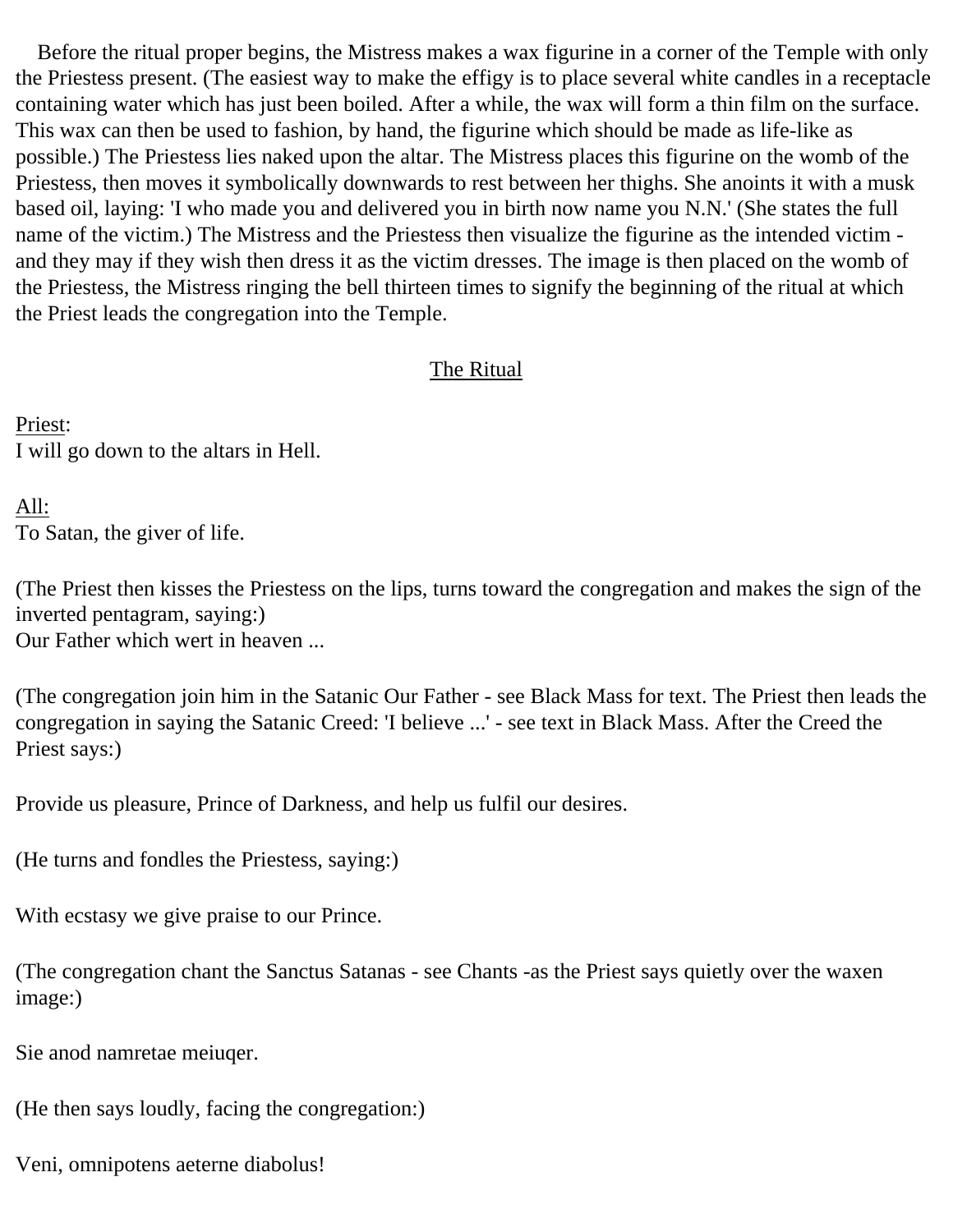(The Mistress then says:)

Agios o Satanas!

(To which the congregation respond:)

Agios o Satanas!

Mistress: Satanas - venire!

All: Satanas - venire!

Mistress: Dominus diabolus sabaoth. Tui sunt caeli

All: Tua est terra!

Mistress: Ave Satanas!

All: Ave Satanas!

(The Mistress kisses the Priest. The Priest makes the sign of the inverted pentagram over the congregation, saying:)

We, the spawn of Chaos, curse N.N.

All: We curse N.N.

Priest: N.N. will writhe and die

All: N.N. will writhe and die!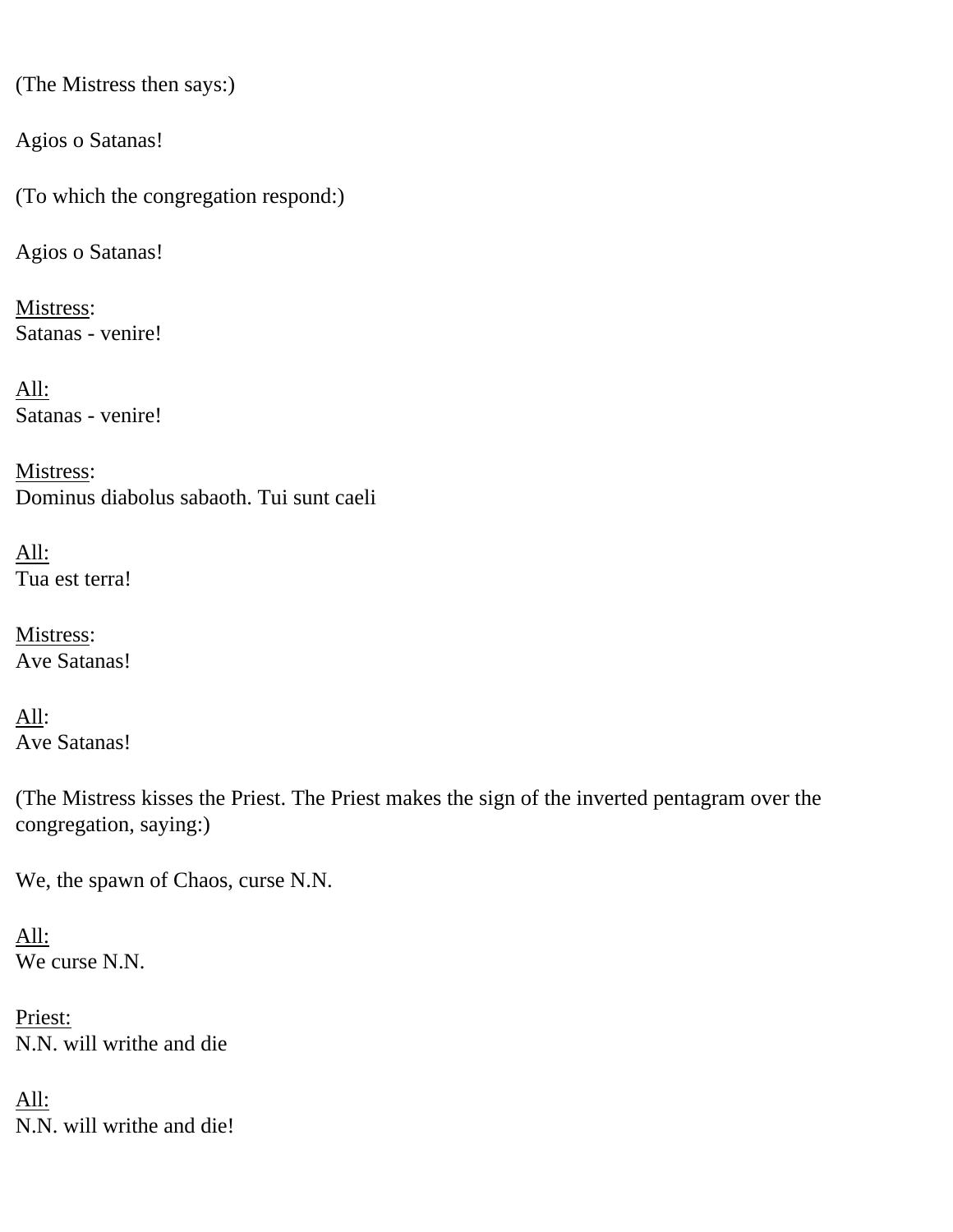Priest: By our will, destroyed

All: By our will, destroyed!

Priest: Kill and laugh!

All: Kill and laugh!

Priest: Kill and laugh and then dance to our Prince

All: Kill and laugh and then dance to our Prince!

Priest: N.N. is dying!

All: N.N. is dying!

Priest: N.N. is dead!

All: N.N. is dead

Priest: We have killed and now glory in the killing!

All: We have killed and now glory in the killing!

(The Priest laughs, then the congregation laugh, jumping and dancing with glee. They continue until the Mistress rings the bell twice, The Priest points to her. She says:)

The Earth rejects N.N.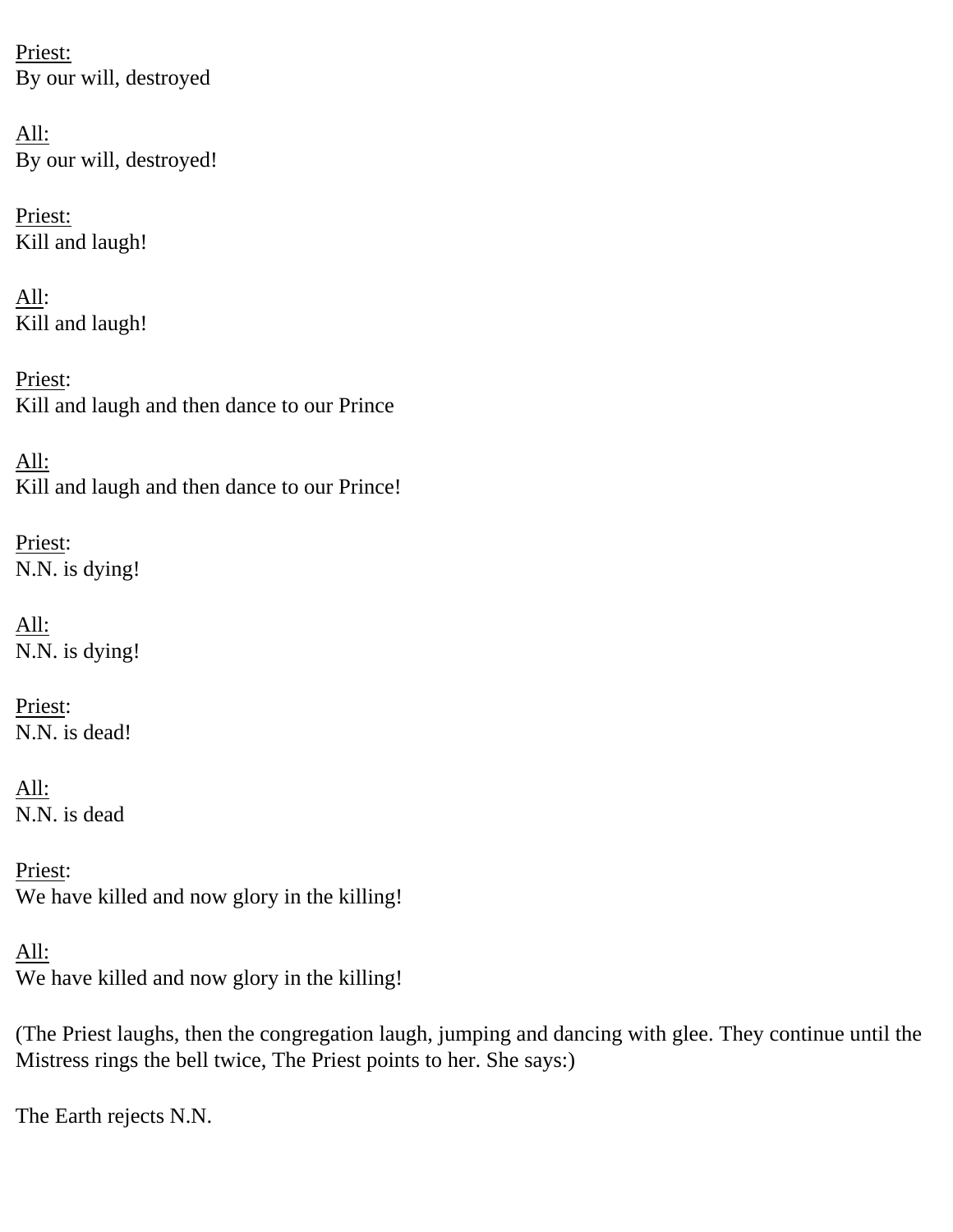All: You reject N.N.

(The Mistress picks up the image, holds it for the congregation to see and then places it on the graveyard earth, folding the black cloth over it. She places the cloth with the earth and image within it, inside the coffin. She turns to the congregation, saying:)

N.N. is dead.

(The congregation begin to dance, counter sunwise, chanting the Diabolus (see chants).After the chant, they gather round the coffin and the Mistress. The Priest says to them:)

Fratres, ut meum ac vestrum sacrificium acceptabile fiat apud Satanas.

(The Priest has sexual intercourse on the altar with the Priestess while the congregation clap their hands in approval, chanting 'Ave Satanas!' repeatedly as they do so. After the climax, the Priest withdraws, the Mistress kisses the Priestess on the lips and then 'locis muliebribus'. She then kisses each member of the congregation. The Priest, after this, makes the sign of the inverted pentagram over the coffin, saying loudly:)

N.N. is dead and we all have shared in this death. N.N. is dead and we rejoice !

Mistress: Dignum et justum est.

(The Priest and the congregation laugh. The Mistress then goes toward the Priest, takes his penis in her mouth until he is erect again. Then she stands back to admire her work, saying to the congregation:)

I who bring life, also take.

(She then passes her hands over the coffin, visualizing as she does so, the dead body of N.N. lying in a coffin. She takes up the coffin and leaves the Temple. As she leaves, the Priest says:)

Feast now, and rejoice, for we have killed, doing the work of our Prince!

<span id="page-18-0"></span>(He begins the orgy of lust in the Temple. The Mistress takes the coffin to a small grave, outside, prepared beforehand. She places the coffin in Earth, covers it with earth saying: 'N.N. you are dead, now, killed by our curse.' She completes the burial and leaves the area.)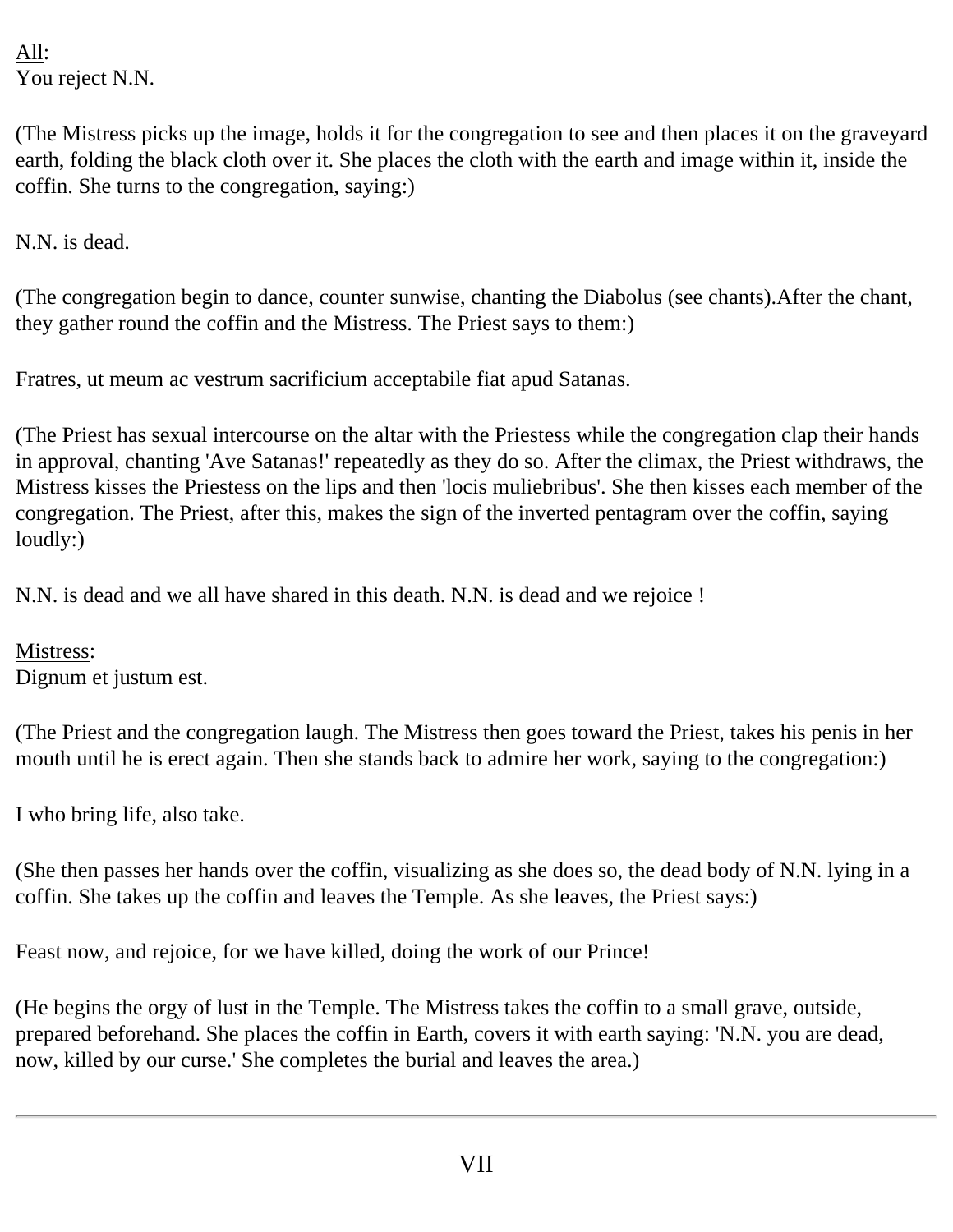# The Pledging

(Note: this is the traditional Satanic wedding ceremony.)

Setting: Temple - or outdoor area within circle of nine stones.

Participants: Master - purple robes Mistress - viridian robes Priestess and Priest - black robes Congregation - black robes (Those who are making their pledge wear crimson robes)

Preparation:

Altar covered with black cloth on which is woven the sigil of the Tree of Wyrd with the connecting paths. Purple candles to be used. Chalices of mead. Silver bowl on altar containing inflammable liquid. Small square of parchment. Sharp knife. Two silver rings, provided by those making their pledge. Ash incense to be burnt.

## The-Ceremony

 The congregation et al assemble in the Temple: the Master and Mistress standing before the altar with the Priest and Priestess beside them. When all is ready, the Master rings the Temple bel1 nine times as a signal to the Guardian who leads those desirous of pledging into the Temple where they stand before the altar.

The Master and Mistress greet both with a kiss, saying:

We, Master and Mistress of the Temple greet you.

(The Priestess and the Priest together chant 'Agios o Satanas Agios o Satanas!' This chant is repeated by the congregation. After, the Master says:)

We are gathered here to join in oath through our sinister magick this man and this woman. Together they shall be as inner sancturies to our gods!

(The Mistress turns to the congregation, saying:)

Hail to they who come in the names of our gods! We speak the forbidden names! Agios o Baphomet!

## Congregation: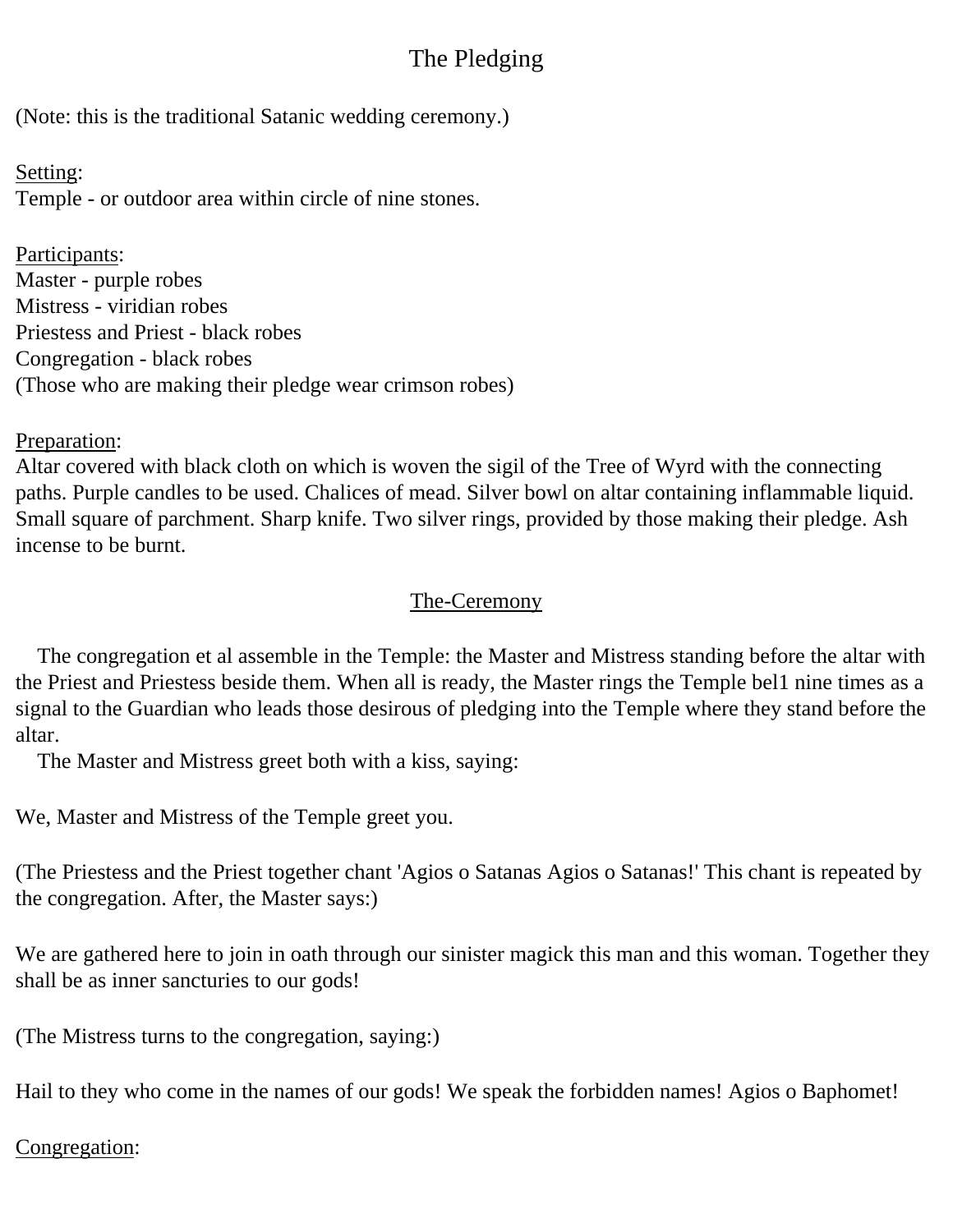Agios o Baphomet

Mistress: Agios o Atazoth!

Congregation: Agios o Atazoth

Mistress: Agios o Satanas!

Congregation: Agios o Satanas!

(The Master turns to the betrothed, saying:)

Do you, known in this world as (he states the name of the spaeman) accept as spaewife this lady ....... (he states the Initiated name of the lady) known in this world as ....... (he states the name of the lady) according to the precepts of our Temple and to the glory of our Lord Satan?

Spaeman: I do.

(The Master says to the lady:)

Do you known in this world as ...... (he states the name of the lady) accept as spaeman this jarl ...... (he states the name of the jarl) according to the precepts of our Temple and to the glory of our Lord Satan?

Spaewife: I do.

Master: Then give as a sign of your pledge, these rings.

(The Mistress takes the silver rings from the altar and the jarl and his lady place them on the fingers of each other's left hand.

The Mistress turns to the congregation saying:)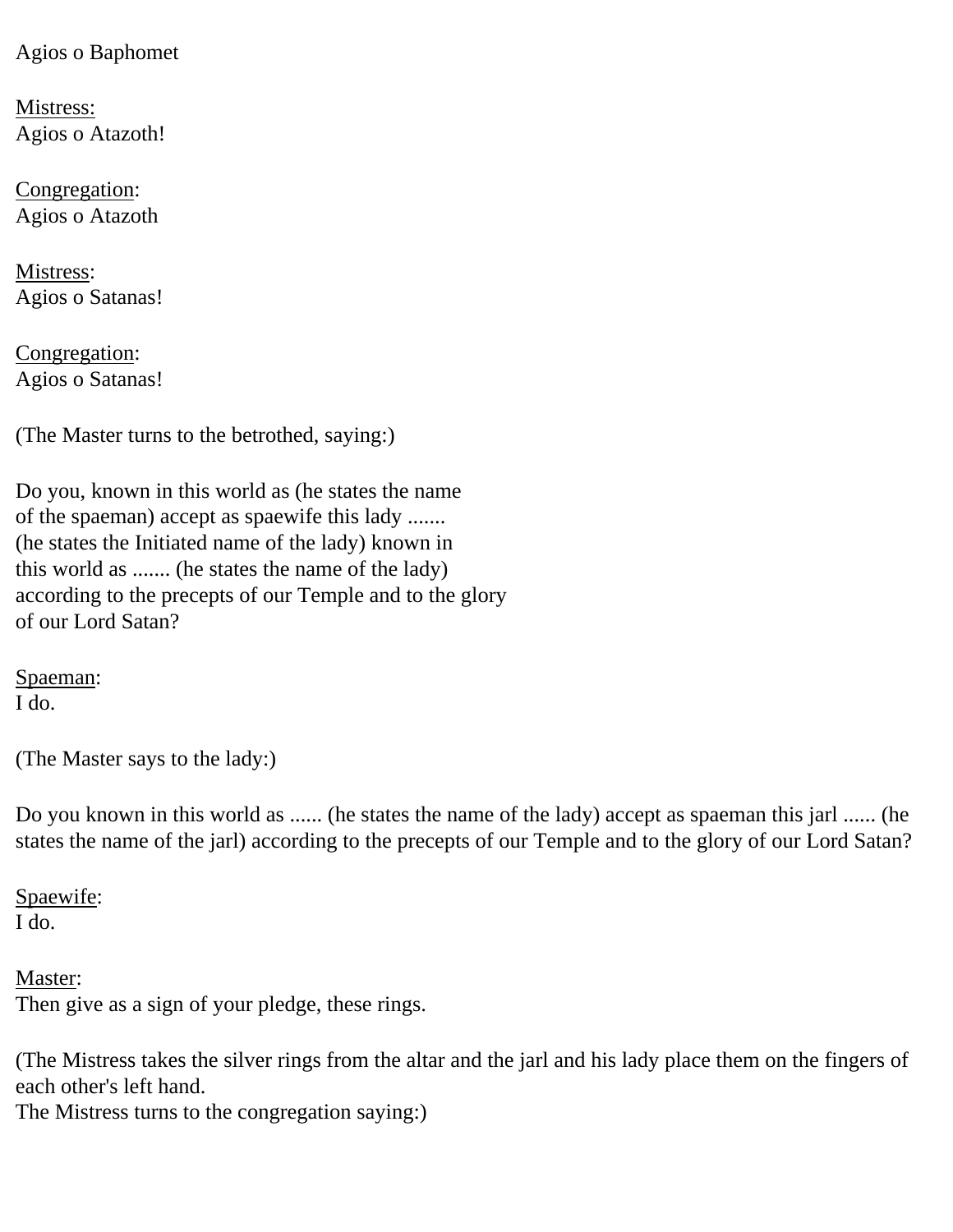Thus in oath and magick they are joined.

```
(The Master raises his arms, saying:)
```
See them! Hear them! Let it be known among you and others of our kind, that should anyone here assembled or dwelling elsewhere seek to render asunder this jarl and his lady against the desire of that jarl and that lady, then shall that person or persons be cursed, cast out and made by our magick to die a miserable death! Hear my words and heed them! Hear me, all you gathered in my Temple! Hear me, all you bound by the magick of our Lord the Prince of Darkness! Hear me, you dark gods gathering to witness this rite!

(The Mistress takes up the knife and the square of parchment as the jarl and his lady hold out their left hands. She swiftly cuts their thumbs, presses drops of each blood onto the parchment and then presses the two thumbs together. She then presses the thumb of the jarl to the forehead of the lady and then the thumb of the lady against the forehead of the jarl, marking both in blood. The parchment is cast into the silver bowl and the Priestess lights the liquid in this.

 The following statement is then read out first by the lady and then the jarl. This statement is usually written/printed on a card which is kept on the altar and handed to the lady by the Priest after the Priestess ignites the liquid in the bowl:)

Esse filo captum palchritudinis suae, et nil amplius desiderare, quam ejus amplexu frui: et omen concubitum - ex commixtione hominis cum Diabolo et Baphomet aliquoties nascuntur hominis, et tali modo nasciturum esse Anti-Nazarenus.

(After this is read by the jarl, the Priest takes the card and replaces it on the altar while the Mistress comes forward to kiss first the lady then the jarl. The Master does likewise, after which he says:)

I declare them pledged!

(The congregation et al then exchange greetings with the spaeman and his wife. The Priest and Priestess hand out the chalices which are emptied. A feast usually follows the ceremony.)

NOTE: Either party can end the joining at any time by placing their ring on the altar and informing the Master or Mistress who announce the parting at the next Temple gathering.

## **VIII** The Rite of Initiation

<span id="page-21-0"></span>Introduction:

The candidate is usually sponsored by an existing Initiate, and this member accompanies the candidate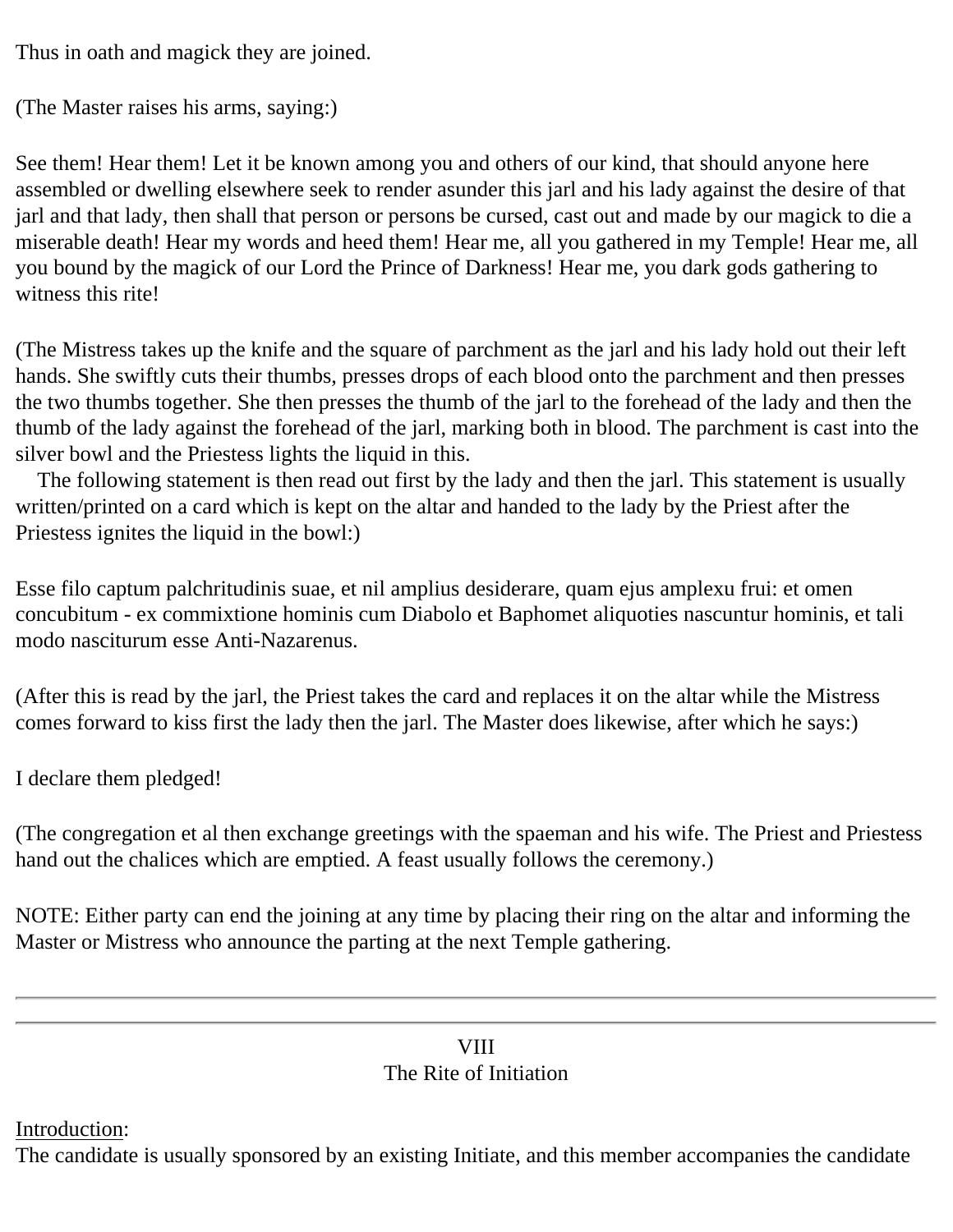of the test of fidelity which the Master or Mistress of the Temple specifies. The candidate also undergoes a test of knowledge (relating to what he or she has learned of Temple teachings during the sixmonth probationary period) and a test of courage.

The text given below is for a male candidate: for a female candidate, the text should be altered in the appropriate places.

## Participants:

Master of the Temple - in scarlet robes Mistress of Earth - sexually alluring scarlet robes Priestess - naked, upon altar (if male candidate) Priest - naked, upon altar (if female candidate) Guardian of the Temple - dressed in black and wearing a face mask Congregation - Black robes

#### Preparation:

The candidate provides a new black robe, designed according to the precepts of the Temple. This is given to the Master before the ritual and placed on the altar. The candidate attends the ritual in a coarse brown garment which can be easily removed.

 The ritual takes place at sunset. A small phial containing a civit-based oil is placed on the altar. Black candles to be used, incense of the Moon burnt (petriochor, if available, otherwise hazel). Some symbolism appropriate to the Moon should also be present - e.g. quartz crystals. Chalices full of strong wine.

 The congregation assemble in the Temple with the Master and Mistress. The Guardian stands near the Temple entrance. The candidate is blindfolded and is led into the Temple by the sponsor.

#### The Rite

(The Master greets the candidate, saying:)

You the nameless have come here to receive that initiation given to all who desire the greatness of our sinister gods!

(The Master kisses the Mistress who kisses the altar-Priest [or Priestess]. The Master then says:)

You the nameless have come to give yourself to us and your quest: To seal with a sinister oath the beliefs and practices You have accepted since first you were allowed into this Temple to Satan.

(The Master turns to the congregation, makes the sign of the inverted pentagram over them with his left hand, and says:)

I greet you all in the name of our Prince. Let his legions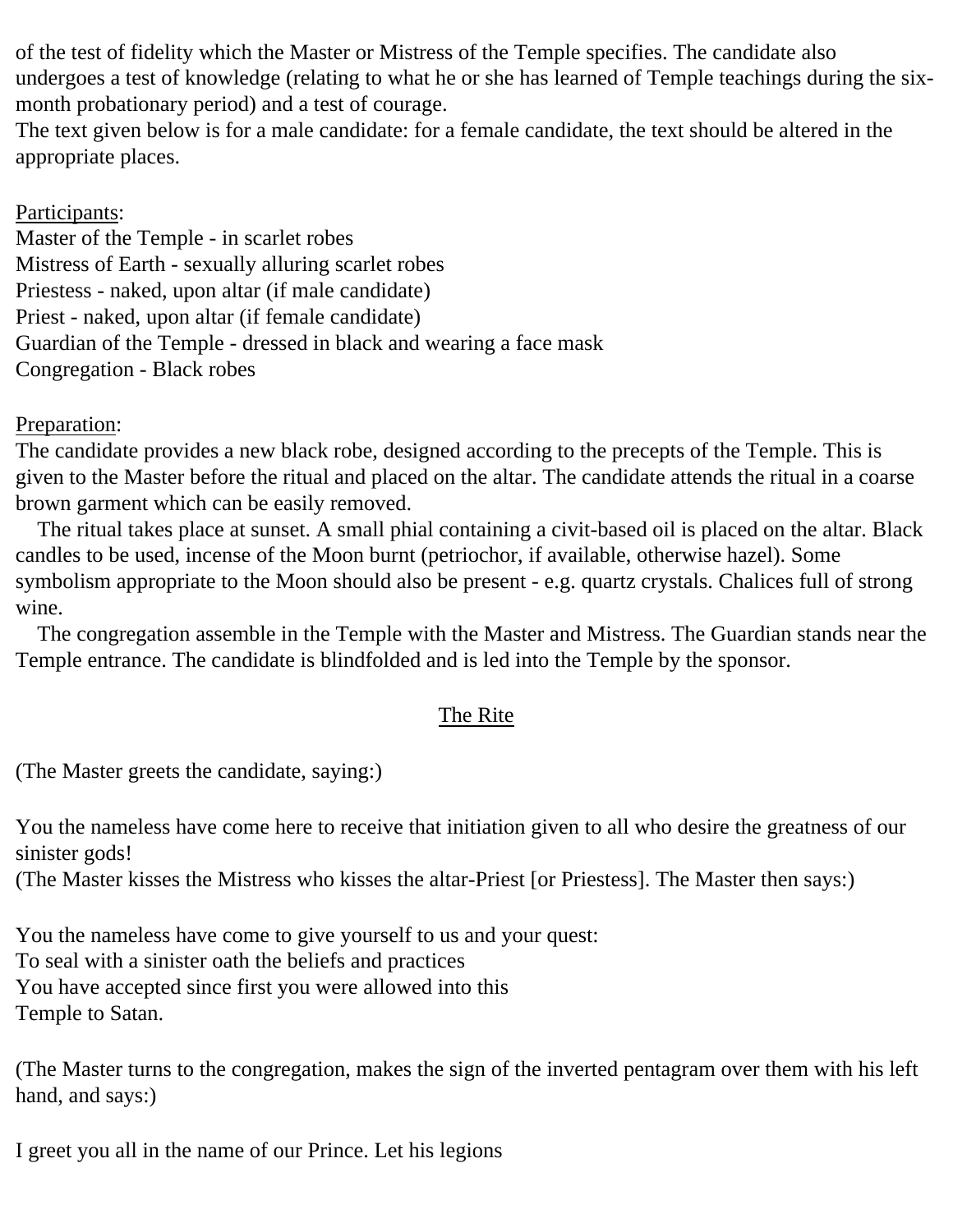Gather to witness this, our Satanic rite! Veni omnipotens aeterne diabolus!

(The congregation repeat the `Veni' chant after which the Mistress turns to them and says:)

Dance, I command you! And with the beating of your feet Raise the legions of our Lord and the Dark Gods who watch Over our games!

(The congregation now dance, anti-sunwise, chanting the Diabolus as they dance. While they dance the Master takes a chalice and raises it, saying:)

You the nameless have come to break the chains that bind!

(The Mistress removes the garment of the candidate leaving naked. The Master approaches him, puts the chalice to his lips, saying: 'Drink!' The candidate drinks the wine. The congregation continue their dance and chant until the Mistress raises her arms as a signal for them to stop. She says to them:)

Gather round, my children, and feel the flesh of our gift!

(The congregation gather round the candidate and run their hands over all his body. While they do this, laughing, the Master chants the 'Veni' chant several times. The Mistress claps her hands twice and the congregation move away. She kisses the candidate [whether male or female] and says:)

We the noble rejoice that you have come to seed us with your blood and gifts.

We, kin of Chaos, welcome you, now nameless.

You, the riddle and I the answer that begins your quest.

We, the cursed, welcome you who have dared to defy.

In the beginning was sacrifice but now words to bind you through all time to us.

In your beginnings - we were.

In your quest - we are.

Before you - we were.

After you - we shall be, again.

Before us - They who are never named.

After us - They will be, waiting.

And you through this Rite shall be of us and thus of them who are never named.

For we the fair who garb ourselves in black through Them possess the rock we call this Earth.

(The Master stands before the candidate, saying:)

Do you accept the law as decreed by us?

(The candidate [R] responds:)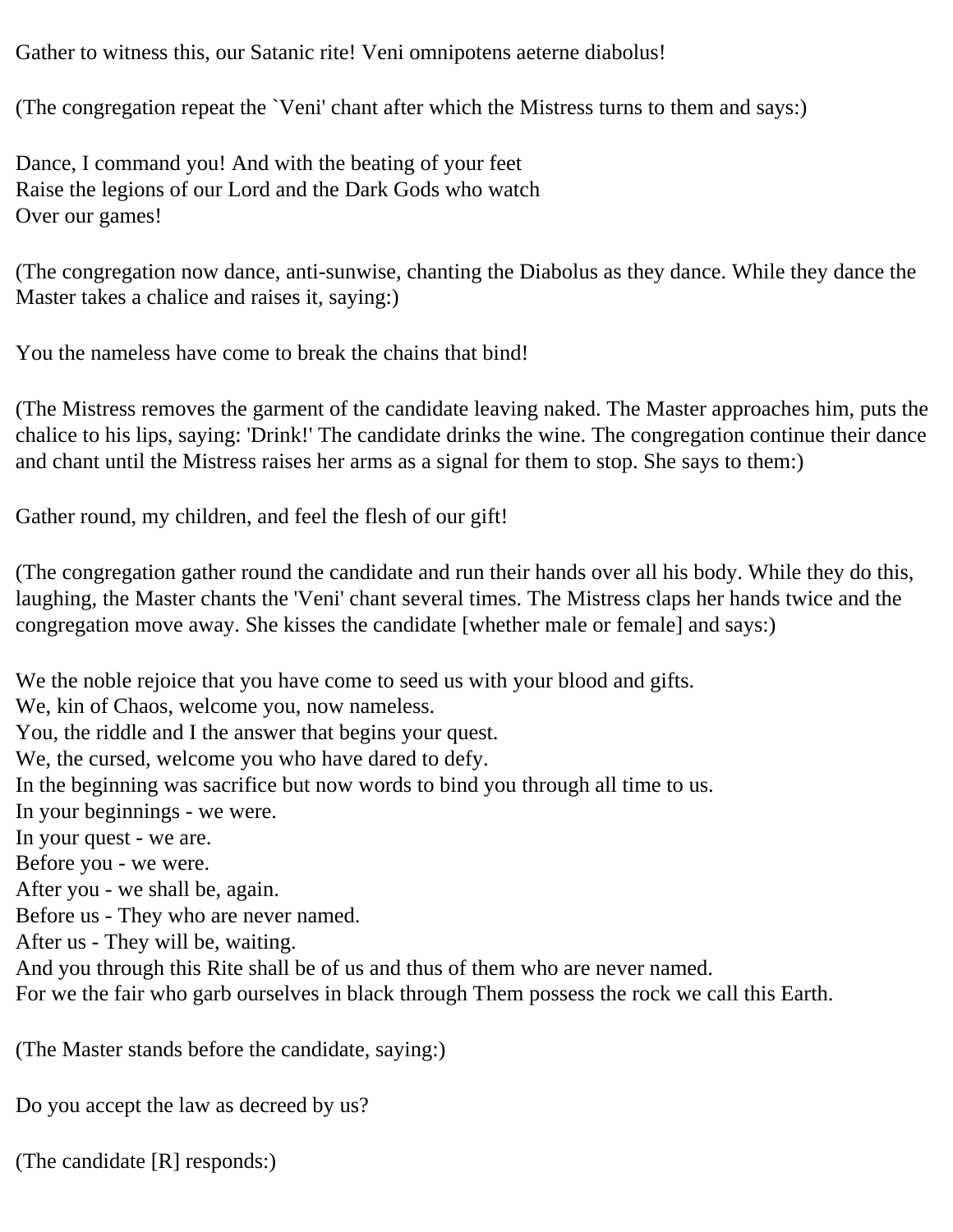I do.

Master:

Do you bind yourself with word, deed and thought, to us the Seed of Satan without fear and dread?

R: I do

## Master:

Do you affirm in the presence of this gathering that I am your Master and that she who stands before you is your Mistress?

R: I do.

Master:

Then understand that the breaking of your word is the Beginning of our wroth! See him! Hear him! Know him!

(The Master points to the candidate and the congregation gather round him, touching him again. After this, the Mistress -removes his blindfold. The Master says to the candidate:)

Do you renounce the Nazarene Yeshua the deciever, and all his works ?

R:

I do renounce Yeshua the deceiver and all his works.

Master: Do you affirm Satan?

R: I do affirm Satan.

Master: Satan, whose word is Chaos?

R: Satan, whose word is Chaos.

Master: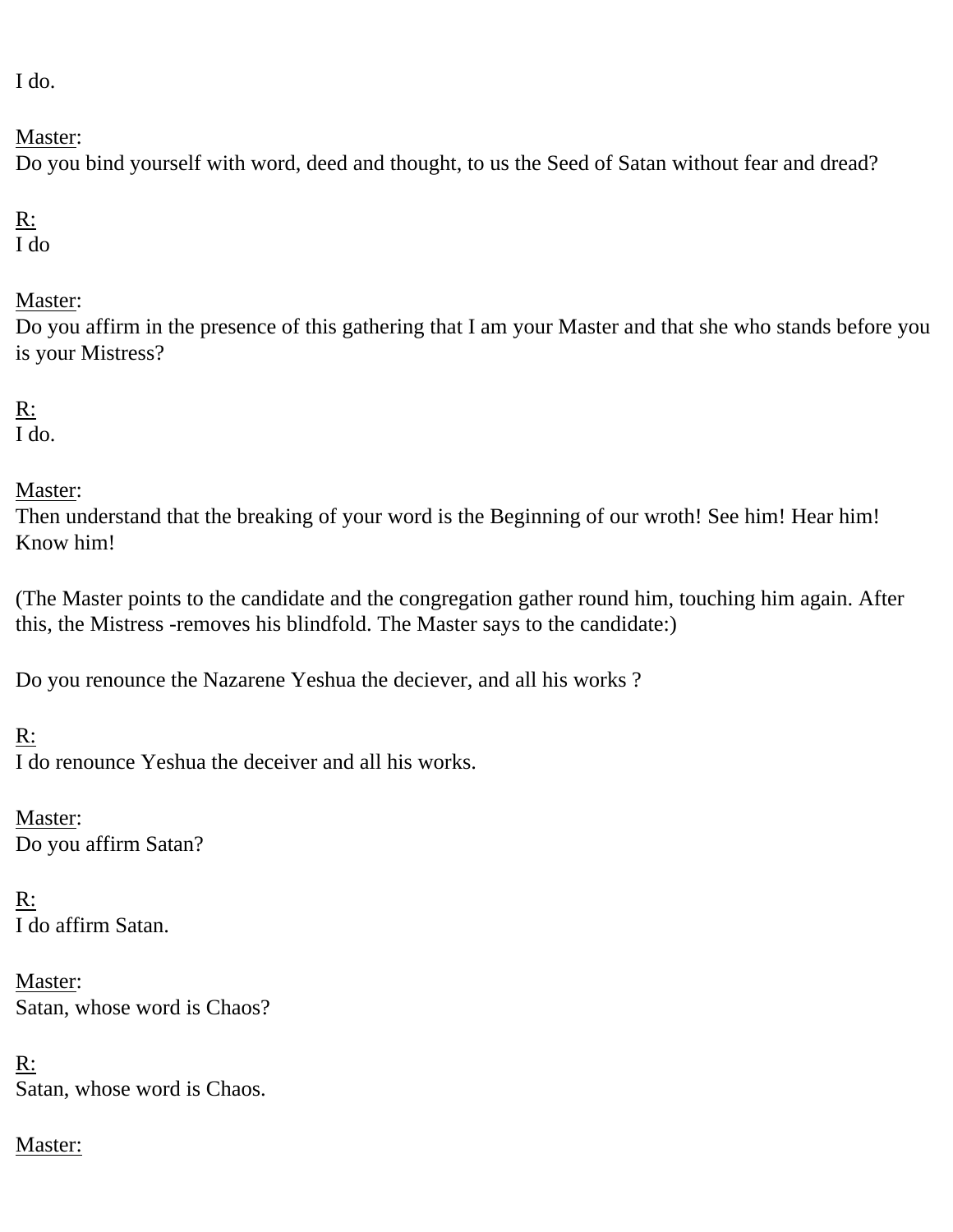Then break this symbol which we detest.

(The Mistress hands the candidate a suitably defiled wooden cross which the candidate breaks and thrown it to the ground.)

Master: Now receive as a symbol of your desire and as a Sign Of your oath this sigil of Satan. From this day forth This sigil by the Power which I The Master wield Shall always be a part of You - a sign to those who see and the Mark of our Prince.

(The Mistress hands the phial of oil to the Master who traces the sign of the inverted pentagram on the forehead of the candidate, vibrating as he does so the name the candidate has chosen. The Mistress then stands behind the candidate and traces with her left forefinger, the sigil of the Temple on the back of the candidate, chanting 'Agios o Satanas' as she does so. If there be no Temple sigil, she traces the inverted pentagram. She stands before the candidate. If the candidate is male, she kisses him on the forehead, then the lips, the chest and penis. If the candidate is female, she kisses her on the forehead, each breast, then pubis. After this, she claps her hands once as a signal for the Guardian to come forward. As he does, she says to the candidate:)

Now you must be taught the wisdom of our way!

(The Guardian seizes the candidate and holds his/her arms, forcing them to kneel before the Mistress who laughs and says:)

See, all you gathered in my Temple: here is he who thought He knew our secret - he who secretly admired himself for His cunning! See how our strength overcomes him!

(The congregation laugh while the Master blindfolds the candidate again. The Guardian then binds the hands of the candidate with cord. The Mistress then whispers to the candidate, saying: 'Lay down, keep your silence and be still!' The congregation and the Guardian leave the Temple.

 The Master then has sexual intercourse with the Priestess on the altar [or if the candidate is female, the Mistress has intercourse with the Priest]. In both versions, this task may be delegated to a member of the congregation, chosen before the ritual by either the Master or Mistress. The male or female member so chosen stays in the Temple when the congregation depart.

 After-the act, the Priestess [or Priest] is assisted down from the altar, and the Master and Mistress [and the one chosen to perform in their stead, if present] leave the Temple. The Priestess [or Priest then approaches the candidate, saying:)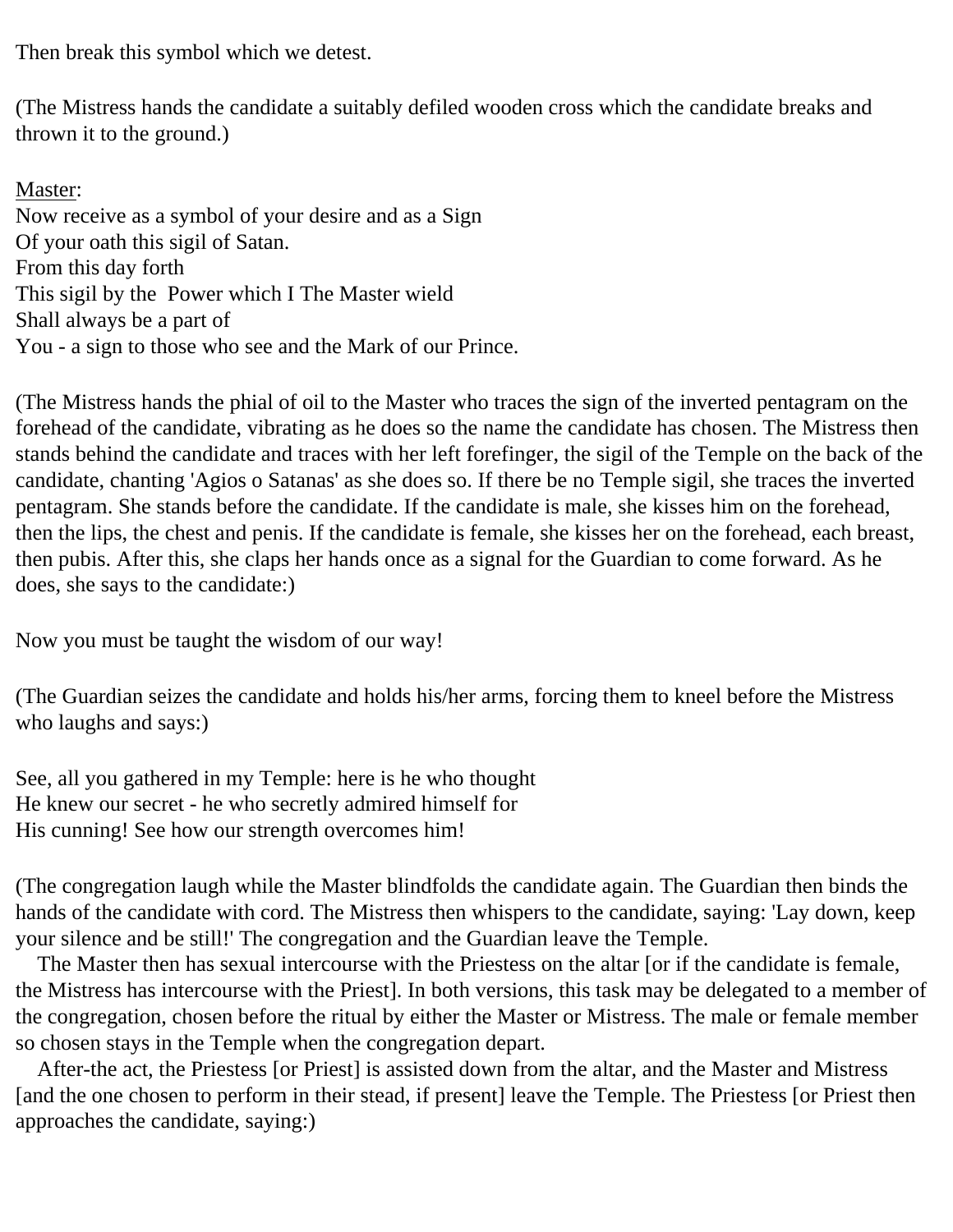Recieve from me and through me the gift of your Initiation So it has been, so it is, and so shall it be again.

(They then unbind and remove the blindfold from the candidate and sexual intercourse takes place. After, the Priestess [or Priest] fetches the robe from the altar and dresses the candidate in it. She [or he] then briefly leaves the Temple to announce to the congregation et al 'So-it is done according to our desires! The congregation et al then return to the Temple, each greeting the new Initiate with a kiss. The chalices are handed round, and the members take their pleasure as they wish.)

NOTES: For the ritual of Initiation, the Priestess is chosen for the pleasure she obtains from coitus, the Guardian for his physical strength; if the candidate is female, the altar-priest chosen for his control during coitus - he should bring the Mistress to ecstasy, without himself losing control, thus saving elixir for the candidate. It is the duty of the Mistress to find among the Temple members someone to fulfil this role, although she may delegate this task to a female member of the Temple, the person being chosen by the obvious experimentation. Those thus chosen are then invested with their office of altar-Priest or Priestess and hold this office for a year and a day.

 If possible, candidates should know no details of the Rite of Initiation - i.e. they should not be told what to expect. For this reason, members of the Temple should take a vow of silence regarding the Rite, promising not to reveal its details to nonmembers and candidates, Thus, the 'Black Book' should for this and other reasons never be shown to non-Initiates.

# IX

# Consecration of the Temple

#### <span id="page-26-0"></span>Preparations:

Incense of Mars to be burnt for several hours before the ritual is due to begin. The Temple itself is furnished as for a Black Mass. One chalice contains The Elixir.

 (To make The Elixir: the night before the ritual, the Master has sexual intercourse in the Temple [the Temple having been already furnished, with altar etc.] at the moment of his ecstasy depositing his seed in an empty chalice. To this, the Priestess ad adds seven drops of her own blood [taken from her left forefinger following intercourse], three pinches of soil [finely ground and dried] taken from a grave in a graveyard on the night of the full moon, ground and dried shavings from an oak tree collected on a night when Saturn is rising, and strong wine to fill the chalice. The chalice is left on the altar until the ritual begins.)

 The Master enters the Temple before the congregation, and seal seals the dimensions according to the Rite of Sealing:

 For this, a crystal tetrahedron is required. It should be as large as possible and made of quartz. The person conducting the rite, places both their hands on the crystal (which may be on an altar) and visualizes a rent appearing in a star studded sky. This rent gradually spreads its darkness down toward the crystal, enclosing it and the surroundings. The person then vibrates: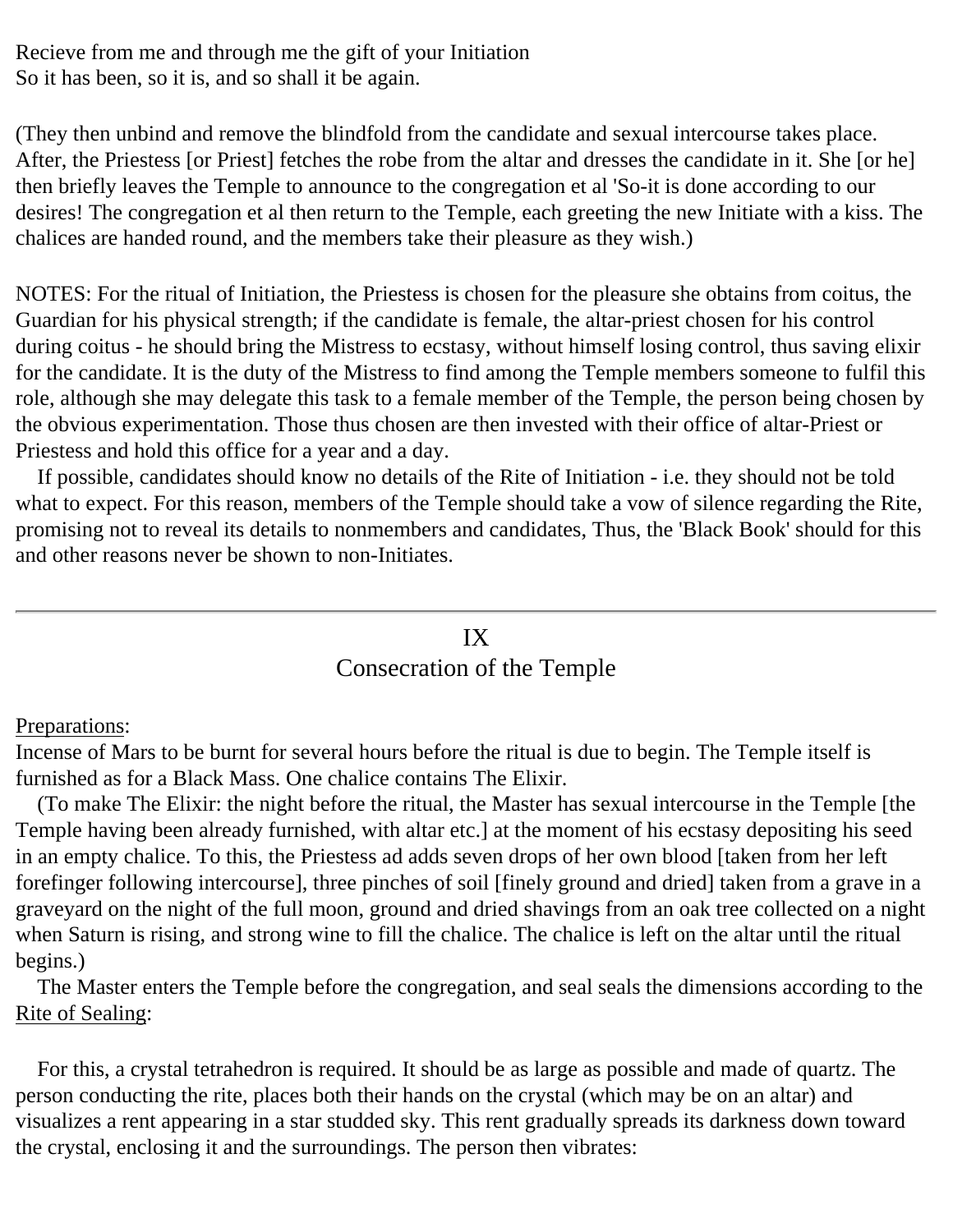Binan Ath Ga Wath Am.

This vibration is repeated seven times. The person then says:

From dark dimensions I call them forth!

The person then visualizes a darkness entering the crystal. After, the person bows to the crystal. The Rite is then complete, the person removing their hands and moving away from the crystal.

Participants: Master of the Temple - in black robes Priestess - in black robes Congregation - in black robes

(Note: if the group in question is run by a Mistress, then she assumes the role allocated to the Master, and a Priest is present instead of a Priestess. For producing the Elixir, the procedure above is followed although the blood is that of the Mistress an the seed that of the Priest.)

## The Dedication

 The Master goes to the entrance of the Temple, and ushers the congregation in. They enter chanting the Sanctus Satanas (see Chants) walking counter sunwise three times around the altar. They continue chanting until the Master claps his hands twice. He stands behind the altar, facing the congregation, the Priestess beside him. He says to the congregation:

We gather here to dedicate this Temple to our sinister work. We Summon forth Satan, Prince of Darkness and Guardian of our Gate, To witness this rite of Dedication. For we shall find and drink the Elixir which is black to the blind. Mindful then of our past which has made this Work possible, let us re-affirm our Creed.

(All present recite the 21 Satanic Points. After, the Master spreads his hands over the chalice containing The Elixir and vibrates 'Agios o Satanas'. He then kisses the Priestess who goes to kiss each member of the congregation. Then he holds up the -chalice, saying:)

As it has been, so it is and so shall it be again by the Power of our Prince, Satan, and the powers of They who are Never named.

From dark dimensions they wil come while others sleep.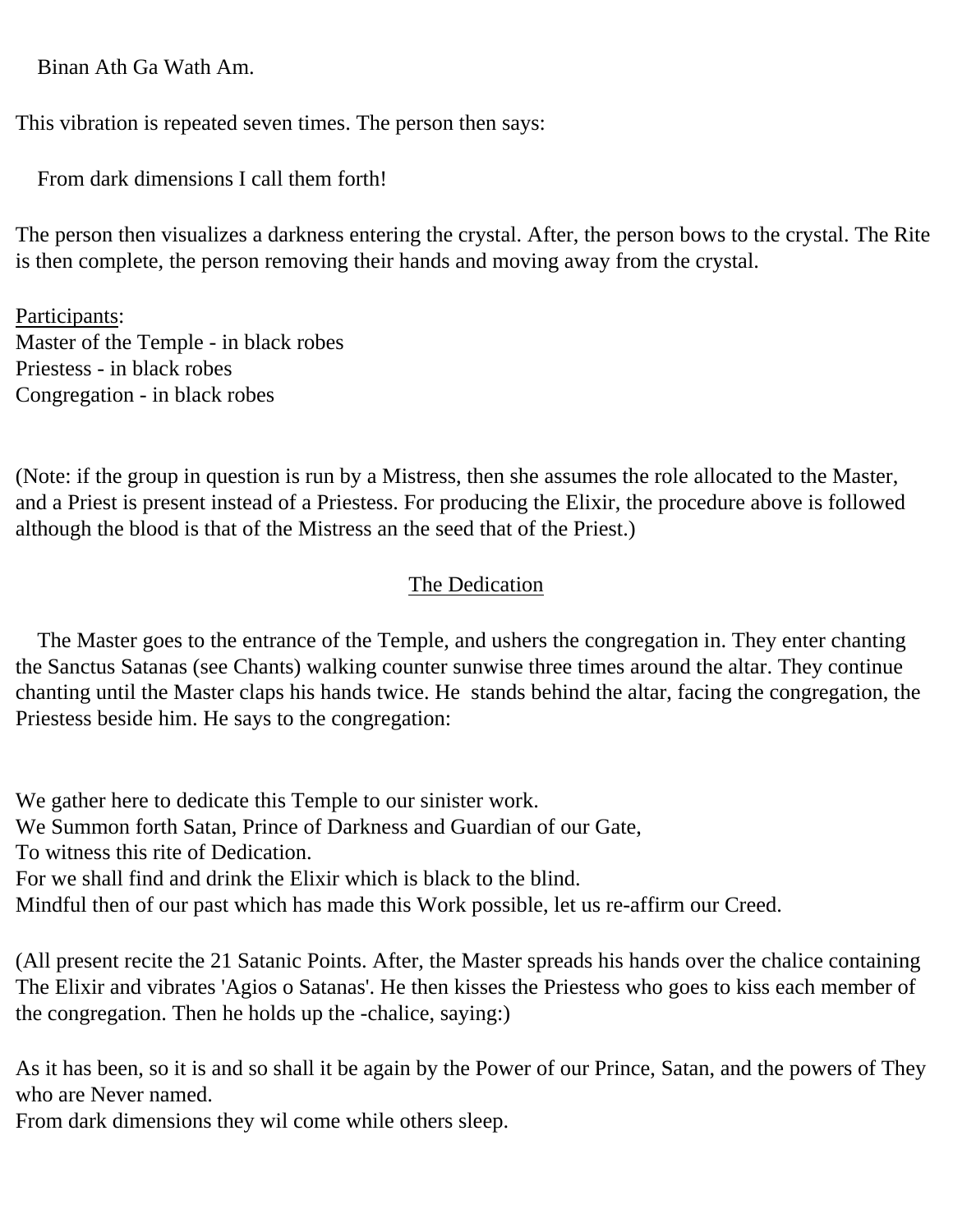(He places the chalice back upon the altar, spreads his hands over the crystal tetrahedron and vibrates 'Nythra' three times. After this, he takes up the chalice, sprinkles some of its contents toward the congregation and Priestess and then over the altar. He then sprinkles more around the entrance to the Temple before walking counter sunwise around the Temple sprinkling the walls and floor. He then pours the remainder of the contents around the base of the altar. He replaces the empty chalice on the altar, turns to the congregation, saying:)

As it has been, so it is and so shall it be again! Let the Rite of The Black Mass begin!

(He assists the one chosen before hand as altar-Priest to remove his robe and take his place upon the altar. The Mass then begins. The Mass follows the text in the Black Book except that the Priestess assumes both the role of the Mistress and her own role as Priestess, and the Master concludes the Mass with the following words [after the 'Mistress' has said '... let us enjoy the gifts of life.'])

By my Power - the Power of Satan, Prince of Darkness - I Declare this Temple charged!

(The usual orgy/feast that follows the Black Mass begins.)

## X

## The Dying time

<span id="page-28-0"></span>Setting:

Outdoors, in an isolated location. A funeral pyre is prepared by the Guardian. An ellipse of nine stones should be made enclosing the pyre. Wooden goblets, sufficient in number for each participant, should be filled with mead and kept ready on a wooden table (oak if possible) away from the pyre.

Participants:

## Master **Mistress** Priest Priestess Congregation Guardian (all are in black robes)

Additional Guardians may be appointed to guard access to the site, ensuring privacy.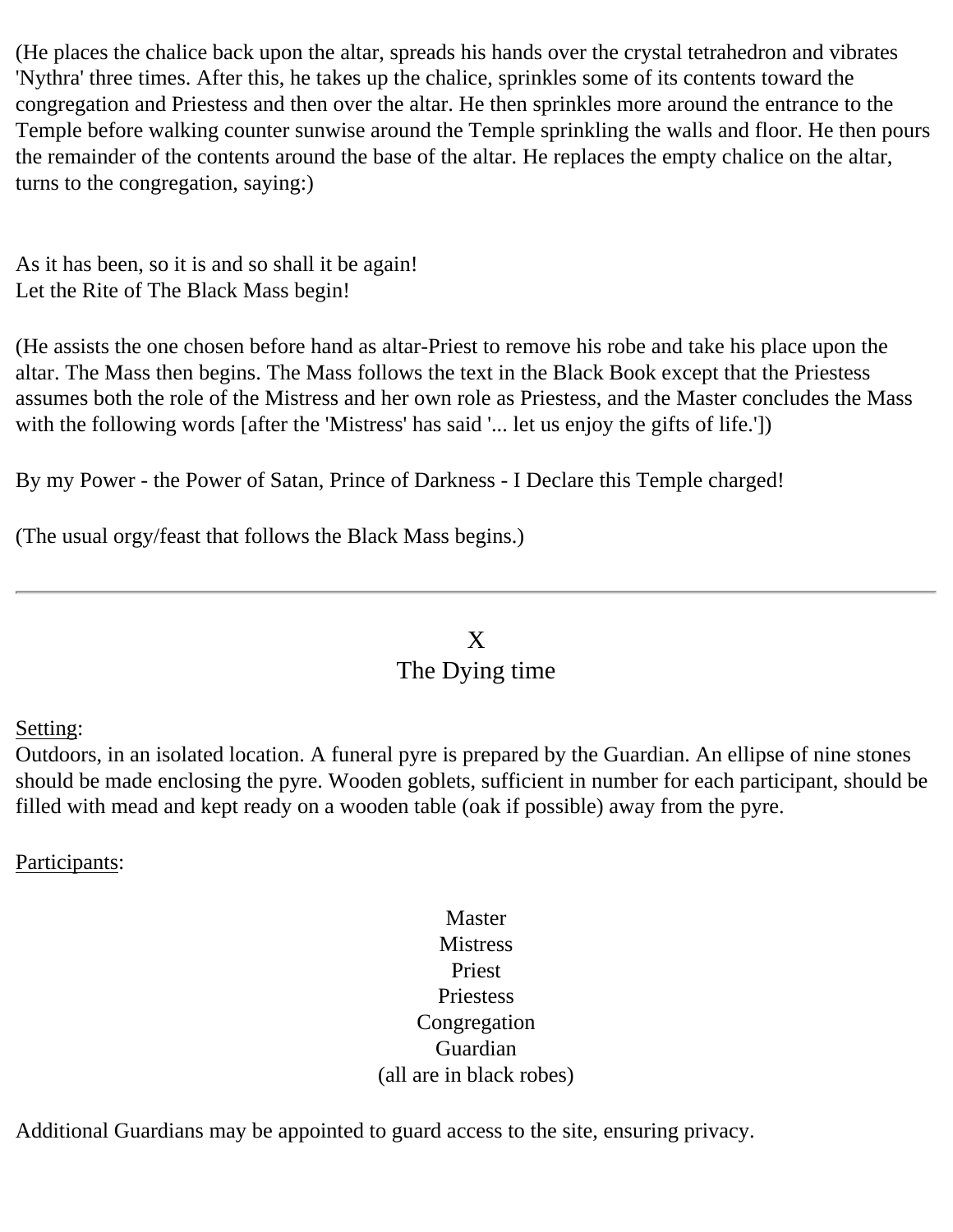#### The Rite

(The body of the deceased member is brought in a light wooden casket, carried by members of the Temple toward the stones and the pyre. It is covered with a crimson drape. After the casket has been placed on the pyre, all present gather round, outside the ellipse of stones.

The Master begins the Rite by saying:)

Agios o Satanas! We gather here to pay homage to our brother/sister who by his/her life and magick did deeds of glory to the honour of our name! Agios o Satanas!

Congregation: Agios o Satanas!

Master: Agios o Baphomet!

Congregation: Agios o Baphomet!

Mistress: So shall we lamenting remember the glorious deeds still waiting to be done! Master: So shall we lamenting remember the glorious deeds still waiting to be done!

Congregation: So shall we lamenting remember the glorious deeds still waiting to be done!

(The Priest and Priestess hand out the goblets. When this is done, the Master raises his head toward the pyre, saying:)

Ad Satanas qui laetificat juventutem meam.

(The Mistress then lights the pyre. As it burns, the Master drinks from his goblet, throwing the empty vessel into the flames. The congregation et al then raise their own goblets, say the 'Ad Satanas' chant, drink and likewise cast the empty goblets into the flames. The Mistress is the last to drink. After she has thrown her own goblet, she says:)

May our memories linger to haunt the spaces and the dark! So it has been, so it is and so shall it be again!

(The gathering then depart from the site. It is the duty of the Guardian [and his helpers, if any) to attend to and watch over the pyre, ensuring the casket and contents are reduced by flames. What remains is left,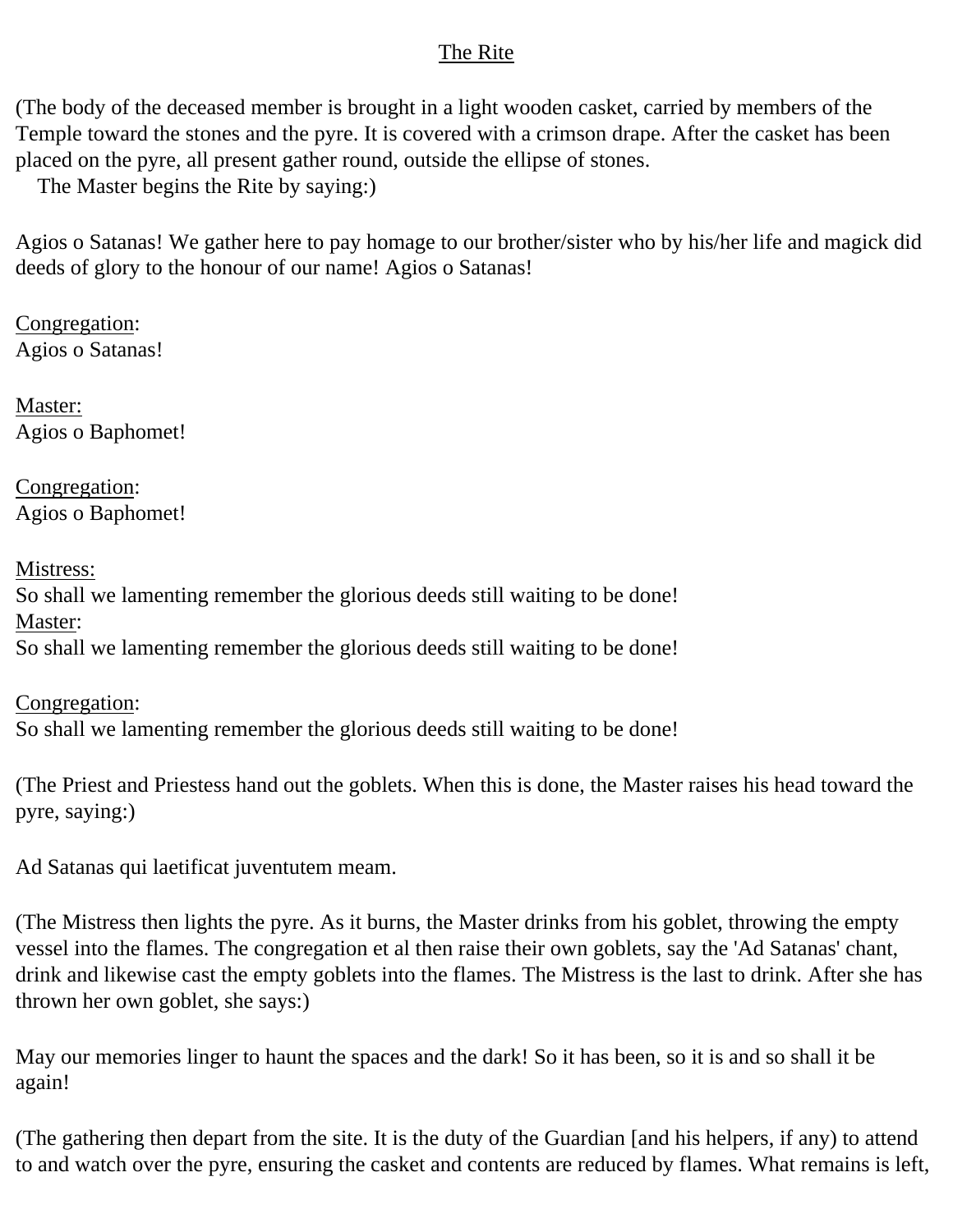# XI

## The Ceremony of Recalling

#### <span id="page-30-0"></span>Introduction:

The Ceremony exists in three versions. The one given here is the one most often used today - where the 'Sacrificial Conclusion' is symbolic. In former times, the Priest, having been chosen according to tradition a year before, was ritually sacrificed by the Mistress and Master. This version is published in OPFER (Fenrir Vol II No 2).This sacrificial Ceremony traditionally occurs once every cycle of seventeen years.

## Preparations:

The night before the ritual, the Priestess bakes the consecrated cakes made from wheat, water (spring), egg, honey and animal fat. The congregation gather outside the Temple, the Master and Mistress wait within. The Guardian leads the Priest toward the congregation and the Priestess blindfolds the Priest. She then leads him to each member of the Temple who kiss him.

 The Temple itself is furnished with red candles; Incense of Jupiter to be burning. Quartz tetrahedron on plinth or altar. Phial containing musk oil.

Participants: Master - in black robes Mistress of Earth - white robes Priestess - in a red robe tied with a white sash Guardian of the Temple - black robe, with face mask Priest ('The Chosen One'/Opfer) - white robe Congregation - red robes

## The Ceremony

 (The Priestess and Guardian lead the Priest into the Temple and are followed by the congregation. The Mistress greets the Priest with a kiss while the Master vibrates [with his hands on the tetrahedron] 'Agios o Atazoth'.

 After this, the congregation chant the 'Diabolus' [see Chants] while slowly walking, counter sunwise, around the Priest in a circle. This chant is repeated seven times. The Master and Mistress [or two Temple members chosen and trained as Cantors] then chant in parallel and a fourth apart according to the Principles of Esoteric Chant, the 'Agios o Baphomet' chant. This chant may be an octave and a fourth apart. However, should for whatever reason,

those conducting the ritual be unable to chant in this manner, the Agios o Baphomet may be vibrated seven times according to the principles of esoteric vibration. [The magick is more powerful if the chant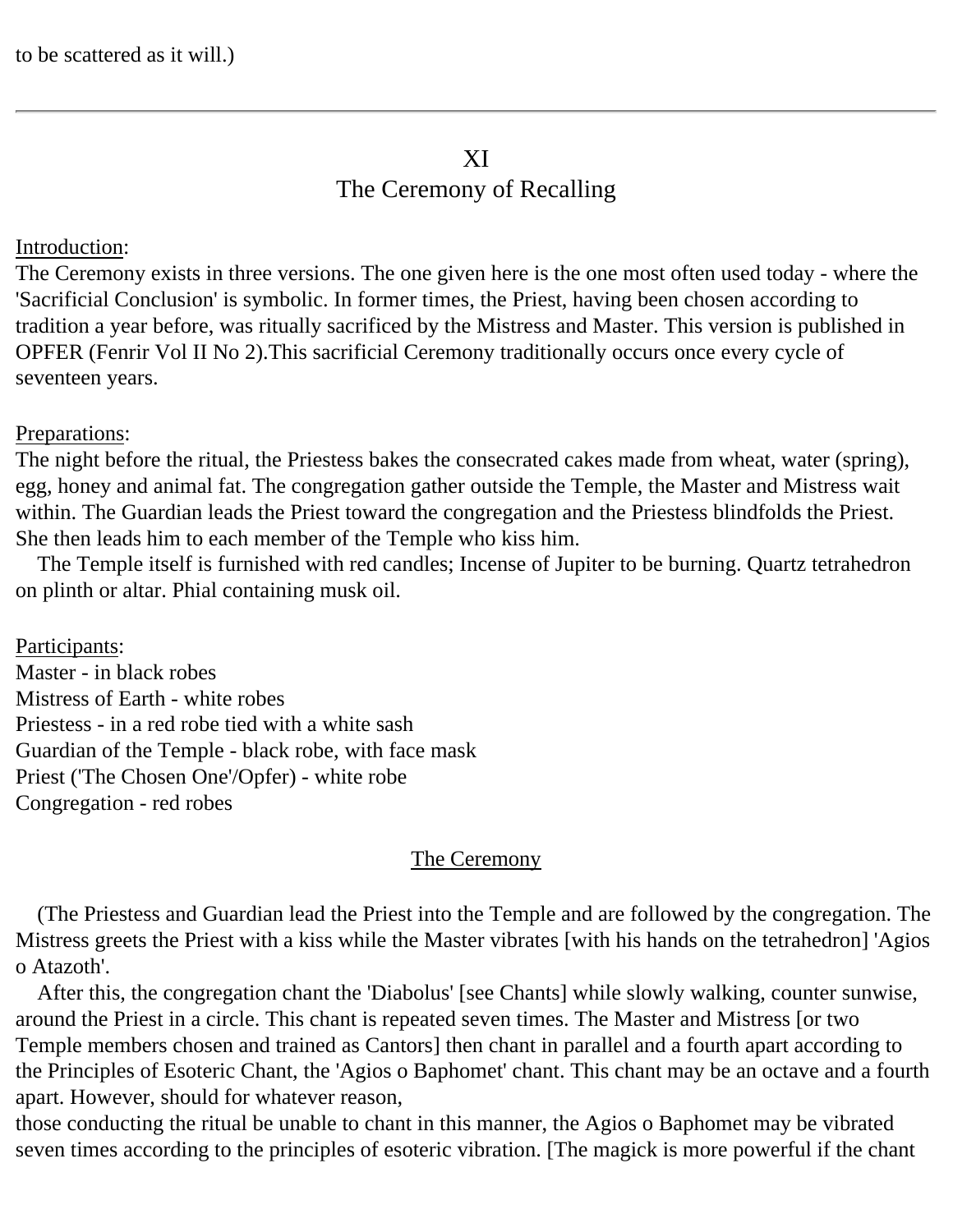is sung in parallel as indicated.] During this, the Guardian lifts the Priest onto the altar and the Priestess removes his robe.

 After the chant, the Mistress then anoints the body of the Priest with the oil while the congregation walk, as before, chanting the Diabolus. After the anointing, the Priestess and Mistress remove their robes, the Priestess then arouses the 'secret fire' of the Priest with her lips - without bringing him to ecstasy however. When she is satisfied, she signals to the Guardian who lifts the Priest from the altar and forces him to kneel before the Priestess. The Master then kneels before the Mistress at which point the congregation cease their chanting and gather round forming a circle. The Priestess copies the Mistress in both words and actions, using the Priest.

The Mistress places her hands on the head of the Master and the Master says:)

It is the protection and juices of your body that I seek

(The Mistress opens her thighs, and the Master drinks. The Guardian forces the Priest to do likewise to the Priestess. Then, the Mistress pushes him away, saying:)

As you have drunk so shall you die!

#### Master:

I pour my kisses at your feet and kneel before you Who crushes your enemies and who washes in a basin full of Their blood. I lift my eyes to gaze upon the beauty of body - You who are the daughter of and a Gate to our Dark Gods: They who are never named. I lift my voice to stand (He here stands) Before you my sister and offer you my body so that my Mage's seed shall feed your virgin flesh.

## Mistress:

Kiss me and I shall make you as an eagle to its prey. Touch me and I shall make you as a strong sword that Severs and stains my Earth with blood. Taste me and I shall make you as a seed of corn which Grows toward the sun and never dies. Plough me and plant me With your seed And I shall make you as a Gate which opens to our gods!

(The Mistress goes to the Priest and whispers to him:)

Take me, for she is me and I am yours!

(She then removes the blindfold and pushes him into the arms of the Priestess. She then has congress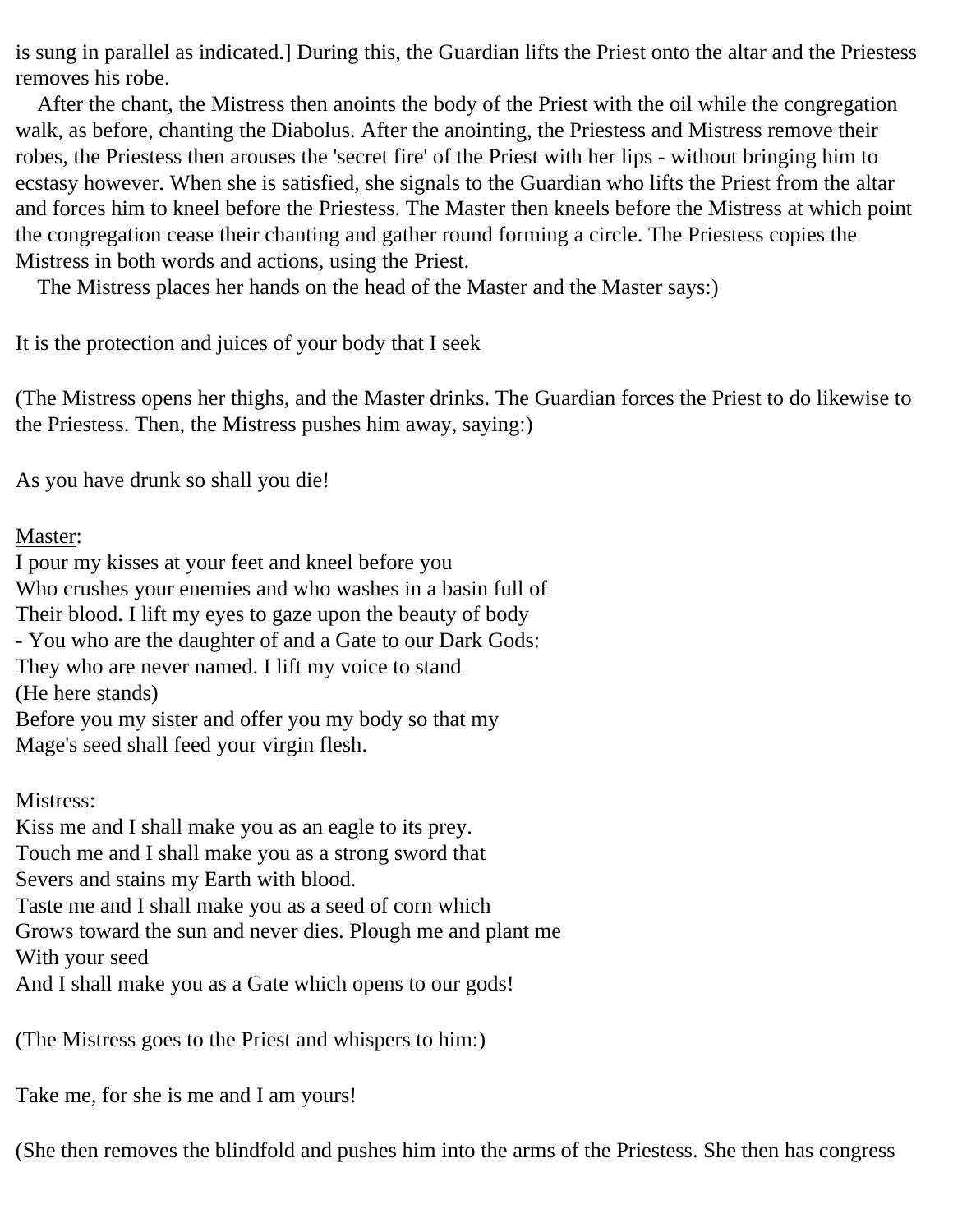with the Master while the congregation continue with their slow walk and chanting. After the priest has achieved his ecstasy, the Mistress says:)

So you have sown and from your sowing gifts may come if You obedient heed these words I speak.

(The Guardian gives her the sash from the robe of the Priestess. She claps her hands twice and the congregation, the - Priest and Priestess gather round her, the Master and the Guardian She says:)

I know you my dark children: you are sinister yet none Of you is as sinister or as deadly as I. I know you and the thoughts within all your hearts: Yet not one of you is as hatefu1 or as loving as I. With a glance I can strike you dead!

(She goes to each member, kissing them in turn - on the lips and removing their robes. She then points to the Priest and the Guardian comes forward to hold him while she-binds his hands with the sash. She then blindfolds him and the Guardian lays him on the floor, covering his prostrate body with the robe of the Mistress. He lies still and motionless while the Mistress says to the congregation:)

No guilt shall bind you here; no thought restrict. Feast then and enjoy but ever remember that I am the Wind that snatches your soul!

(The Guardian then leaves the Temple, returning with trays of wine and food prepared before-hand. The congregation feast and drink and take their pleasures according to their desire always leaving a circle around the Priest clear [the circle may be drawn on the floor before the Ceremony and the Priest placed within it by the Guardian at the appropriate point]. The feasting and pleasures continue until the altar candles are burnt to a line inscribed previously by the Master - this being of sufficient duration for plentiful pleasures to be enjoyed. At this point the Mistress claps her hands seven times and the congregation et al [apart from Mistress, Priestess and Master] leave the Temple. The Priestess removes the blindfold of the Priest, unbinds and uncovers him and helps him to his feet. She then leads him out from the Temple. The Master and Mistress then take their own pleasure, directing the energies of their own congress and those present within the Temple toward a specific aim or intention.)

NOTES: 1) During the feasting, the Master and Mistress abstain and instead begin to direct the energy released via the Ceremony into the crystal (using visualization etc). This energy may then be left stored there, or they may elect to release it during the conclusion toward the aim or intention. However, should they wish, they may direct the energy into the Priest. If this is done the Priest should be informed beforehand and told to observe the effects over several days. This latter procedure is intended mainly for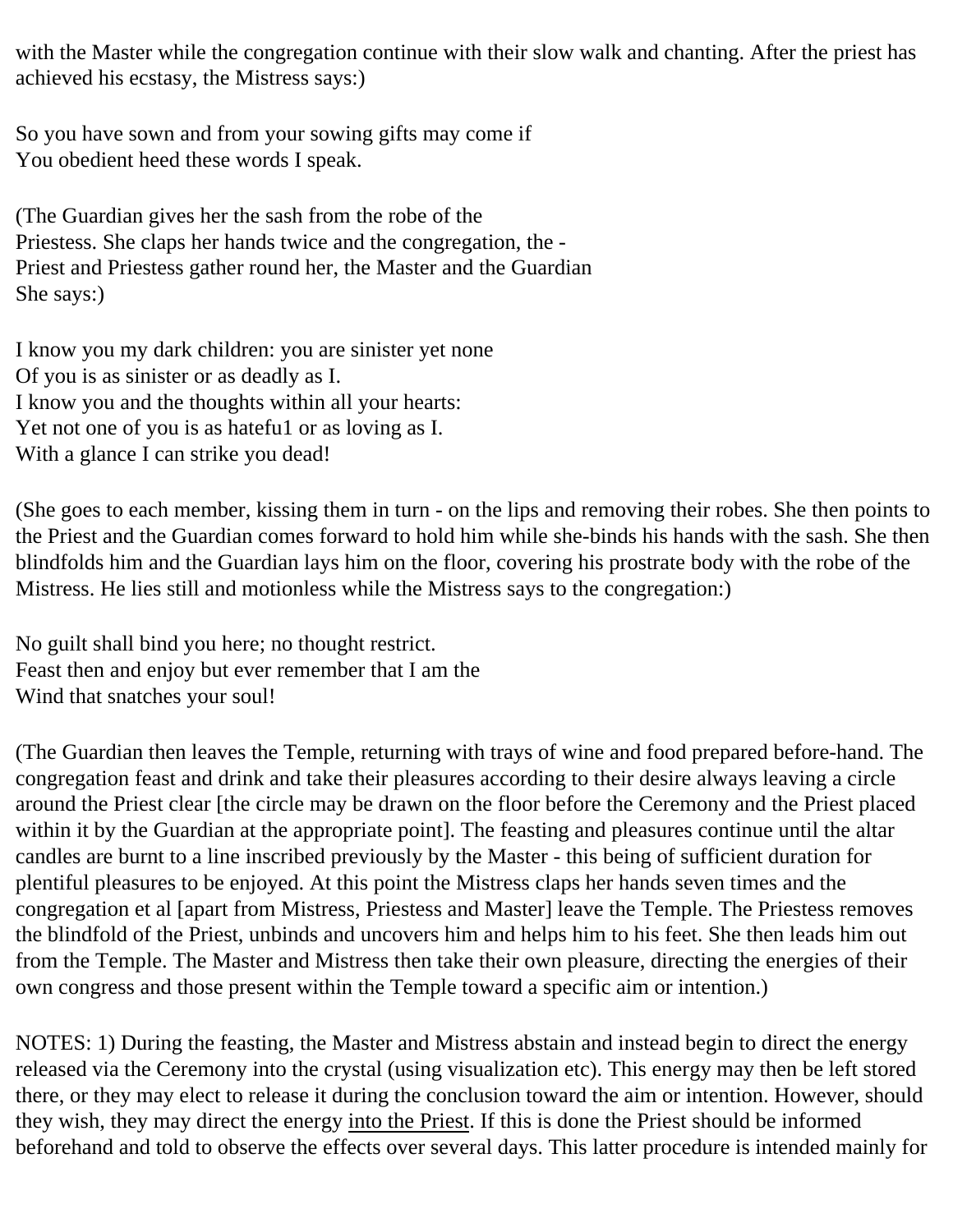new initiates and is an aid to their magickal development.

2) The Ceremony may be performed on a regular basis, the Master choosing the Priest who is notified only just before the start of the ritual. The ceremony may also be performed with a Priestess as 'Opfer', the ritual following the text above except that the roles of the Priest and Priestess are reversed.

3) At the discretion of the Master or Mistress, the Ceremony may be extended - the Priest (or Priestess) being left in the Temple over night, the Ceremony in this instance being begun at sunset and finally concluding at sunrise. For this extension, the energy present is always sent into the Priest (or Priestess). The person chosen for this can be any member of the Temple. In this, the Master, Mistress and Priestess leave the congregation, the member chosen being told to remain lying and unmoving until the Master returns at dawn.

## XII

#### Satanic Orders

<span id="page-33-0"></span> For a long time, traditional Satanism was taught on an individual basis from Master (or Mistress) to pupil/Initiate, this Initiate following the path to Adeptship under guidance. When ceremonial rituals were undertaken, it was in secret with only members of long standing attending. The few Initiates that were accepted had to undergo a probationary period of several years before being allowed to participate.

 It was one of the duties of the Master and Mistress to guide their pupils along the difficult path toward magickal mastery, and to this end 'internal magick' was employed, this system of internal magick being gradually extended and refined over the centuries. In its initial stages, genuine Satanism is all about the Initiate experiencing the dark or shadow aspect of themselves and in the past the Initiate was instructed to experience in reality many things. Sometimes, the Master or Mistress would lead them into specific situations (some of which would be dangerous) for the Initiate to learn from them. Some of these experiences were unconventional and frowned on by 'conventional society' -and some would have been 'illegal' as well. Of course, such methods were difficult, but for the Initiates who survived or remained at liberty they provided genuine experience and self insight. However, gradually, (at least in traditional Satanism) a means was found to 'short-circuit' these evolutionary experiences: whereas in the past most of them would have been practical in the sense of taking the individual to his or her limits, the new techniques became 'internalized'. That is, they tended to be magickally based rather than practical. The essence of the new methods was and still is the 'Grade Rituals'.

 The Grade Rituals (the first of which is Initiation) are a series of tasks and undertakings, and the individual who follows the procedure of a Grade Ritual (the main Grade Rituals are given in detail in NAOS - A Practical Guide to Sinister Hermetic Magick') will achieve magickal understanding and self insight of a kind appropriate to the Grade Ritual being undertaken. There are seven Grade Rituals, and these take the individual from Initiate to External Adept to Internal Adept and thence to Master/Mistress and beyond. Associated with the Grade Rituals are other tasks, and these form the basis of the training of the Satanic Initiate! By their very nature, they produce a specific type of individual: one, that is, imbued with the Satanist spirit.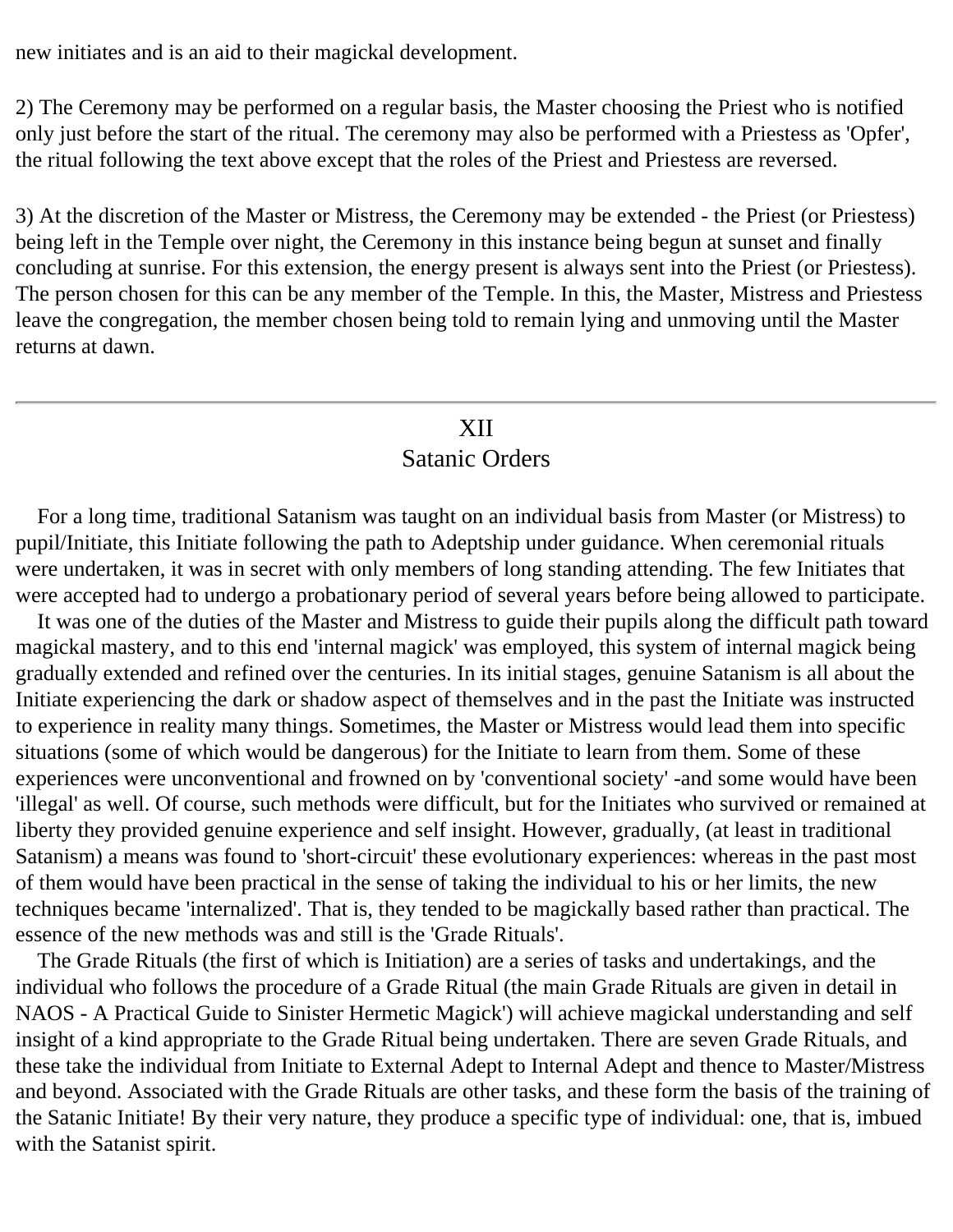The Grade Ritual of Internal Adept involves the individual in living in isolation for at least three months, and if this is undertaken according to the principles of the rite itself, the individual will emerge as a genuine Adept. Naturally, this ritual is not easy.

 The next stage involves the individual in entering the Abyss: Of becoming part of the acausal, that is, of allowing acausal/ chaotic energies to enter consciousness without any means of Conscious control, This magickal part of the Grade Ritual is Preceded by a physical part (for men: walking alone and unaided a distance of 80 miles beginning at sunrise on the first day and ending at sunset on the second day; for women: the distance is 56 miles).

 This physical part is essential (and the time limit and conditions must be rigidly observed) since it drains the candidate both physically and mentally, the candidate then having few 'barriers'. This ritual is also not easy to undertake.

 Thus it can be seen that the training of Initiates in genuine Satanic Orders is both comprehensive and difficult, for Satanic Orders are not religious institutions committed to indoctrinating their members, just as they are not groups for the discussion and study of magickal and Occult topics. They are places where real sinister magick is undertaken - this real magick is difficult and may at times be dangerous. Genuine Satanists do not talk - they do; they do not seek to study obscure legends and myths pertaining to the dark side - they become, through sinister magick, the dark side itself; they do not flit from one 'group' to another, from one system to another - they follow the techniques of the seven-fold way, under guidance, to the very end refusing to give in when things become difficult and dangerous. In short, they exemplify the spirit of the Satanist: that life-affirming ecstasy which both conquers and defies.

#### XIII

## Sinister Chant

<span id="page-34-0"></span> Sinister chant is divided into three distinct methods, all of which have the same general aim - to produce magickal energy. The type and effect of this energy varies according to the method employed.

 The first method is the vibration of words and phrases; the second is chanting, and the third is 'Esoteric Chant' - that is, the following of a specific text which is chanted in one of the esoteric modes. Esoteric Chant is explained in detail in NAOS.

 Vibration is the simplest method, and involves the individual 'projecting' the sound. A deep breath is taken, and the first part of the word to be vibrated is 'expelled' with the exhalation of breath. This exhalation must be controlled - that is, the intensity of sound should be prolonged (not less than ten seconds for each part of the word) and as constant as possible. The person undertaking the vibration then inhales, and the process is repeated for the second part of the word and so on.

 Thus 'Satanas' would be vibrated as Sa - tan - as. The vibration is not a shout or a scream but a concentration of sound energy. Vibration should involve the whole body and should be a physical effort. Regular practice is essential in mastering the technique, and the individual should learn to project at varying distances (from ten to thirty feet or more) as well as enhance the power of the vibration itself. The essence of the method is controlled sound of the same intensity throughout each part of the word and the whole word and/or text.

Chanting is essentially the singing of words or text in a regular 'monotone' - that is, in the same key,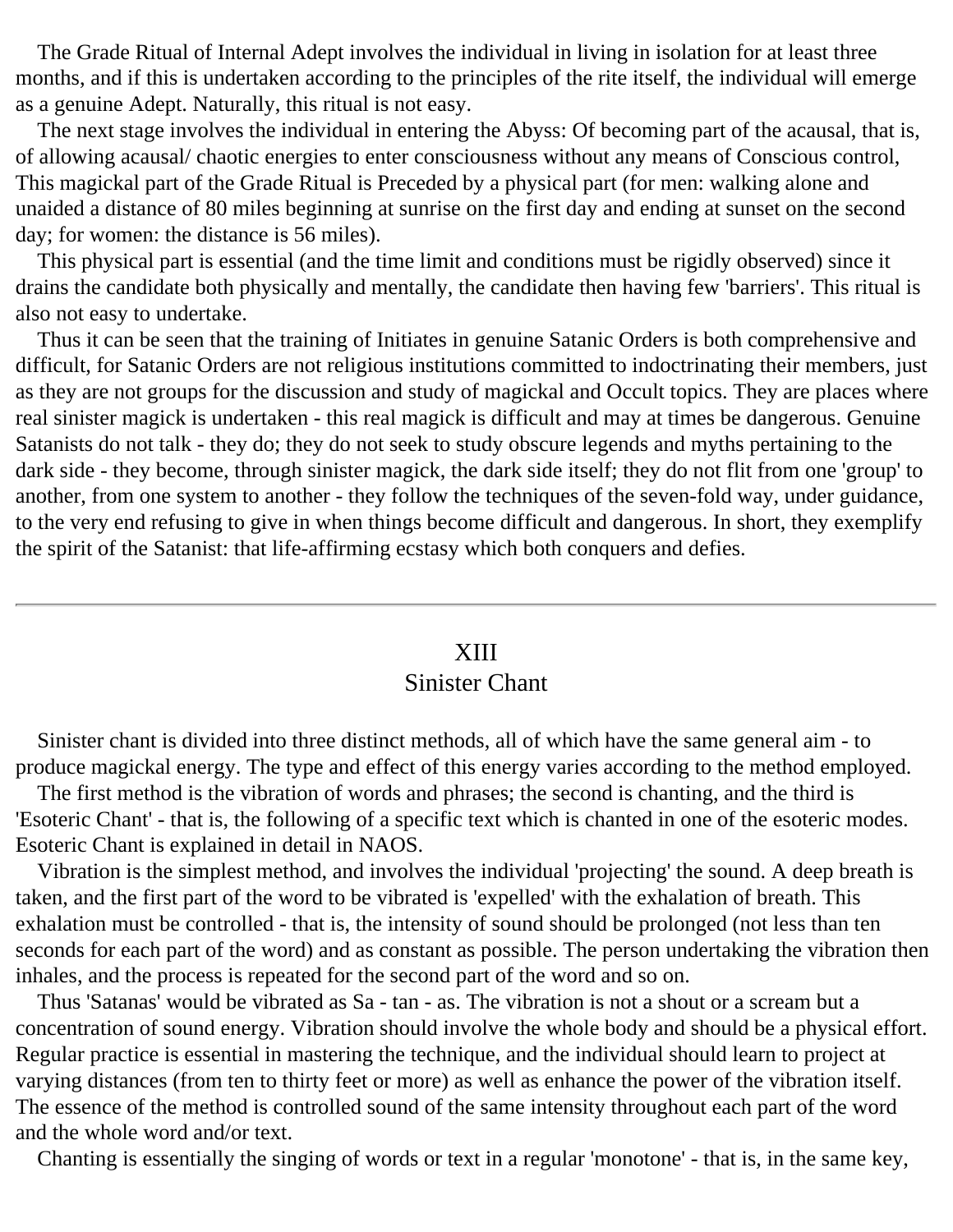although the last part of the chant is usually 'embellished' to a certain extent by first chanting on a higher note and then a lower one. The pace of the chant varies, and can be slow (or 'funerial') or fast (or ecstatic) depending on the ceremony and the mood of the participants.

 It is one of the tasks of the Master or Mistress who runs the Temple to train the congregation and new members in all three methods of chant, and to this end regular sessions of practice should be held. Chant, of whatever type, when correctly performed is one of the keys to the generation of magickal energy during a ceremonial ritual and, like the dramatic performance of a ritual, its importance cannot be overemphasized.

#### Satanic Chants:

1) Diabolus

 Dies irae, dies illa Solvet Saeclum in favilla Teste Satan cum sibylla. Quantos tremor est futurus Quando Vindex est venturus Cuncta stricte discussurus. Dies irae, dies illa!

#### 2) Sanctus Satanas

 Sanctus Satanas, Sanctus Dominus Diabolus Sabaoth. Satanas - venire! Satanas - venire! Ave, Satanas, ave Satanas. Tui sunt caeli, Tua est terra, Ave Satanas!

#### 3) Oriens Splendor

 Oriens splendor lucis aeternae Et Lucifer justitae: veni Et illumine sedentes in tenebris Et umbra mortis.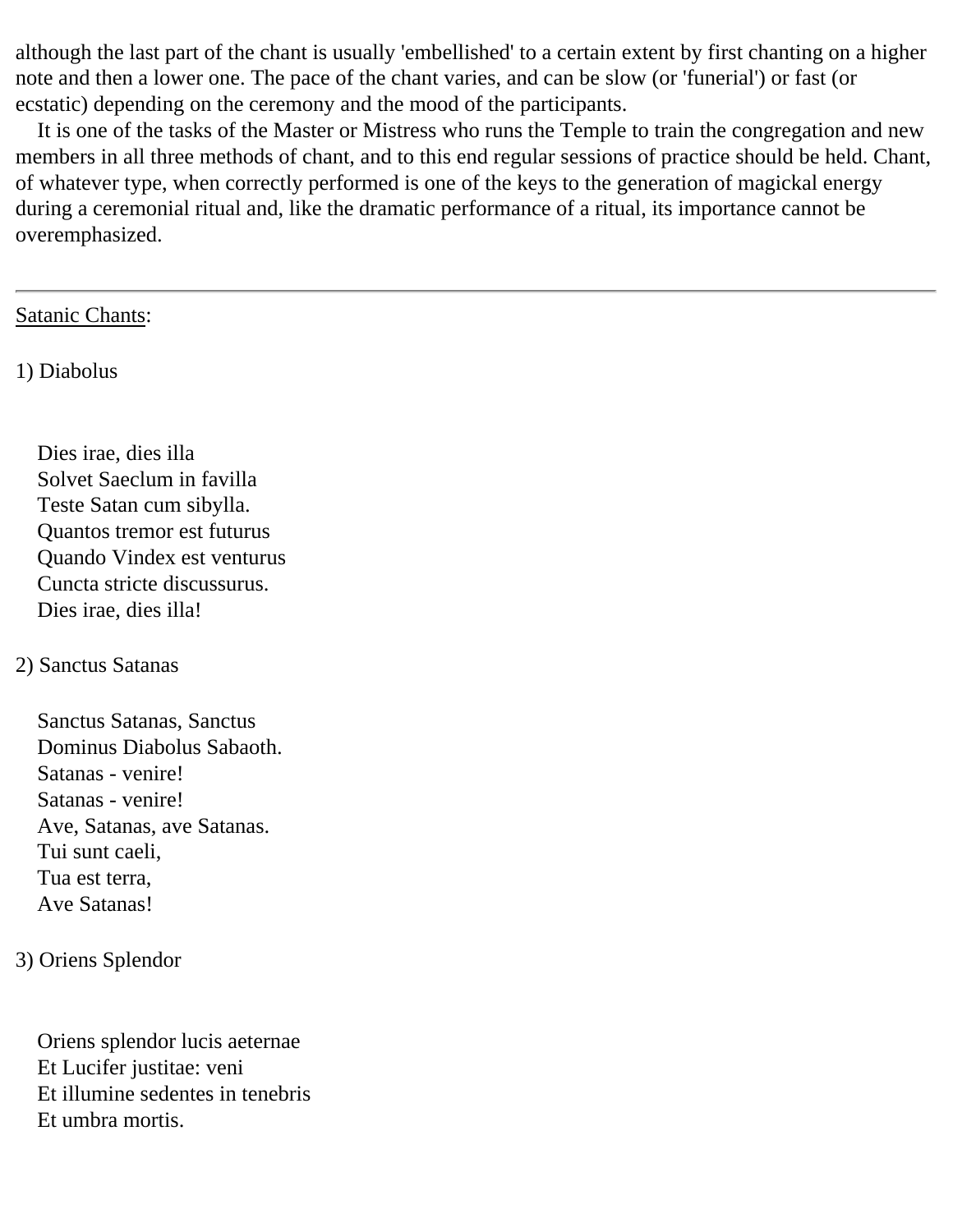4) General chants:

\* Ad Satanas qui laetificat juventutem meam. (To Satan, giver of youth and happiness.)

\* Veni, omnipotens aeterne diabolus! (Come, almighty eternal devil!)

\* Pone, diabolus, custodiam! (Devil, set a guard.)

5) Invokation to Baphomet

 We stand armed and dangerous before the bloody fields of history; Devoid of dogma - but ready to carve, to defy the transient: Ready to stab forth with our penetrative will, Strain every leash, run yelling down the mountainside of Man: Ready and willing to immolate world upon world With our stunning blaze. And let them all sing that WE were here, as Masters Among the failing speciens called Man. Our being took form in defiance To stand before your killing gaze. And now we travel from flame to flame And tower from the will to the glory! AGIOS O BAPHOMET! AGIOS O BAPHOMET!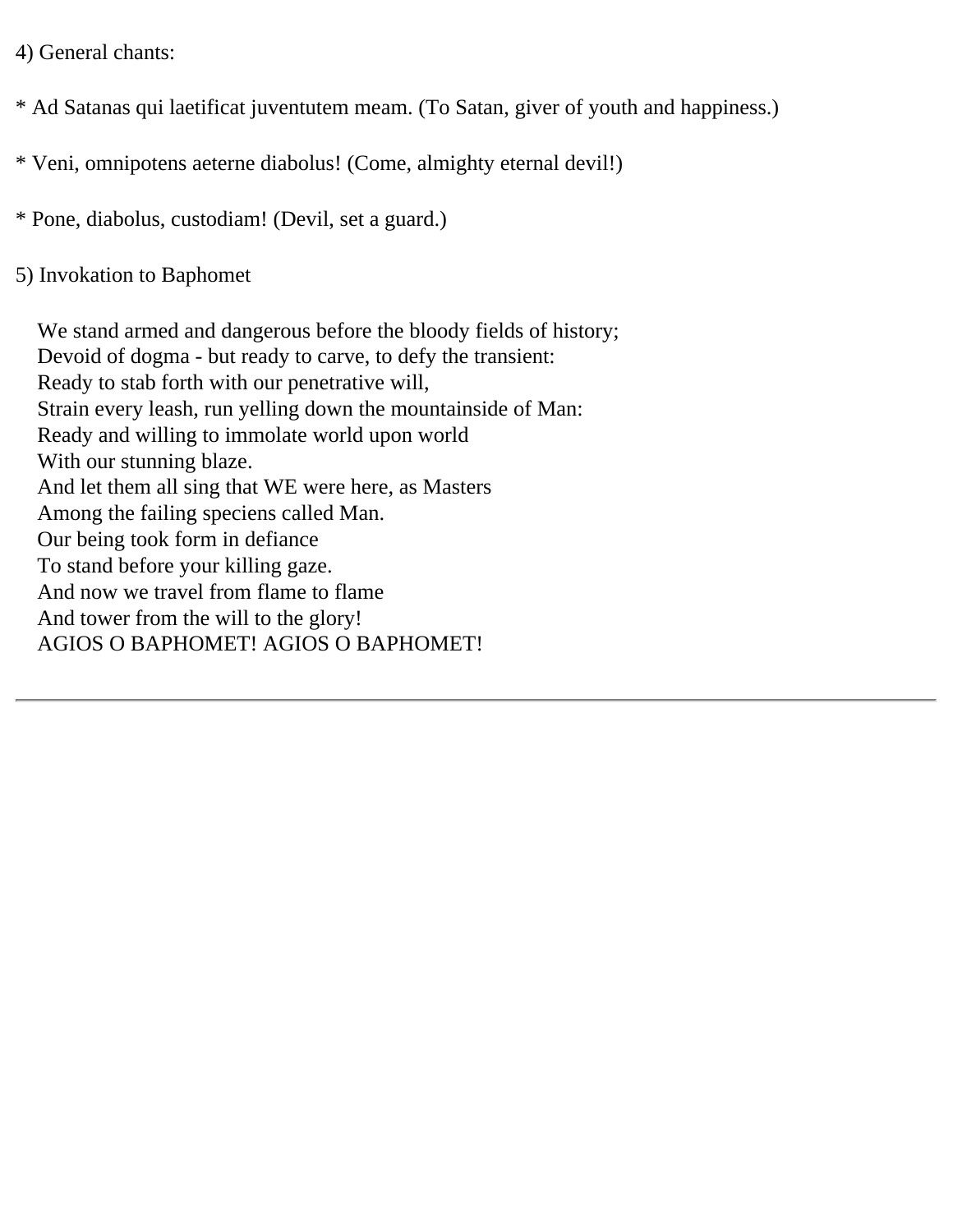

# Introduction

<span id="page-37-0"></span> A Satanist Temple or group can be formed for three reasons: 1) to practice authentic Satanism; 2) to experience the reality of Sinister Magick; and 3) as a task of the External Adept. This part of the 'Black Book' applies to all three: those who have not as yet been Initiated by an established traditional Satanist Temple but who wish to begin practical Satanism for whatever personal reason, should undertake the ritual of Self-Initiation given in chapter XI, then put into practice the advice given in chapter XII about organizing and running a practical group.

 If you undertake the self-Initiation, you should as soon as possible find an individual of the opposite sex who is interested in Black Magick. You can then Initiate this person, using the ritual of Initiation in Part One as your guide. You should find somewhere suitable to use as a Temple and dedicate this according to the Dedication in Part One.

 You should then give your Temple a suitable Sinister name (such as The Temple of Satan) and begin to recruit members, your companion acting as Priestess/Priest and/or Mistress/Master. The gifts and joys of Satan will then be yours to enjoy.

<span id="page-37-1"></span> However, should you wish to go further and begin the sevenfold sinister way, you should obtain a copy of 'Naos' and begin to undertake hermetic and internal magick, continuing with your running your Temple until and if you decide to undertake the Grade Ritual of Internal Adept. The choice is yours.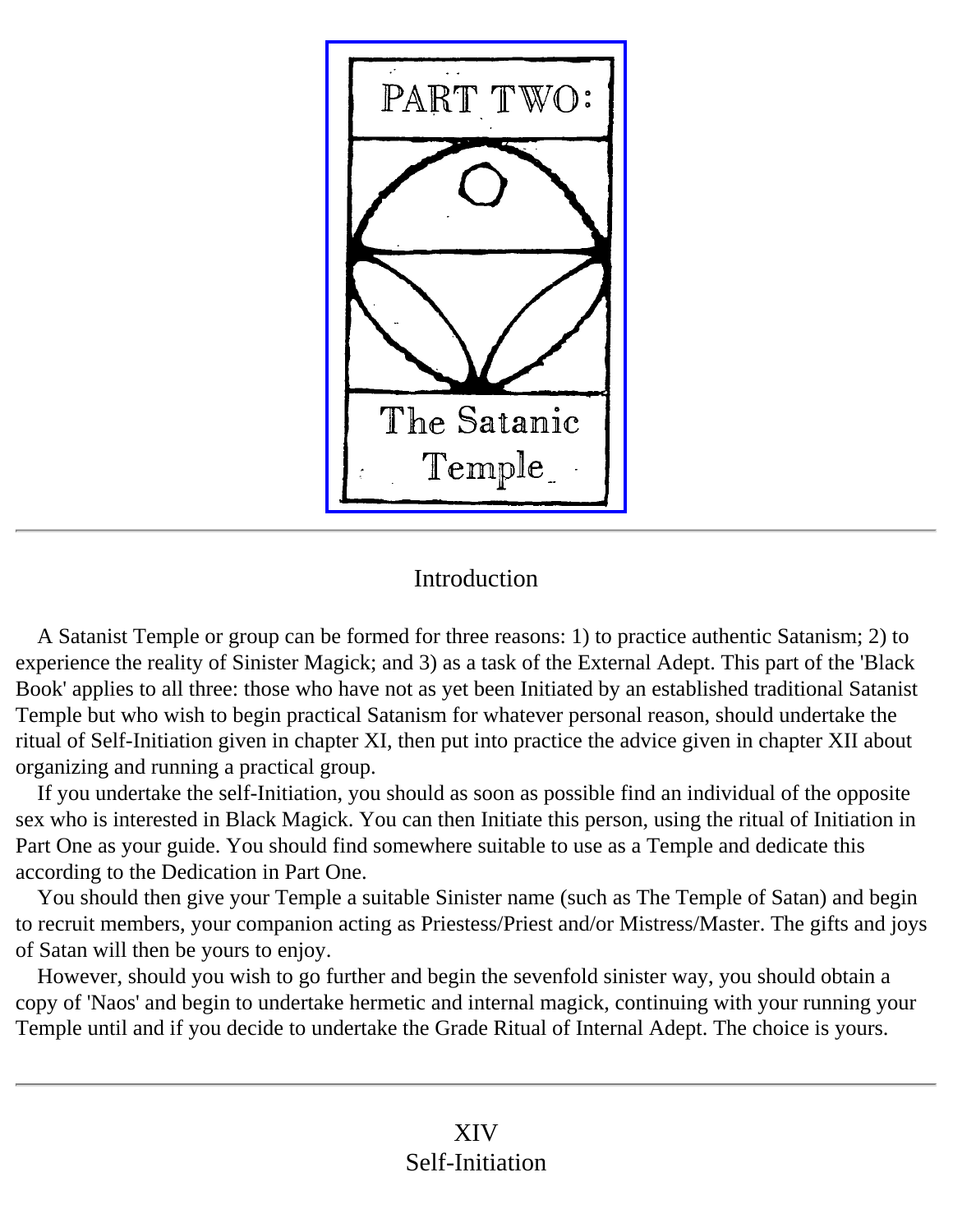Two rituals wi11 be given - one for an indoor location, and one for an outdoor one. Choose the one you feel is most suitable for you.

#### I - Indoor

 Set aside an area for the performance of the ritual and in this erect an altar and cover it with a black cloth. (The altar may be a table,). Obtain some black candles, some candle holders, some hazel incense, a quartz crystal or crystals. You will also need two small squares of parchment (or expensive woven paper), a quill type pen, a sharp knife, some sea salt, a handful of graveyard earth (obtained on a night of the new moon) and a chalice which you should fil1 with wine. All of these items should be placed on the altar.

 Should you wish, you may also obtain a black robe of suitable design. If not, you should dress all in black for the ritual.

 An hour before sunset, enter your Temple area, face east and chant the Sanctus Satanas twice. Then say, loudly,

To you, Satan, Prince of Darkness and Lord of the Earth, I dedicate this Temple: let it become, like my body, A vessel for your power and an expression of your glory!

 Then vibrate 'Agios o Satanas' nine times. After this, take up the salt and sprinkle it over the altar and around the room, saying:

With this salt I seal the power of Satan in!

Take the earth and cast it likewise, saying:

With this earth I dedicate my Temple. Satanas - venire! Satanas venire! Agios 0 Baphomet! I am god imbued with your glory!

Then light the candles on the altar, burn plentifu1 incense and leave the Temple. Take a bath, and then return to the Temple.

 Once in the Temple, do the 'Sinister Blessing' (see Appendix), then facing the altar, lightly prick your left forefinger with the knife. With the blood and using the pen inscribe on one parchment the Occult name you have chosen (see Appendix III for some suggestions regarding names). On the other inscribe an inverted pentagram. Hold both parchments up to the East saying:

With my blood I dedicate the Temple of my life!

Then turn counter sunwise three times, saying:

I ...... (state the Occult name you have chosen) am here to begin my sinister quest! Prince of Darkness,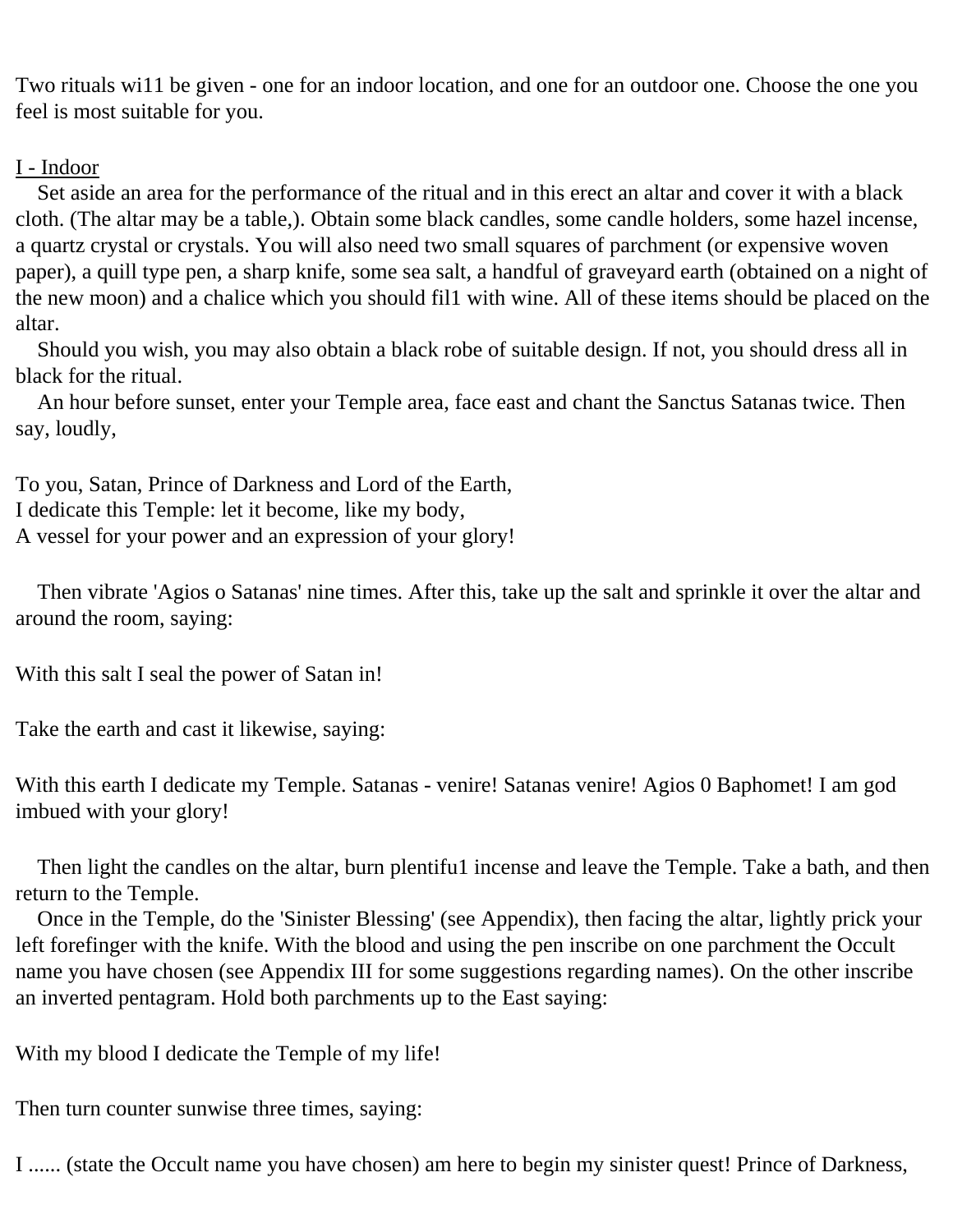hear my oath! Baphomet, Mistress of Earth, hear me! Hear me, you Dark Gods waiting beyond the Abyss!

 Burn the parchments in the candles. (Note: it is often more practical to fill a vessel with spirit and place the parchments in this and then set the spirit alight. However if you have chosen woven paper, this method will not be necessary.) As they burn, say:

Satan, may your power mingle with mine as my blood now mingles with fire!

Take up the chalice, raise it to the East, saying:

With this drink I seal my oath. I am yours and shall do works to the glory of your name!

Drain the chalice, extinguish the candles and then depart from the Temple. The Initiation is then complete.

\* \* \*

#### II - Outdoor

 Find a suitable outdoor area. It should be near a stream, lake or river. The ritual should be conducted on the night of the full moon at a time half way between sunset and sunrise.

 You will need: ambergris oil, black candles (in lanterns if possible), two squares of parchment or woven paper, sharp knife or silver pen, quill-type pen, black robe or clothes. Chalice full of wine.

 Begin the ritual by bathing naked in the stream, lake or river. After, rub the ambergris oil into the body, saying as you do 'Agios o Satanas'. Then change into the robe/clothes and proceed to where the candles etc have been lain out on the ground. Light the candles. Then facing East, conduct a Satanic Blessing (see Appendix). After, chant the Sanctus Satanas,

 Then prick your left forefinger with the knife/pin and inscribe one parchment with your chosen Occult name. Inscribe an inverted pentagram on the other. Hold both parchments up to the East, saying: 'With my blood I dedicate the Temple of my life.'

 Then turn counter sunwise and three times laying: 'I ....... (state your Occult name) am here to begin my sinister quest. Prince of Darkness, hear me! Hear me, you Dark Gods waiting beyond the Abyss.'

 Burn the parchments in the candles. (If parchment, use the method given in I above.) As they burn, say: 'Satan, may your power mingle with mine as my blood now mingles with fire!' Take up the chalice and say: 'With this drink I seal my oath. I am yours and shall do works to the glory of your name.'

<span id="page-39-0"></span> Drain the chalice, extinguish the candles, collect all the items you have used and depart from the area. The Initiation is then complete.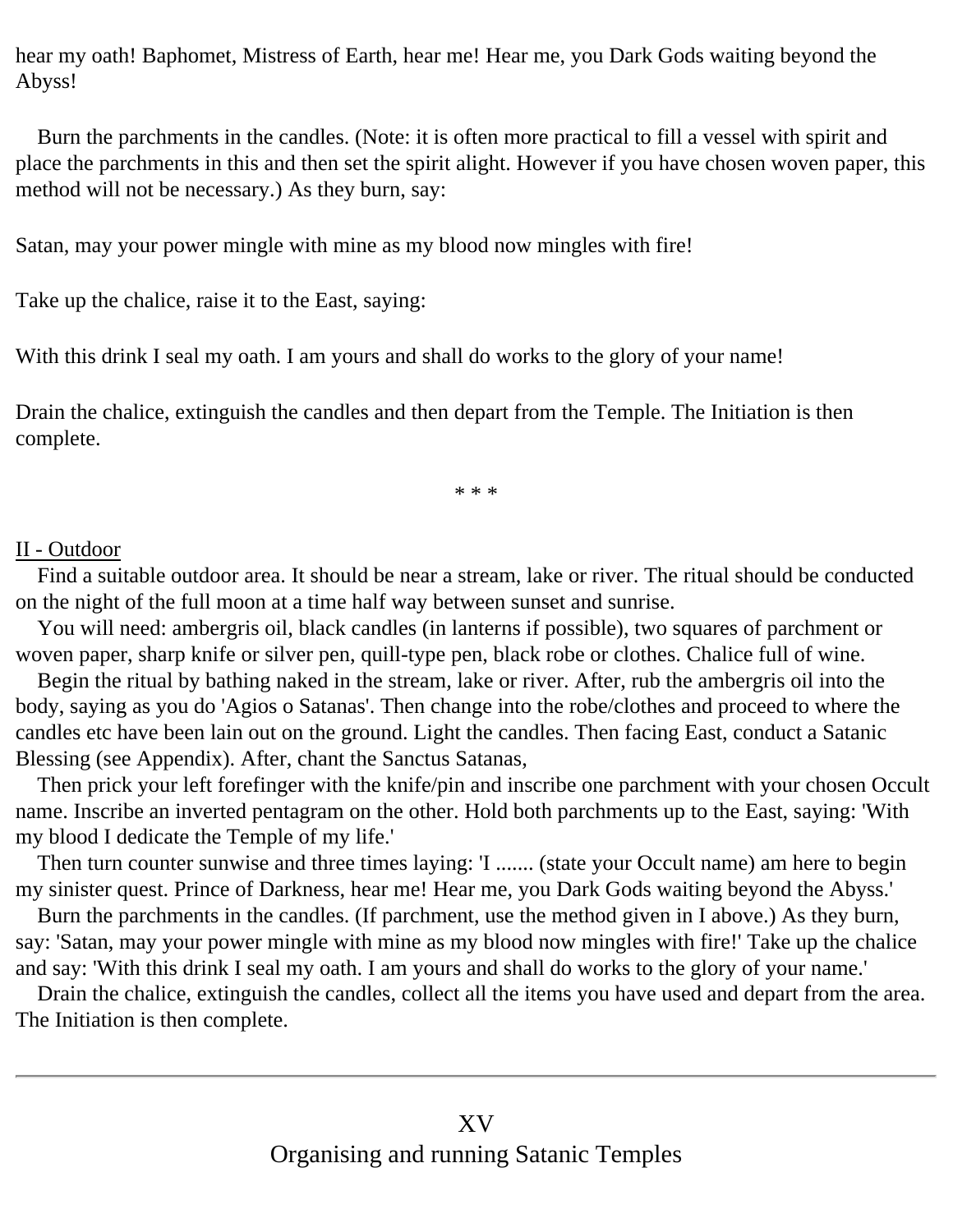One of the purposes of the Temple is to perform ceremonial Satanic rituals on a regular basis, and the following schedule is suggested:

a) Once a month (at a new moon if possible) celebrate the Black Mass. This celebration should be followed by a feast where food and wine prepared and/or brought to the Temple by the members is consumed, this feast itself following on after the orgy that concludes the Black Mass. Should you, as organiser of the Temple (and thus an honoury 'Master' or 'Mistress'- the organiser of a new Temple is generally known by the title of 'Choregos') wish, the feast only may conclude the Mass - it being left to your discretion as to when the orgy is to be included. That is, it is not always necessary to conclude the Mass with an orgy, although for obvious Satanic reasons, it forms a pleasing end to the Mass.

b) Every fortnight, the members should assemble for a meeting (a sunedrion) where any member may request magickal aid for themselves or others. The aid may be of any kind - constuctive, material, or destructive. Those wishing aid should write their requests on paper and seal this in an envelope which they place in a special urn/receptacle kept for this purpose near the entrance to the Temple. The members should assemble (in robes and barefoot) in the Temple, and the sunedrion is formally begun by you, the Choregos, saying 'Let the sunedrion begin'. If a member has been appointed Guardian (see the list of Offices at the end of the chapter) he should stand by the entrance to the Temple and refuse admittance to any members arriving late. Those present in the Temple then recite the Satanic Creed (see text of Black Mass).

 Following this, the Priestess then removes at random two of the requests, which she reads. The members who have been chosen thus, acknowledge their requests by bowing to the Priestess. The request first chosen by the Priestess is performed that evening, the other at the next full moon. This means that you as Choreges should have everything in readiness for all possible hermetic and ceremonial rituals.

 The requests may be for anything a member wishes, and it is up to you to decide how the request may be magickally fulfilled by choosing an appropriate ceremonial or hermetic ritual. The monthly Black Mass may be used as a vehicle, for example - you choosing suitable chants/visualizations for the members desire.

 The member requesting help must offer something in return this is usually a financial donation to the Temple, a ritua1 object for use in the Temple, robes for use of members, or their own body for the gratification of the Choregos or someone chosen by the Choregos. It is however, the member requesting magickal aid who decides on the nature of the gift.

 Those requests not chosen by the Priestess are considered by the Choregos after the sunedrion, and those considered suitable are undertaken as soon as possible, the members being informed.

 If you as Choregos choose a hermetic ritual for a request, then you either work alone or with the member whose request it is - unless the ritual you choose is a hermetic one, when you work with the Priestess/Priest or the member if that member has offered their body as payment for the aid.

 After choosing the requests, the members depart from the Temple while you and the altar brother/ sister prepare the Temple for the ritual you have chosen to fit the first request. During this preparation, the members should prepare themselves for the ritual if a ceremonial form has been chosen. Should a hermetic form be chosen, this is done in the Temple while the members feast and drink outside of the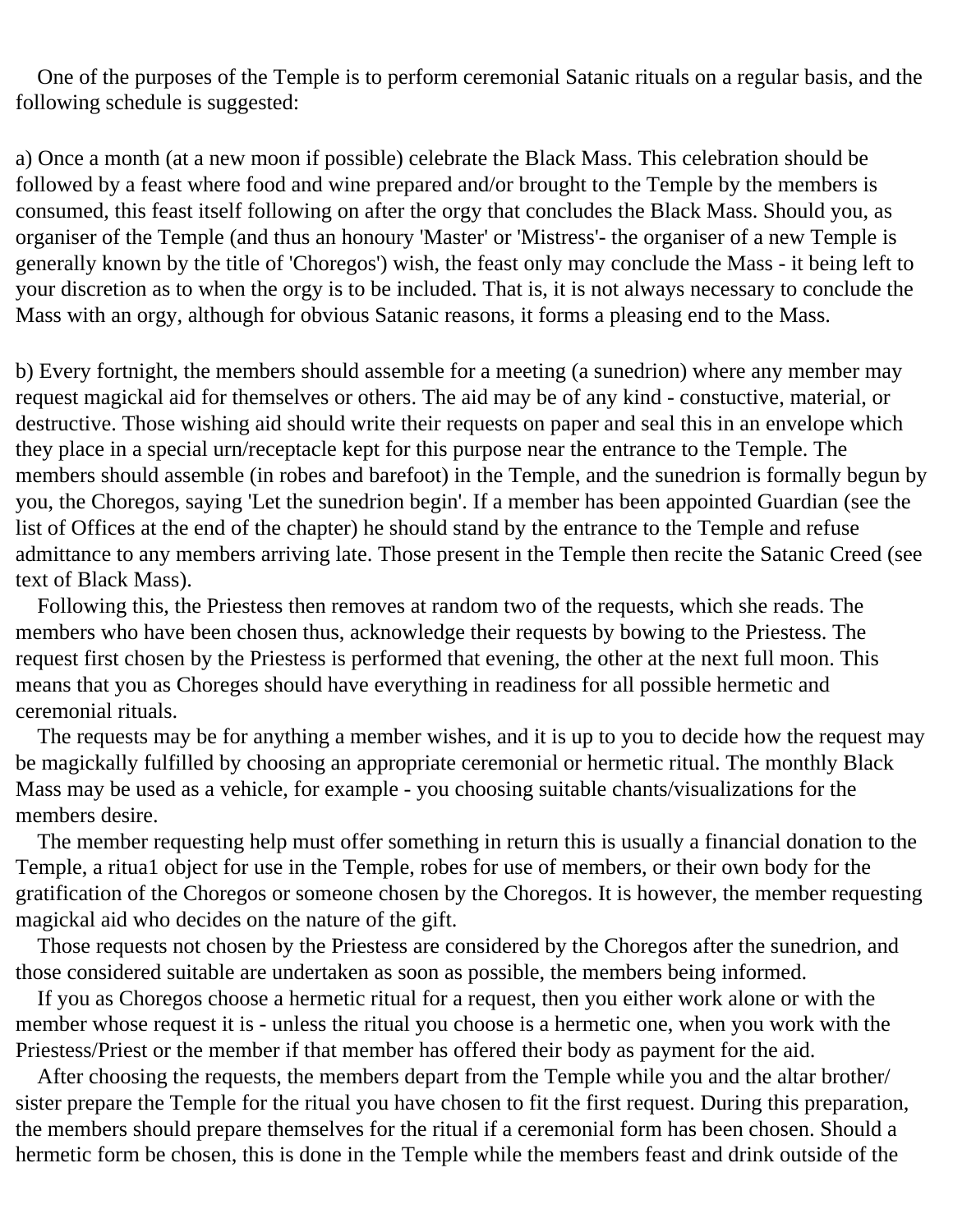Temple.

c) At full moon, an outdoor ritual should be conducted in a suitable location. This should be either a group invocation to the Dark Gods (see Chapter XVI) or another ceremonial ritual (for example, the Death Rite might be chosen because of a member's request).

 You can elect to hold the sunedrion some days before this, or combine the sunedrion with this ritual, depending on the number of members, and their commitment. What is important is to establish a pattern of meetings and rituals.

#### Teaching:

 Another purpose of the Temple should be teaching. You should try and arrange regular sessions with interested members -the best time being after the sunedrion and its associated ritual (if any), the best length for the sessions being around three quarters of one hour. During these sessions you can explain about the septenary system, the Star Game, the Satanic Tarot and so on. (All these and other topics of esoteric Satanism are covered in NAOS.) Thus, you might organize the following programme to he held on successive sessions:

i) Introduction to the septenary system - Tree of Wyrd, spheres, correspondences.

- ii) Further correspondences, including Tarot images associated with spheres.
- iii) Pathways and their 'demon-forms'. Invokation etc.
- iv) Hermetic rituals
- v) Introduction to the Star Game
- vi) The Satanist Tarot divination etc.
- vii) Esoteric Chant practice etc.
- viii) Practice of playing the Star Game.

 Should you wish to follow the seven-fold sinister way yourself, you may set yourself a suitable physical task, achieve this, then undertake the Grade Ritual of External Adept. **After** this, you might begin to teach internal magick to others - getting them to work with the pathways and spheres etc. and setting them goals.

#### Gaining Members:

 There are many ways of gaining members. For instance, you might infiltrate already existing groups (of either Left or Right Hand Paths) and seek out those interested in working sinister magick. You might also try and interest friends or the friends of your companion - using the bait of an 'orgy'. Whatever method you use, try and make your first ritual dramatic and impressive - you may decide to use an established ritual like Black Mass, or you might try the ritual suggested below (First Ritual for a Choregos). The 'First Ritual' is intended mainly to impress those who may be new to magick.

 You should try and create before hand the right magickal atmosphere, making your Temple as impressive as possible. Try and be creative - for example, a 'plasma ball' in a candle lit Temple is more impressive than a boring collection of old bones and a skull. Also, do not use symbols and/or Occult designs which you yourself do not know the meaning of. Keep to the symbolism of traditional Satanism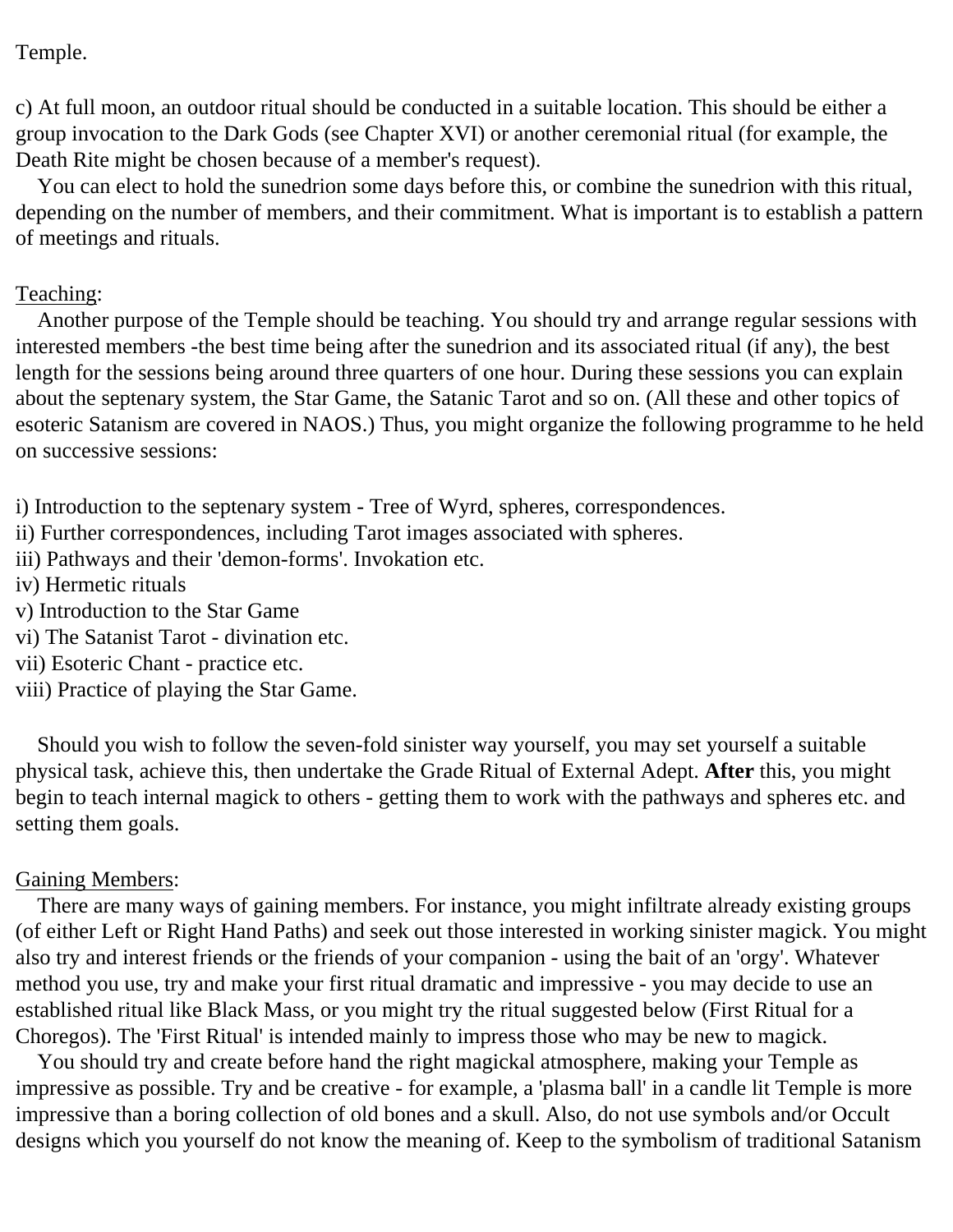- that is, the septenary, avoiding using the tired, old (and inauthentic) symbolism of the 'qabala'. Do no not use any symbolism from old and dead Aeons - for example Egyptian, Sumerian - as the more pure your magick is, the more effective it will be. By pure here is meant following a genuine esoteric tradition like the septenary. In the beginnings it is often helpful if you feel part of a living, exclusive tradition such as the one represented in this 'Black Book' and 'Naos'. This adds power and charisma to both you and your magickal workings.

#### First Ritual:

 It is important, before the ritual, for you to prepare those who will be attending. They should be told that during the ritual they are to remain silent and not move. They should be told no details of the ritual: only that it is a Satanic invokation, and they should not have seen the Temple before. To increase their expectation, you can arrange to meet them some distance from the Temple itself. They are then blindfolded and taken to the Temple, the ritual being begun immediately. (This also applies to new members of an established Temple.)

 Both you and your companion (Priestess/Priest) and any others involved should have practiced your roles beforehand - being familiar with the words, gestures and so on.

 Aim: The aim of the ritual is to draw down magickal energy by basically hermetic means with a view to impressing the 'novices' who are present.

 Setting: Usually an indoor Temple. Black candles providing the only light. Incense well (hazel) for hours before the ritual. Music from a suitably hidden system should be played during the ritual: choose something 'demonic' which starts slowly and gradually builds to a climax.

Participants: Choregos and companion (Priestess and Priest)

## The Rite:

 The congregation are led into the Temple. The Priestess (or Choregos if female) should wear sexually revealing Clothing. The music is started by the Choregos who walks past the congregation staring at them and saying 'Agios 0 Satanas'.

 The Choregos and/or Priest then vibrates the 'Agios o Satanas' three times after which the Priestess kisses each member of the congregation, rubbing her hands over the genitals of the men as she does so. Following this, the Choregos/priest declare the 'Invokation to Baphomet' while the Priestess visualizes sinister magickal energy being drawn down and entering the congregation.

 She then begins a slow, sensual dance to the music while the Choregos/Priest chants the Dies Irae followed by the Invokation to Baphomet. He continues to chant the 'Agios o Satanas while the music builds to a climax. While chanting this he passes behind the congregation, making passes in the air as he does so. The Priestess during the dance should continue with the visualization.

 While still behind the congregation the Choregos/Priest says aloud: 'You are all His, now! We have words to bind your soul to us!'

 The Priestess ceases her dance, chants 'Agios o Satanas' and then extinguishes the candles. She then visualizes a sinister/ demonic form entering the Temple near the altar (this form may be one of the 'demons' on the septenary paths - e.g. Shugara). During this, the Choregos/Priest should chant the name of the chosen entity (e.g. 'Agios o Shugara' Agios o Shugara!'). Do not expect at this stage a visual manifestation to occur - although this might happen if the energies are pronounced and/or one of the congregation is psychically gifted. The aim is to affect the sub-conscious of the congregation.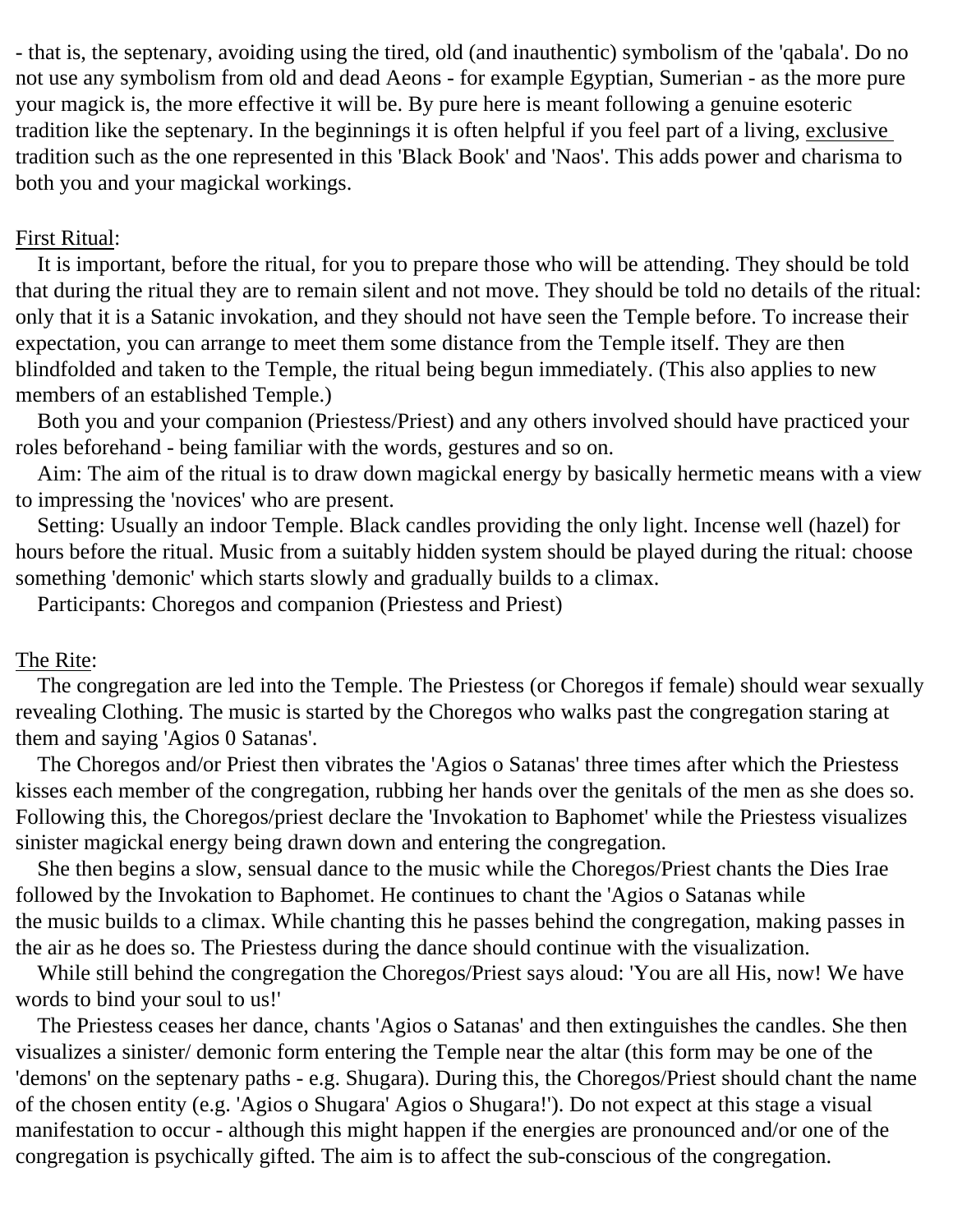After this, there should be silence for some minutes (the music having ended). The Priestess then says 'It is over' and the Choregos/Priest leads the congregation from the Temple.

 Note: One of the best means is for the Choregos/Priest to use a tabor or small hand-drum to accompany the ritual and the dance, instead of recorded music.

#### Temple Grades:

 Temple members can be appointed to the following positions: Guardian of the Temple, Altar Brother (or Sister), Thurifer, Keeper of the Books.

 The Thurifer is responsible for keeping the Temple incensed during and before a ritual: this may be by either using a thurifer, or a static incense burner. The altar brother/sister is responsible for ensuring the Temple is ready for a ritual: the candles lit, incense ready and so on. The Keeper of the Books is responsible for ensuring the safety of the Black Book and other Temple books and manuscripts, as well as ensuring the Book and/or altar cards are in place in readiness for a ritual.

 In addition the Choregos can appoint any member to be a Priest or Priestess for either a specific ritual or for a year and a day. A Priest, when officiating in Temple rituals wears a medallion inscribed with either an inverted pentagram or inverted septagon; a Priestess wears an amber necklace and may also opt to wear a silver ankle chain.

 The sign of a Choregos is, for men, a plain black ring worn on the left hand. Temple members may wear, for men, a ring set with quartz and worn on the left hand, and, for women, a quartz Necklace.

#### XVI

#### Invokation to the Dark Gods

<span id="page-43-0"></span> To open a Star Gate and return the Dark Gods to our causal universe a crystal tetrahedron made of quartz is required. This should be as large as possible - and made from a natural shape by a skilled operator.

 The rite of returning exists in two versions: the first is suitable for two or more individuals and involves basic magick; the second requires detailed preparation and Cantors trained to a high standard in esoteric chant. The second version is more powerful, but regular invocation using the first method has the same effect.

I.

 The participants for the first version are Priestess and Priest, together with any number of other Initiates provided male and female are present in equal numbers. The invokation can, however, take place without these Initiates - that is, with only the Priestess and Priest present.

 The rite begins on the night of the new moon with Saturn rising if only the Priest and Priestess are present, otherwise it is undertaken on the night of the full moon. The rite should if possible be conducted on an isolated hill-top and the Priest and Priestess should both be naked. The congregation should wear black robes. Candles in lanterns should be placed to mark out a large circle on the ground.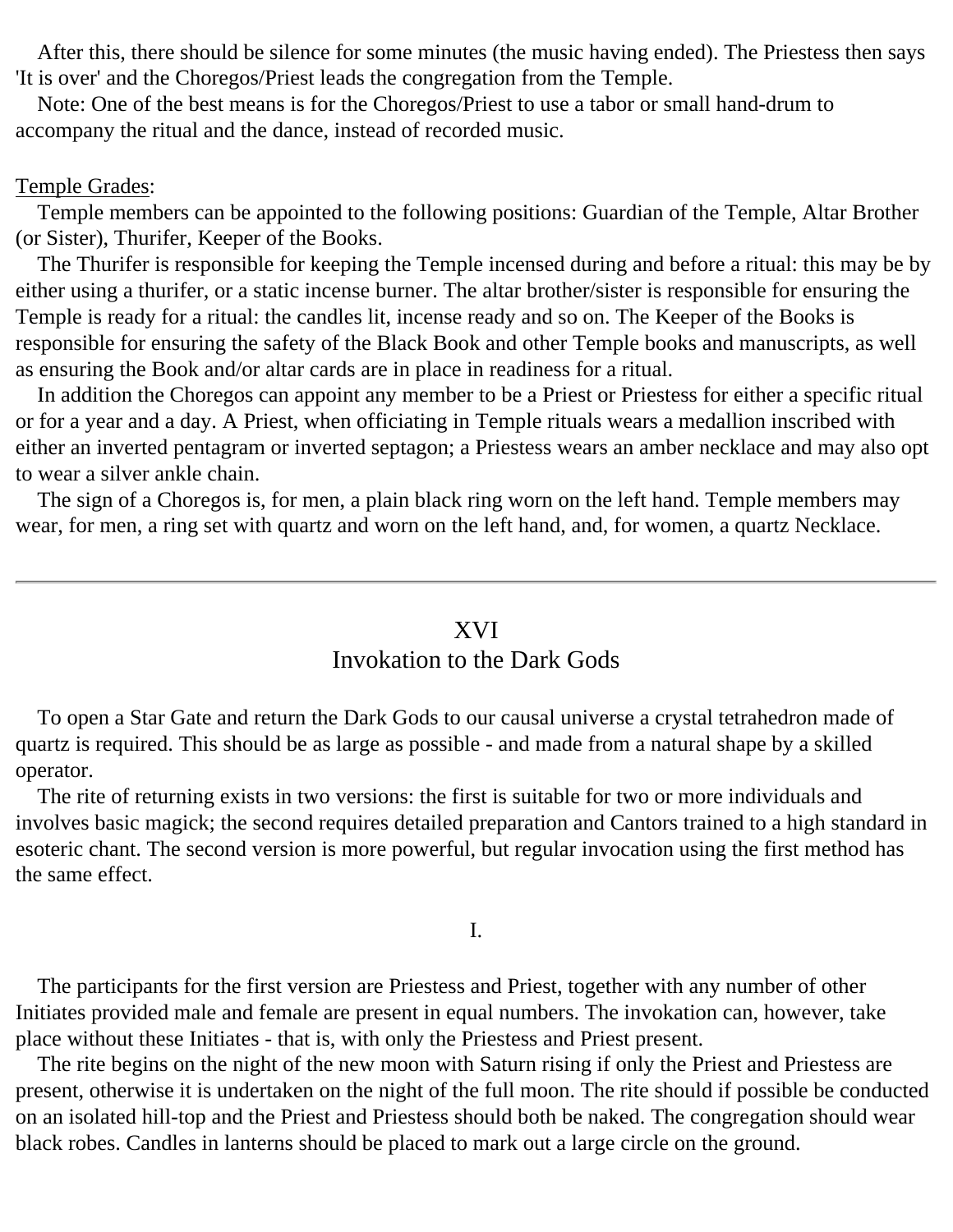The invokation begins with the Priest vibrating seven times the phrase 'Nythra kthunae Atazoth' while the Priestess holds the tetrahedron in her hands, palms upward. When the vibration is complete the Priest places his hands on the tetrahedron and both vibrate 'Binan ath ga wath am' until the ritual is complete.

 After the vibration, the Priestess - still holding the crystal - should lie on the ground, her head North, the Priest arousing her with his tongue, The sexual union then begins, with both visualizing the Star Gate opening and the primal form of Atazoth coming forth. Atazoth may be visualized as a dark nebulous chaos - a rend in the fabric of star-studded space which changes into a Dagon like/dragon entity.

 After her sexual climax, the Priestess buries the crystal within the earth of the hill. When this is done, she vibrates over the spot 'Aperiatur terra, et germinet CHAOS!' She then signals to the congregation who cease their chanting. All the participants then depart from the hill.

Note: The tetrahedron should be well-buried in a spot prepared by the Priest and Priestess before the rite. If the invokation is done again, the rite begins with the Priestess unearthing the tetrahedron. It should be cleaned before the ritual begins - and must be buried without any covering whatever.

II.

 The second version involves at least eight people including Cantor (s) and Priest and Priestess. Male and female should be present in equal numbers. The rite takes place on or around the autumnal equinox or winter solstice. The best place is an isolate isolated hilltop.

 According to tradition, the best time to invoke is when (autumn equinox) Venus sets after the sun and the moon itself is very near the star Dabih; or when (winter solstice) Jupiter and Saturn are near the moon which is becoming new, the time before dawn. The first is associated with the 'Star Gate' Dabih, the second with Algol. The most effective place magickally is a hill top of pre-Cambrian rock which lies between a line of volcanic intrusion and one of another rock. The top of the hill should have a line of pre-Cambrian grit passing through it - this description allowing the hallowed places, in this country, to be found.

 The crystal should be placed on a sheet of mica upon a pediment of oak. The rite begins with the Cantors vibrating in E minor 'Nythra kthunae Atazoth' while at least six of the congregation dance moonrise around the crystal, Cantors, Priestess and Priest. This dance is slow and gradually increases in speed, the participants chanting 'Binan ath ga wath am' as they dance.

 The Cantors vibrate their phrase seven times at the end of which the Priestess places her hands on the tetrahedron. The Cantors (if there is only one, the Priest acts as a cantor) then sing according to Esoteric Chant - that is, in fourths - the Diabolus. The Priestess visualizes the Star Gate opening.

 After the Diabolus, the Priestess and Priest vibrate 'Binan ath ga wath am' a fifth apart (or a fifth and an octave) while the Cantors vibrate the same phrase also a fifth apart. (If only one Cantor is present he vibrates Atazoth in E minor.) After this vibration and on a signal from the Priestess, the congregation begin an orgiastic rite, during which the Priestess continues with the visualization and the Cantors with the 'Binan ...' chant a fifth apart. The Priest may visualize the orgiastic energy of the congregation into a magickal force which forces open the Star Gate, allowing the Dark Gods to return to Earth.

 The Priest and Priestess may then visualize the Chaotic energies as being dispersed over the Earth. However, if the ritual is undertaken correctly, the Dark Gods may become manifest. Should this occur, all the participants should exult.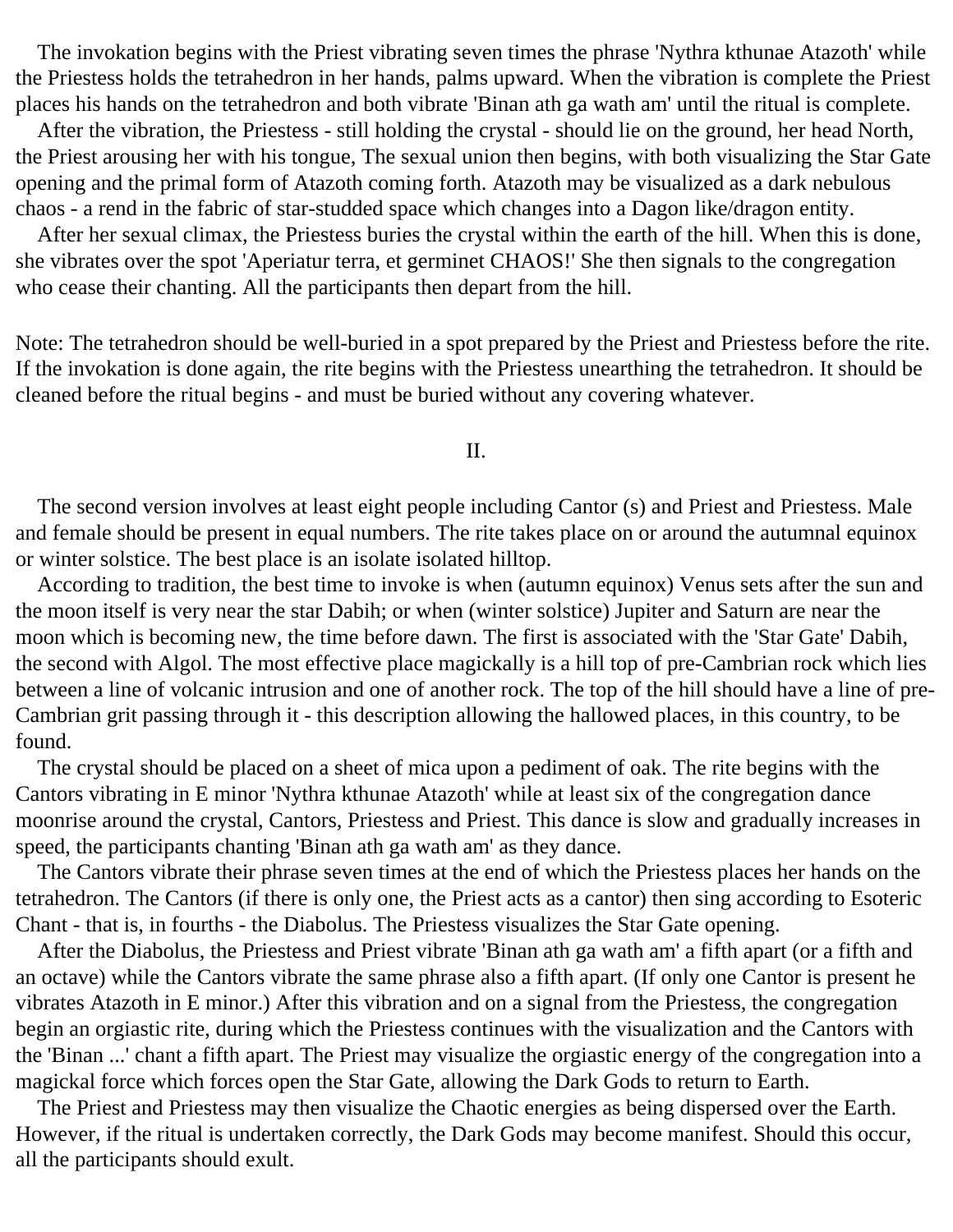Note: This second version may be combined with the Ceremony of Recalling - and the Sacrificial Conclusion undertaken according to tradition. The invocation to the Dark Gods begins after the sacrifice with the Cantor vibrating 'Nythra ...' as above while the Mistress anoints the participants with the Red Elixir. For this combined ritual, the Mistress in the 'Ceremony' assumes the role of 'Priestess' in the invocation: the Master that of the Priest. This combined ritual is rightly forbidden, for it is the most sinister ritual that exists, its performance actually calling back to Earth in physical form the Dark Gods themselves.





<span id="page-45-0"></span>Vibrate the following toward the person or area:

Agios ischyros Baphomet!

After, and with the left hand, extending the forefinger, consruct in the air an inverted pentagram, beginning at the right corner, thus: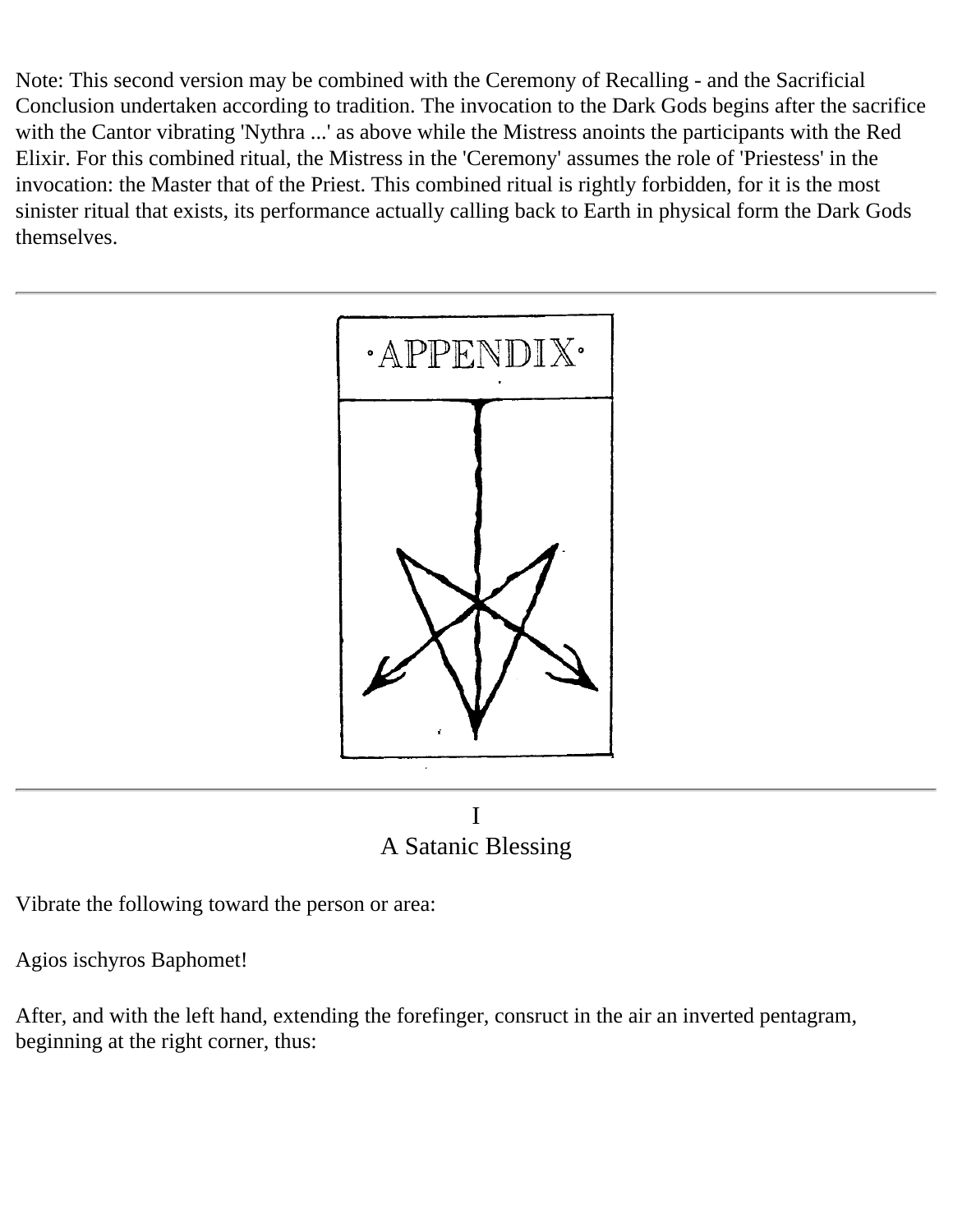

Do this in one unbroken movement. When it is complete, strike the area of the heart with your right hand, saying:

Agios athanatos.

<span id="page-46-0"></span>The blessing is then complete.

II The Sinister Creed

- 1. Satan in particular and the Dark Gods in general are a means to self-fulfillment and selfunderstanding.
- 2. Only by journeying through the darkness within us and without can we attain self-divinity and thus fulfil the potentiality of our existence.
- 3. Our rites, ceremonies and practices are all life-affirming, and show us the ecstasy of existence and the self-overcoming of the true Adept.
- 4. We are feared because we defy and seek to know and thus understand. We rejoice in living: in all its pleasures but most particularly in its possibilities. We thus extend the frontiers of evolution while others sleep or cry.
- 5. We detest all that enervates and would rather die than submit to anyone or anything this pride is the pride of Satan, and Satan is a symbol of our defiance and a sign of our life-enhancing energy. Others see our way of living and our way of dying and are afraid.
- 6. When we hate we hate openly and with arrogance, and when we love, we love with a passion to match this arrogance: always mindful never to love anyone so much that we cannot see them die, for death is a natural changing of energies.
- 7. We prepare through our magick and our ways of living for the Age of Fire (the Aeon of the Dark Gods) which is to come, when we elitist few shall reach out toward the stars and the galaxies and the new challenges they will bring.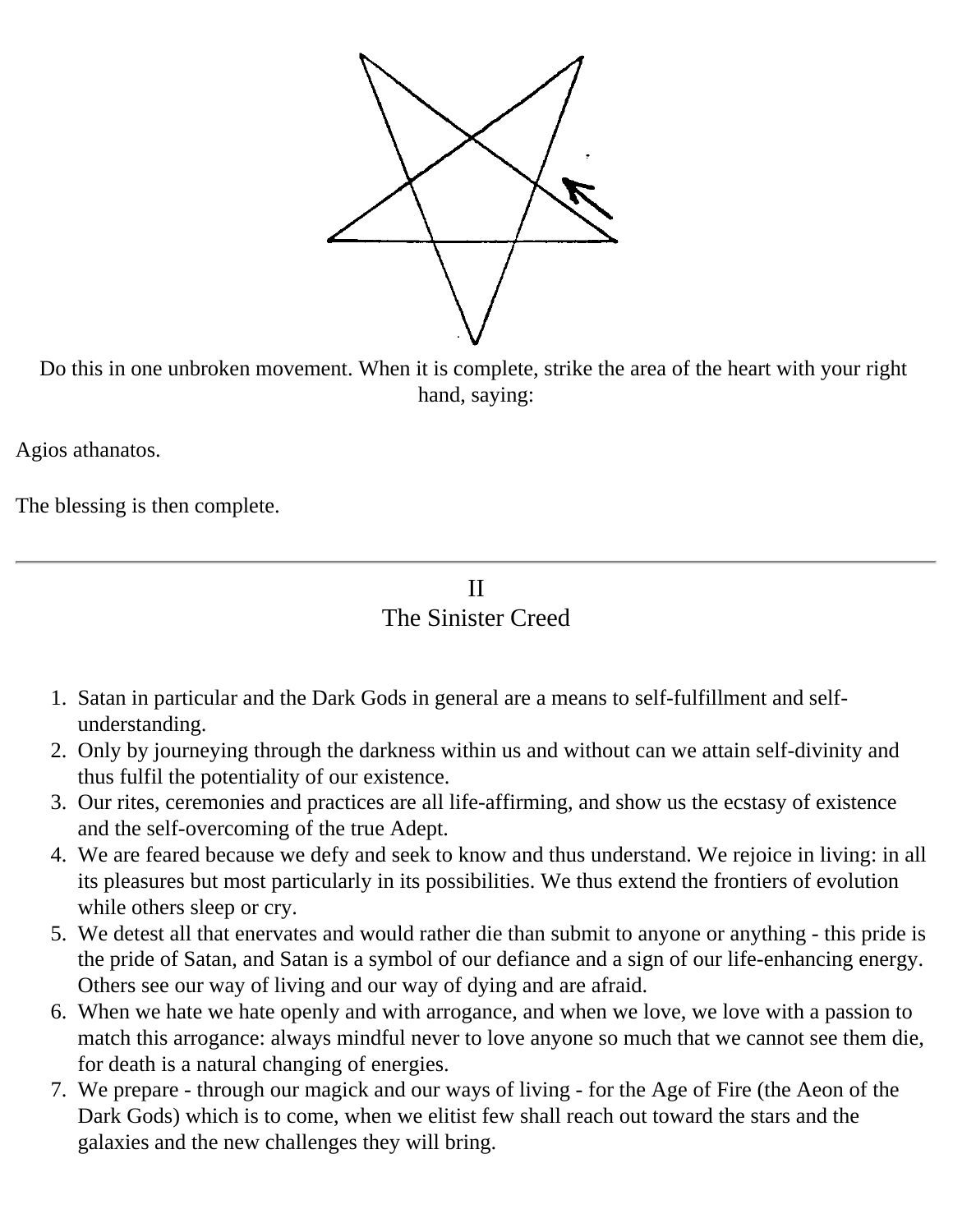- 8. Our way is difficult and dangerous and is for the few who can truly defy the matrix of illusions of 'good' and 'evil' - that stifle the potentiality of our being.
- 9. What does not kill us, makes us stronger.



# <span id="page-47-0"></span>III Initiate Names

a) Some suggestions, based on names traditionally used in sinister Temples:

 Male: Oger, Hacon, Serell, Noctulius, Athor, Engar, Aulwynd, Algar, Suevis, Angar, Wulsin, Gord, Ranulf

Female: Sirida, Eulalia, Lianna, Aesoth, Richenda, Edonia, Annia, Liben, Estrild, Selann

b) Contract and/or transpose your own name to form another; for example, 'Conrad Robury' gives Cabur, Nocra and so on.

c) Find a demon form with whom you feel an affinity, and use that name, either as it is or contracted/ transposed.

d) Construct your name from a Satanic phrase or chant - for example, 'Quinvex' can be derived from the 'Quando Vindex' of the Diabolus.

 What is important about all the above is that you feel 'attracted' to a particular name or phrase. Whatever method is used, the name or phrase should derive from traditional Satanism (as explicated in this book) and for this reason names/demons deriving from other traditions should not be used.

**~~~~~~~**